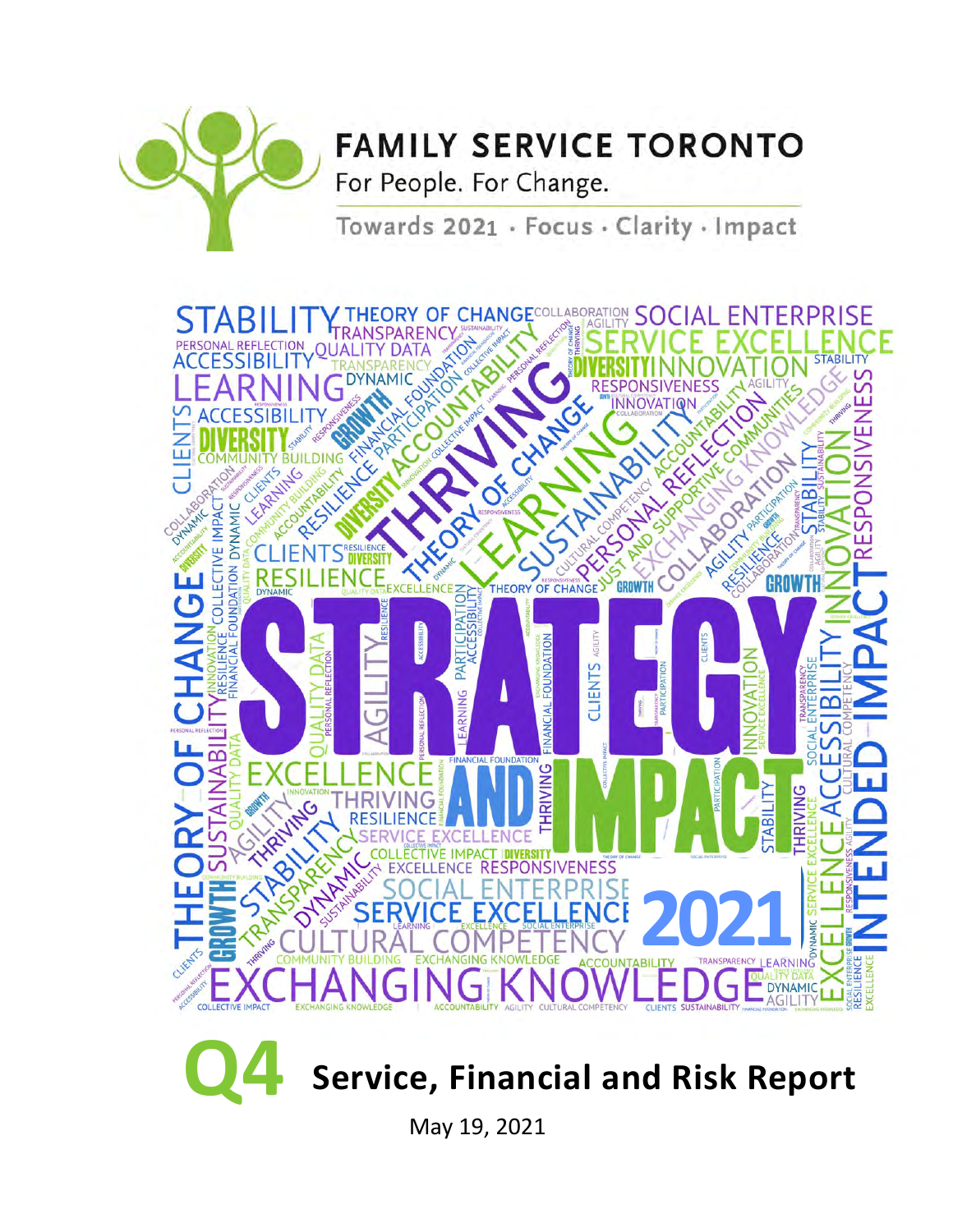# **INTENDED IMPACT**

BY 2020, AS THE RESULT OF FST'S WORK, INDIVIDUALS AND FAMILIES IN TORONTO, DESTABILIZED BY PRECARIOUS MENTAL HEALTH AND /OR SOCIO-ECONOMIC CIRCUMSTANCES, WILL HAVE ACHIEVED GREATER STABILITY AND RESILIENCE IN MORE JUST AND SUPPORTIVE COMMUNITIES.



# **STRATEGIC PRIORITIES STRATEGIC PRIORITIES**

Intervention and Prevention

Building Knowledge and Exchanging Knowledge

System-Level Work

Service Excellence

Operational Excellence

Financial Stability

Cultural Competency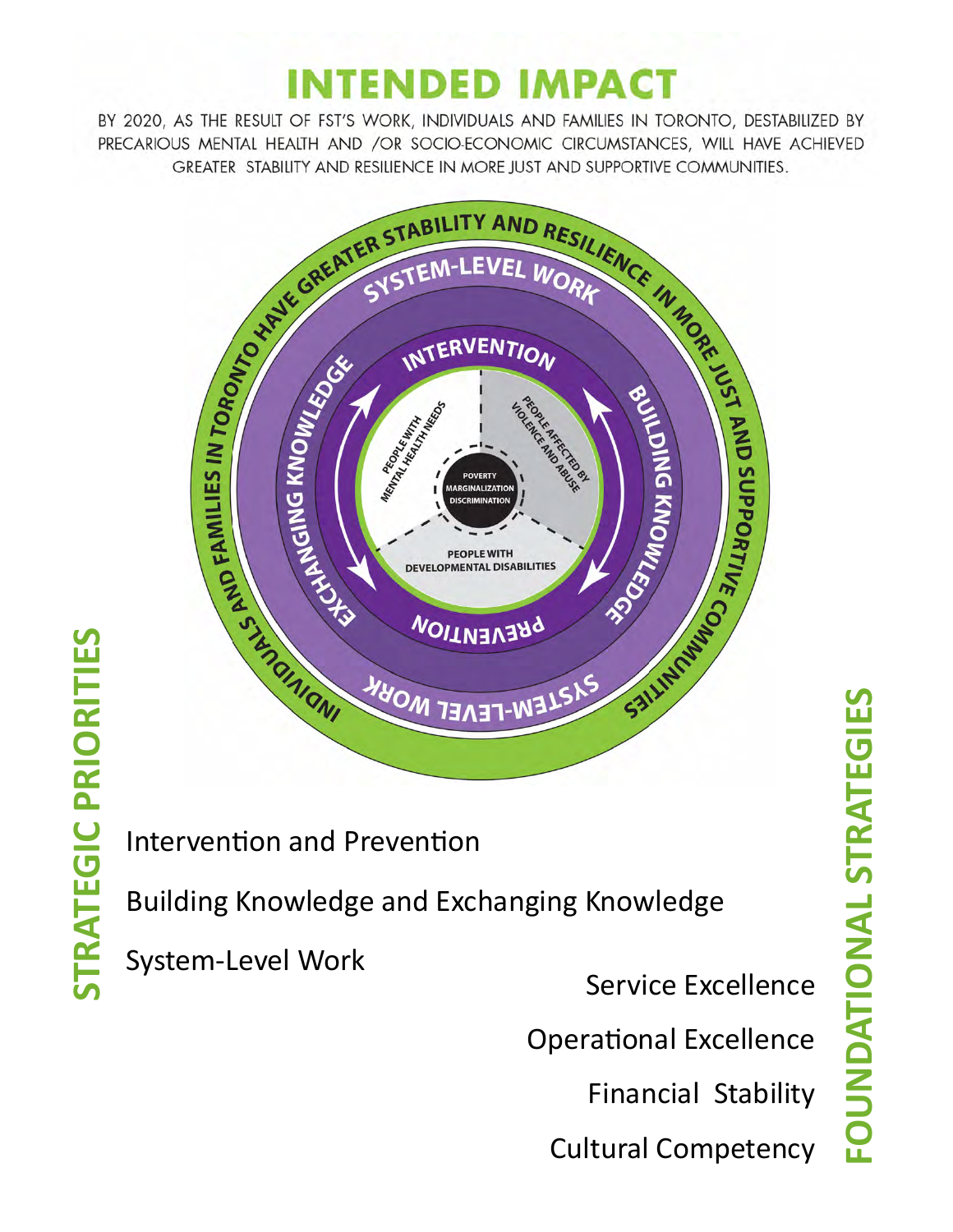

#### **COMMUNITY PROGRAMS AND SERVICES**

#### **Changing Lives and Family Violence**

Counselling Service Connecting Families David Kelley Services (DKS) Families in Transition (FIT) Seniors and Caregivers Support Services (SCSS) Service Access Unit (SAU) Next Steps Violence Against Women (VAW) Seniors Community Connections Healthy Families, Healthy Communities Growing Up Healthy Downtown (GUHD) Pat's Place

#### **Building Inclusive Communities**

**Options** Passport PassportONE Person Directed Planning

#### **Social Action and Community Building**

Social Action National Campaign 2000 Ontario Campaign 2000

#### **Knowledge Building**

Research, Evaluation and Planning Student Placement Accreditation Grant Writing

#### **CORPORATE SERVICES**

Finance Human Resources and Volunteers Technology, Communications and Facilities Executive Director's Office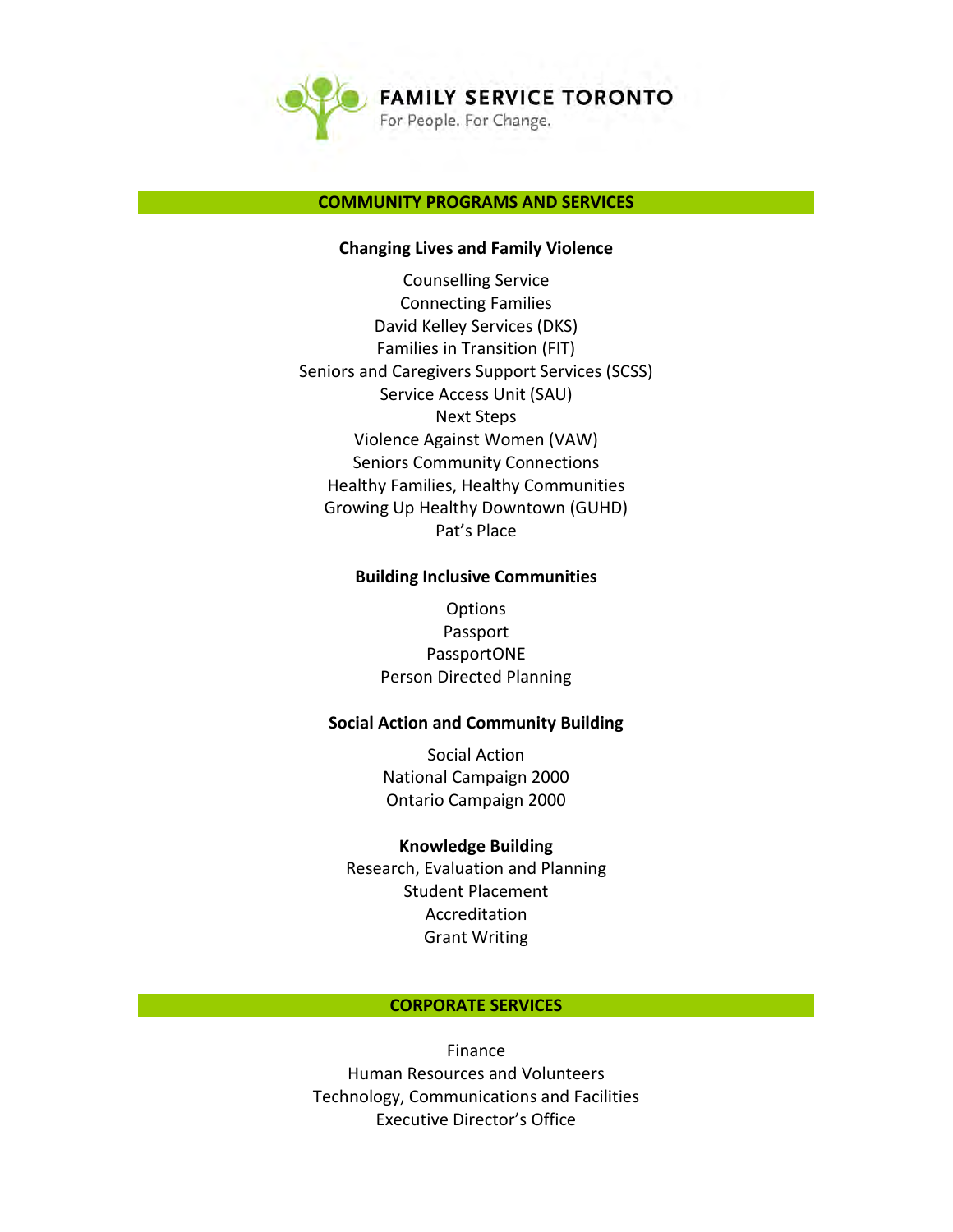

# **2020-2021 Q4 Service Report - Board of Directors DRAFT Date: May 10, 2021**

# **CLIENTS SERVED SNAPSHOT**



FST has exceeded its service target for the year.



PassportONE has exceeded its service target for the year.

# **HIGHLIGHTED WORK**



**Seniors Friendly Chat Program 45 Served**

**Virtual Daily Walk-In Counselling Clinic - 1047 Served**



**Group Peer Support and Workshops Offered through Community Engagement Program - 318**

# **SOCIAL ACTION**



**Group Meetings Convened and Supported to Facilitate Action - 202**



**Individuals Engaged (not unique) - 5587**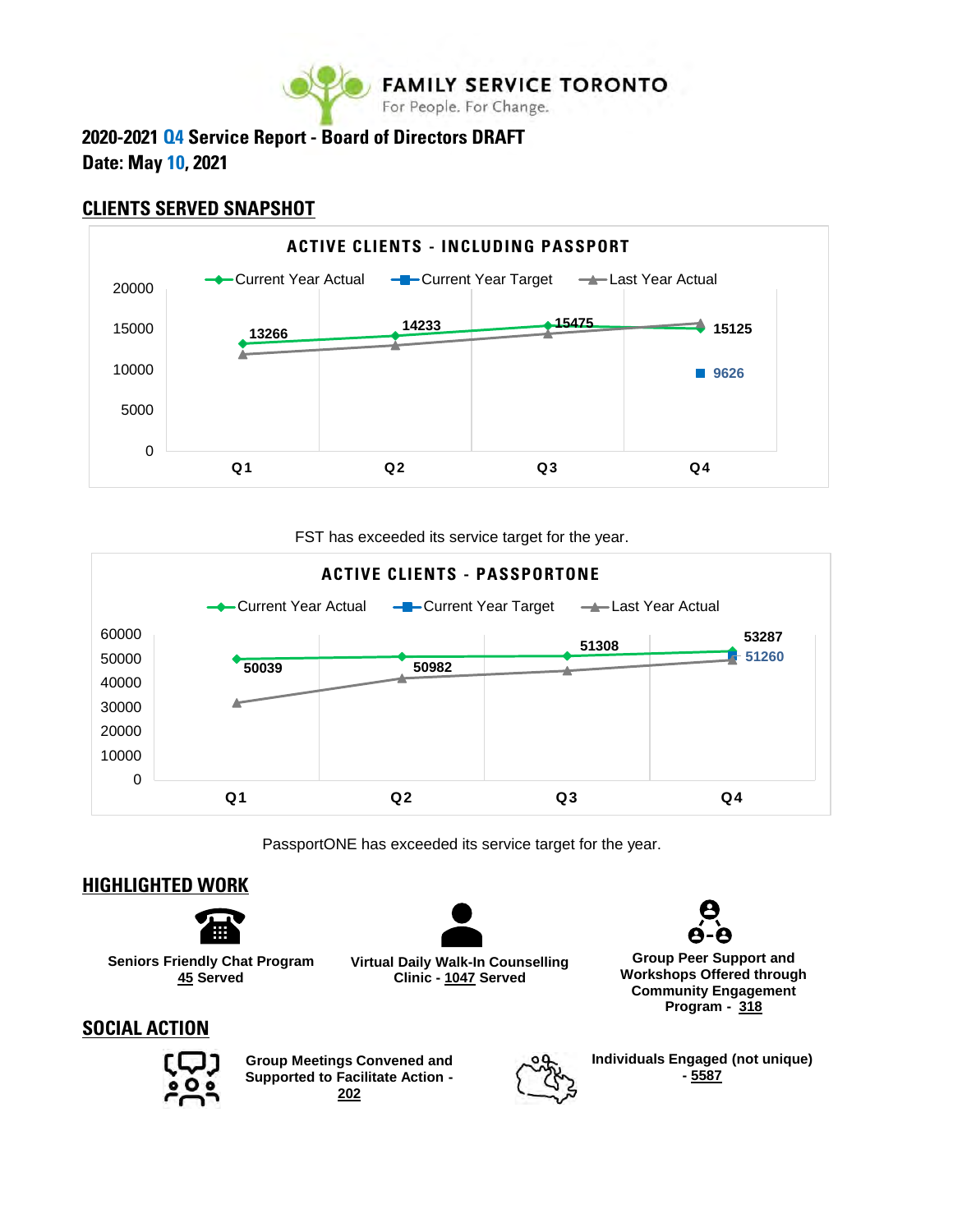

# **2020-2021 Q4 Service Report - Board of Directors DRAFT**

**Date: May 10, 2021**

# **PROGRAM PROFILE**

|                                                                            | <b>Actual # Served</b><br>(YTD) | Target #<br>(Annual) | % Target<br><b>Reached (YTD)</b> | <b>Status</b> |
|----------------------------------------------------------------------------|---------------------------------|----------------------|----------------------------------|---------------|
| <b>Changing Lives - Community Counselling &amp; Mental Health Programs</b> |                                 |                      |                                  |               |
| Clients                                                                    | 3,103                           | 3,095                | 100%                             |               |
| Participants                                                               | 1,059                           | 895                  | 118%                             |               |
| Contacts                                                                   | 27,472                          | 25,200               | 109%                             |               |
| <b>Service Hours</b>                                                       | 19,259.10                       | 22,369               | 86%                              |               |
| FTEs (100% Target)                                                         | 28.10                           | 27.61                | 102%                             |               |
| <b>Family Violence Programs</b>                                            |                                 |                      |                                  |               |
| <b>Clients</b>                                                             | 1,263                           | 1,561                | 81%                              |               |
| Participants                                                               | 1,409                           | 900                  | 157%                             |               |
| Contacts                                                                   | 14,265                          | 13,565               | 105%                             |               |
| <b>Service Hours</b>                                                       | 9,734.95                        | 10,552               | 92%                              |               |
| FTEs (100% Target)                                                         | 12.95                           | 15.02                | 86%                              |               |
| <b>Community Engagement Programs</b>                                       |                                 |                      |                                  |               |
| Participants                                                               | 4,155                           | 5150                 | 81%                              |               |
| <b>Service Hours</b>                                                       | 6,215                           | 6205                 | 100%                             |               |
| <b>Workshops/Peer Support Sessions</b>                                     | 318                             |                      |                                  |               |
| <b>Broadcast Listeners (Tamil only)</b>                                    | 15,060                          |                      |                                  |               |
| FTEs (100% Target)                                                         | 7.49                            | 6.26                 | 120%                             |               |
| <b>Building Inclusive Communities - Developmental Services Programs</b>    |                                 |                      |                                  |               |
| <b>B1: PassportONE Active Clients</b>                                      | 53,287                          | 51,260               | 104%                             |               |
| <b>B2: FST Passport Clients</b>                                            | 10,199                          | 4,480                | 228%                             |               |
| B3: Options/PDP/CSP Clients                                                | 573                             | 490                  | 117%                             |               |
| B2 and B3: Participants                                                    | 482                             | 480                  | 100%                             |               |
| B2 and B3: Contacts                                                        | 79,921                          | 48,056               | 166%                             |               |
| B2 and B3: Service Hours                                                   | 19439.82                        | 23,920               | 81%                              |               |
| FTEs (100% Target)                                                         | 92.17                           | 81.82                | 113%                             |               |
| <b>Social Action</b>                                                       |                                 |                      |                                  |               |
| Individuals Engaged - Participants                                         |                                 |                      |                                  |               |
| (not unique)                                                               | 5,587                           | 4,300                | 130%                             |               |
| Partners/stakeholders (unique)                                             |                                 |                      |                                  |               |
| <b>Website Traffic/Social media</b>                                        |                                 |                      |                                  |               |
| engagement*                                                                | 16,707                          |                      |                                  |               |
| New partners representing                                                  |                                 |                      |                                  |               |
| marginalized groups                                                        |                                 |                      |                                  |               |
|                                                                            |                                 |                      |                                  |               |
| Government relations - meeting with                                        |                                 |                      |                                  |               |
| elected officials and public servants                                      | 33                              |                      |                                  |               |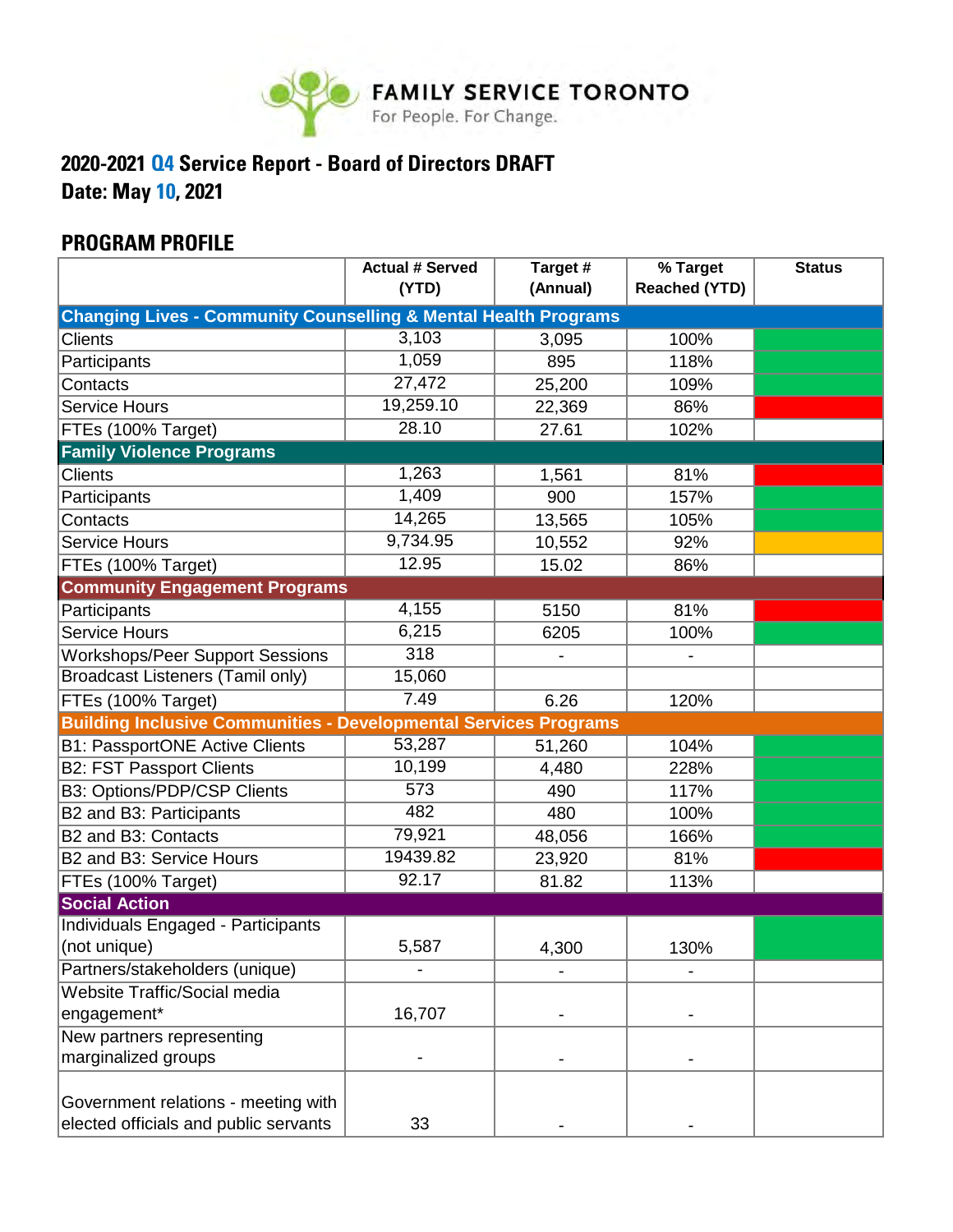

|                                   | <b>Actual # Served</b> | Target #       | % Target             | <b>Status</b> |
|-----------------------------------|------------------------|----------------|----------------------|---------------|
|                                   | (YTD)                  | (Annual)       | <b>Reached (YTD)</b> |               |
| Number of publications or         | 33                     |                |                      |               |
| government submissions for our    |                        |                |                      |               |
| work and the work of our partners |                        |                |                      |               |
| Public presentations              | ۰                      | $\overline{a}$ | -                    |               |
| Group meetings convened (to       |                        |                |                      |               |
| facilitate action)                | 202                    |                |                      |               |
| <b>Service Hours</b>              | 3,510.41               | 3,120.00       | 113%                 |               |
| FTEs (100% Target)                | 3.51                   | 4              | 88%                  |               |
| <b>Service Access Unit</b>        |                        |                |                      |               |
| <b>Call Volume</b>                | 29,391                 | $\blacksquare$ | $\blacksquare$       |               |
| FTEs (reported above in CL Mental |                        |                |                      |               |
| Health)                           |                        |                |                      |               |
| <b>Other FTEs</b>                 |                        |                |                      |               |
| <b>Corporate Services</b>         | 12.27                  | 11.88          | 103%                 |               |
| Knowledge Building                | 2.67                   | 2.3            | 116%                 |               |
| <b>Students and Volunteers</b>    |                        |                |                      |               |
| <b>Students</b>                   | 10                     | 20             | 50%                  |               |
| <b>Student Hours</b>              | 2,159.5                |                |                      |               |
| <b>Volunteers</b>                 | 45                     | 60             | 75%                  |               |
| <b>Volunteer Hours</b>            | 2,325                  | 3,048.00       | 76%                  |               |

*\* Website Traffic/Social media engagement currently includes website visits only*

#### **Status Legend:**

| <b>Green</b>  | On Target (Actual is on target or above target planned) |
|---------------|---------------------------------------------------------|
| <b>Yellow</b> | Below Target (Actual is below target by less than 10%)  |
| <b>Red</b>    | Below Target (Actual is below target by 10% or more)    |

#### **Program Portfolios:**

**Changing Lives - Community Counselling & Mental Health Programs:** David Kelley Services, General Counselling, Families in Transition, Seniors and Caregivers Support Service, Sexual Assault Initiative, Walk-in Clinic, West End Sexual Assault Team. Also includes FTEs for General Reception and Support, and Service Access Unit

**Family Violence Programs:** Next Steps - Partner Assault Response, Partner Contact, Violence Against Women

**Community Engagement Programs:** Healthy Families Healthy Communities, Growing Up Healthy Downtown, Illahee Community Connections, Senior Community Connections. Also includes FTEs for Neighbourhood and Friends, New Horizon Seniors

**Building Inclusive Communities - Developmental Services Programs:** Coordinated Service Planning, Options Children, Options Adult, Passport, PassportONE, Person Directed Planning

**Corporate Services:** Communications, Executive Office, Facilities, Finance, Human Resources, Technology, Volunteer Services

**Knowledge Building:** Evaluation, Grant Writing, Operational and Strategic Planning, Research, Students **Social Advocacy:** Campaign 2000 and Ontario Campaign 2000, FST Social Action and Community Building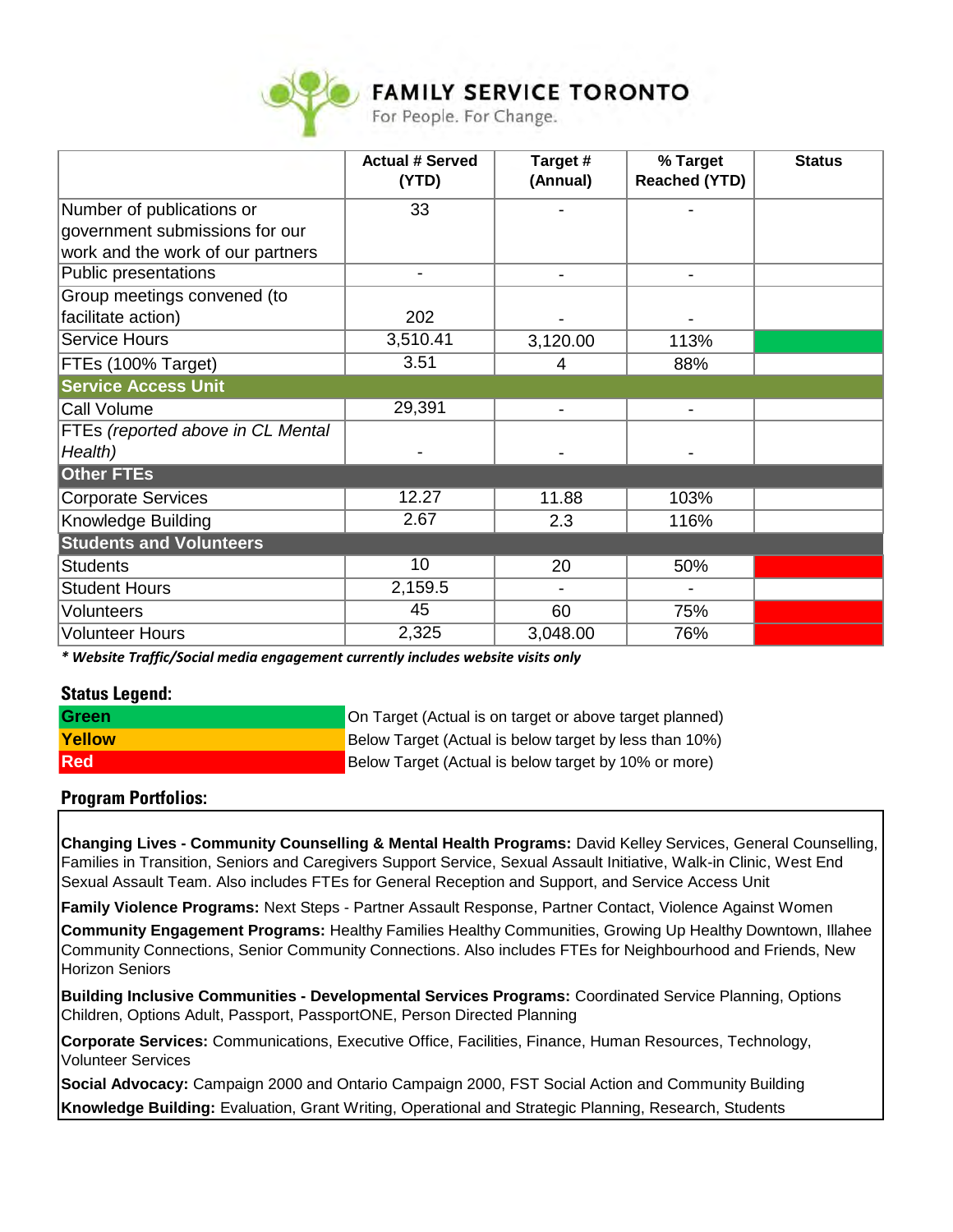# **1.Strategic Priority: Intervention and Prevention**

**Strategic Priority Lead:** Service Oriented Program Directors

**2021 Program Goal:** 80% of individuals receiving services are part of one or more beneficiary groups

**1A. 2019-2021 Program Goal:** Staff have a deeper understanding of their client population AND intersectionality and its application to the work\*

1

| <b>Programs</b>                                                                                           | 2020-2021 Activities                                                                                                                                                                                                                                                                                                                                                                                                                                                                                                                                                                                                                                                                                         | 2021 Outcomes                                                                                                                                                                                                                                                                                                                                                                                               | 2020-2021 Indicators                                                                                                                                                                                                                                                                                                                                                                                                                                       | <b>Report</b>                                                                                                                                                                                                                                                                                                                                                                                                                                                                                                                                                                                                                                                                                                                                                   | <b>Status</b>    |
|-----------------------------------------------------------------------------------------------------------|--------------------------------------------------------------------------------------------------------------------------------------------------------------------------------------------------------------------------------------------------------------------------------------------------------------------------------------------------------------------------------------------------------------------------------------------------------------------------------------------------------------------------------------------------------------------------------------------------------------------------------------------------------------------------------------------------------------|-------------------------------------------------------------------------------------------------------------------------------------------------------------------------------------------------------------------------------------------------------------------------------------------------------------------------------------------------------------------------------------------------------------|------------------------------------------------------------------------------------------------------------------------------------------------------------------------------------------------------------------------------------------------------------------------------------------------------------------------------------------------------------------------------------------------------------------------------------------------------------|-----------------------------------------------------------------------------------------------------------------------------------------------------------------------------------------------------------------------------------------------------------------------------------------------------------------------------------------------------------------------------------------------------------------------------------------------------------------------------------------------------------------------------------------------------------------------------------------------------------------------------------------------------------------------------------------------------------------------------------------------------------------|------------------|
| Changing Lives,<br><b>Family Violence</b><br>(CL/FV)<br><b>Building Inclusive</b><br>Communities<br>(BIC) | Full implementation of AIM<br>1.<br>Reboot: including the equity-<br>based client demographics,<br>ability to track membership in<br>beneficiary group(s), data entry,<br>analysis, reporting,<br>management.<br>2.<br>Evaluation of the<br>implementation of the equity-<br>based demographics -<br>including the staff training.<br>Revisit and revise as needed<br>3.<br>our outreach methods and<br>materials, especially for<br>members of beneficiary groups<br>who face multiple barriers in<br>accessing services.<br>Continue to deepen our<br>4.<br>understanding and application of<br>working in an evidence-informed<br>manner with clients belonging to<br>more than one beneficiary<br>group. | Revised reports<br>provide us with a<br>better<br>understanding of<br>who are our<br>clients and what<br>factors are<br>associated with<br>their need for<br>services.<br>2.<br>A deepening of<br>our work with<br>beneficiary<br>groups, with<br>particular<br>attention to<br>intersectionality.<br>3.<br>Clients'<br>intersectionality is<br>reflected in the<br>client<br>demographic<br>documentation. | Full implementation of<br>1.<br>the new demographic<br>questions and AIM<br>data base<br>improvements.<br>2.<br>Strategy in place to<br>ensure our work<br>focuses on the target<br>populations.<br>3.<br><b>Client Demographics</b><br>Reports.<br>Staff report being<br>4.<br>comfortable explaining<br>the rationale for the<br>demographic questions<br>to clients.<br>5.<br>Improved completion<br>rate for demographic<br>information across<br>FST. | • Equity-based demographic<br>data collection on hold until<br>implementation of the new<br><b>Electronic Client Record</b><br>system (ECRS).<br>• The Queer and Connected<br>program for LGBTQ2S+<br>youth 16-29 launched with a<br>strong social media<br>presence<br>• Group programming is<br>continuing virtually<br>• Mental health virtual walk-in<br>is piloted as gateway to<br>ongoing counseling<br>• Support Access Program for<br>women at high risk for<br>violence/abuse implemented<br>in partnership with the<br>Assaulted Women's Help<br>Line and Red Door Shelter<br>• BIC is completing virtual<br>support group for caregivers<br>supporting children with<br>developmental disabilities.<br>The project is scheduled to<br>end May 2021. | ↘<br>7<br>Я<br>7 |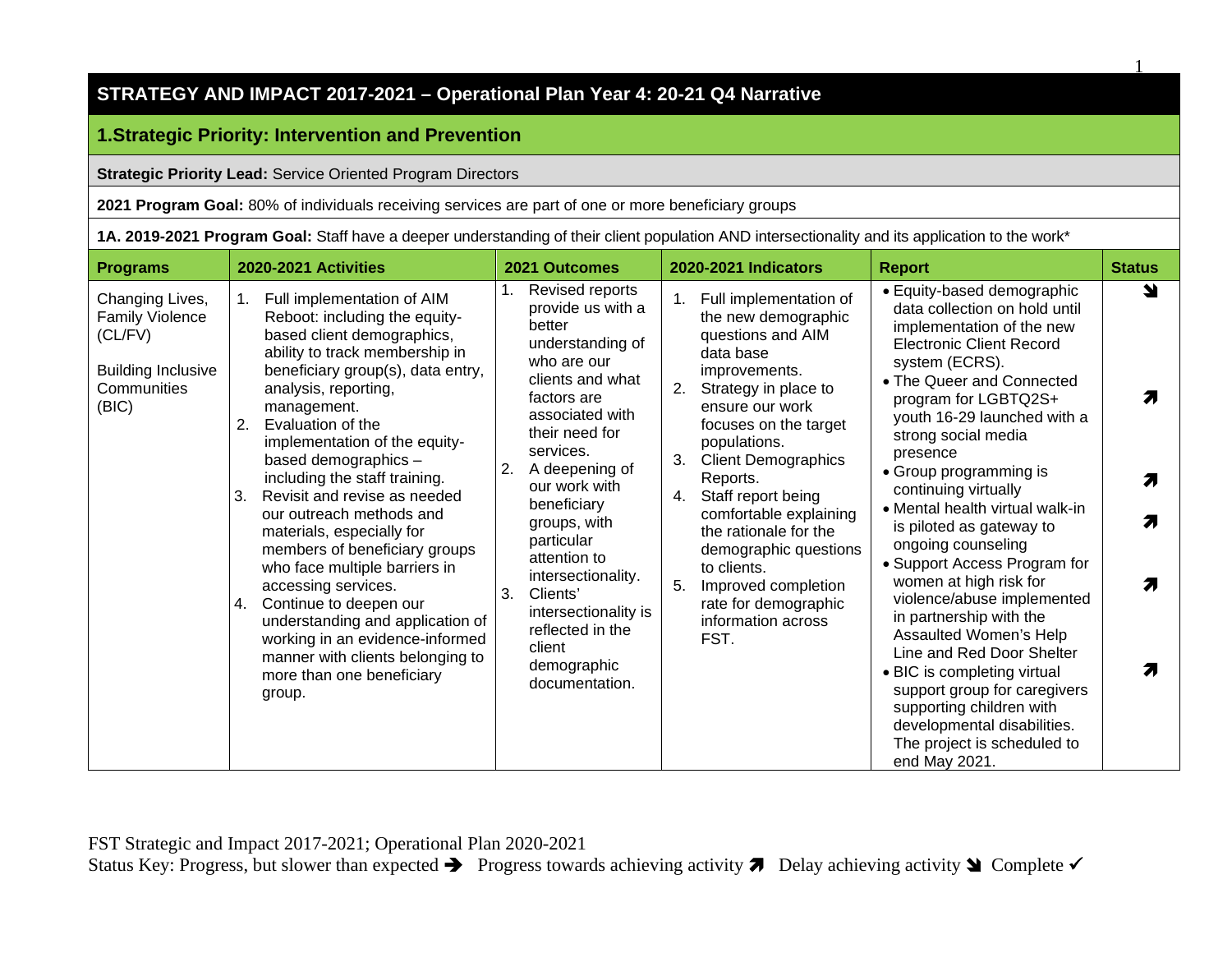#### **Strategic Priority: Intervention and Prevention**

**Strategic Priority Lead:** Service Oriented Program Directors

**2021 Program Goal:** 80% of individuals receiving services are part of one or more beneficiary groups

**1B. 2020 -2021 Program Goal:** Social Action Community Building will have a stronger engagement with the multiple issues facing the beneficiary groups

| <b>Programs</b>                                                                                 | 2020-2021 Activities                                                                                                                                                                                                                                                                                                                                                             | 2021 Outcomes                                                                    | 2020-2021 Indicators                                                                                                                                            | <b>Report</b>                                                                                                                                                                                                                                                                                                                                                                                                 | <b>Status</b> |
|-------------------------------------------------------------------------------------------------|----------------------------------------------------------------------------------------------------------------------------------------------------------------------------------------------------------------------------------------------------------------------------------------------------------------------------------------------------------------------------------|----------------------------------------------------------------------------------|-----------------------------------------------------------------------------------------------------------------------------------------------------------------|---------------------------------------------------------------------------------------------------------------------------------------------------------------------------------------------------------------------------------------------------------------------------------------------------------------------------------------------------------------------------------------------------------------|---------------|
| Social Action<br>(SA)<br>Previously<br>Social Action<br>Community<br><b>Building</b><br>(SACB). | Build relevant partnerships internally at<br>FST and externally to improve<br>knowledge of issues facing our<br>beneficiaries.<br>2.<br>Working with staff and external<br>partners, learn how to involve<br>beneficiary groups respectfully in media<br>work and making their stories public.<br>Identify various engagement<br>3.<br>opportunities for the beneficiary groups. | Stronger visibility<br>of relevant<br>beneficiary<br>groups in<br>advocacy work. | Narrative on the<br>work completed.<br>Number of<br>2.<br>clients/participants<br>of the beneficiary<br>groups engaged in<br>media and/or other<br>engagements. | Campaign 2000 (C2000)<br>continues to increase the<br>number of partners from<br>the North in campaign<br>activities.<br>This year was the first time<br>in Campaign 2000's history<br>that we supported partners<br>in two territories to write<br>and release report cards:<br>NWT and YK.<br>Partners in the NWT had<br>the highest amount of<br>media presence during this<br>year's 'report card release |               |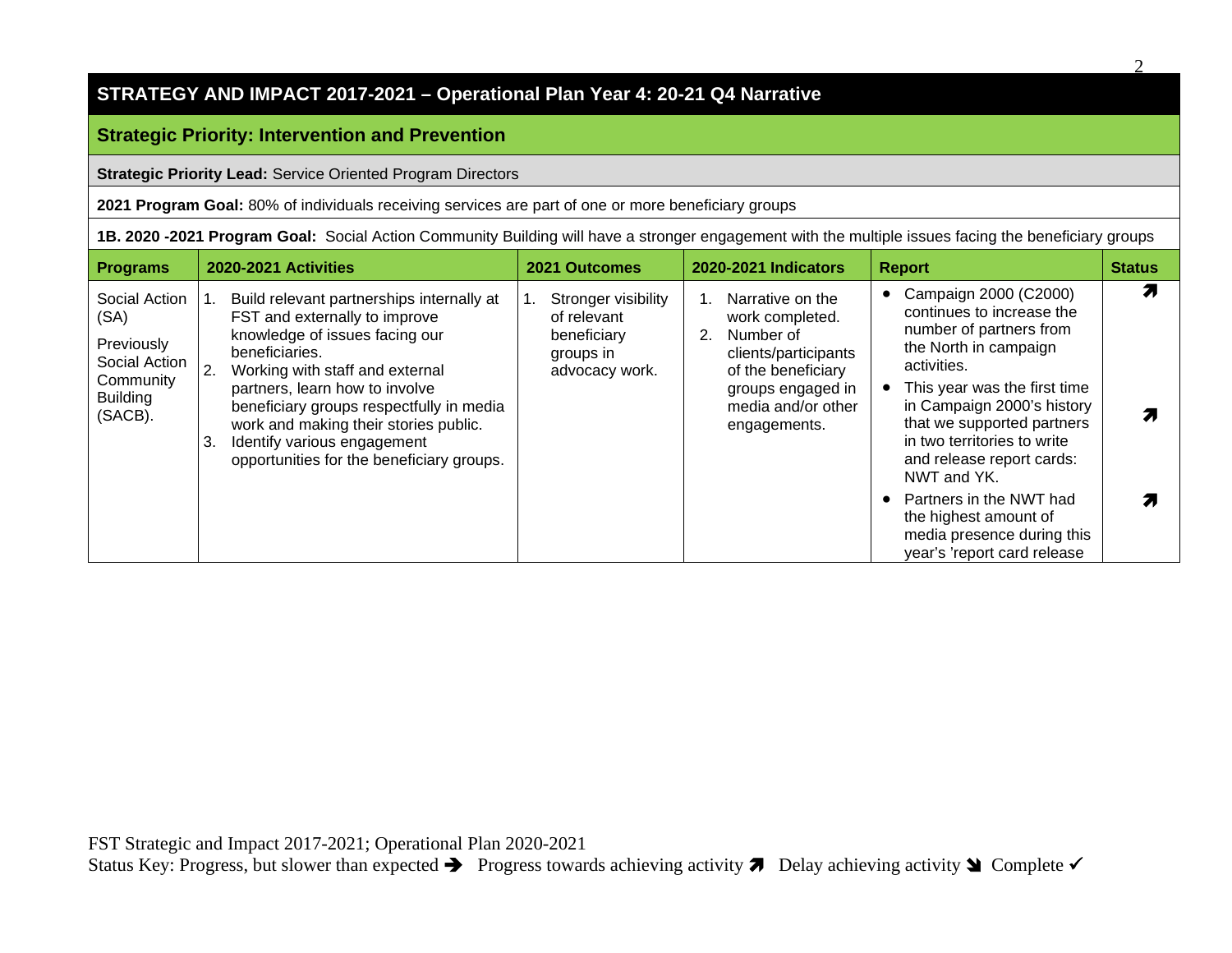#### **Strategic Priority: Intervention and Prevention**

**Strategic Priority Lead:** Service Oriented Program Directors

**2021 Program Goal:** Peer support programs are an intrinsic part of our work

**1C. 2020 -2021 Program Goals:** Understand how peer support programming contributes to the work; build on and expand peer support work

| <b>Programs</b>                                                                                                                    | <b>2020-2021 Activities</b>                                                                                                                                                                                                                                                                                                                                                                                                                                                                     | 2021 Outcomes                                                                                                                                                                                                                                                                                                                                                                                                                     | <b>2020-2021 Indicators</b>                                                                                                                                                                                                                                                                                                                                                                                                                                           | <b>Report</b>                                                                                                                                                                                                                                                                                                                             | <b>Status</b> |
|------------------------------------------------------------------------------------------------------------------------------------|-------------------------------------------------------------------------------------------------------------------------------------------------------------------------------------------------------------------------------------------------------------------------------------------------------------------------------------------------------------------------------------------------------------------------------------------------------------------------------------------------|-----------------------------------------------------------------------------------------------------------------------------------------------------------------------------------------------------------------------------------------------------------------------------------------------------------------------------------------------------------------------------------------------------------------------------------|-----------------------------------------------------------------------------------------------------------------------------------------------------------------------------------------------------------------------------------------------------------------------------------------------------------------------------------------------------------------------------------------------------------------------------------------------------------------------|-------------------------------------------------------------------------------------------------------------------------------------------------------------------------------------------------------------------------------------------------------------------------------------------------------------------------------------------|---------------|
| Changing Lives,<br><b>Family Violence</b><br>(CL/FV)<br><b>Building Inclusive</b><br>Communities<br>(BIC)<br>Social Action<br>(SA) | Continue to deepen<br>our understanding of<br>peer support work and<br>its applicability at FST.<br>Understand which<br>2.<br>teams are best<br>positioned to support<br>peer work<br>Explore the<br>З.<br>appropriate application<br>of peer support work to<br>SA and additional BIC<br>Programs.<br>Share the knowledge<br>4.<br>gained from current<br>peer support work at<br>FST.<br>Implement a strengths-<br>5.<br>based approach and<br>expand peer<br>leadership capacity<br>$(SA)$ . | An understanding of<br>1.<br>who benefits from<br>peer support.<br>2.<br>Teams best placed to<br>support peer work<br>have one or more<br>proposals in place to<br>secure<br>funding/redirect<br>resources<br>3.<br>Increase in number of<br>peer support<br>programs.<br>Reduced isolation for<br>4.<br>and where appropriate<br>enhanced<br>independence and<br>connections for<br>participants in peer<br>support programming. | Narrative on the work<br>1.<br>completed.<br>2.<br>Supports (e.g.<br>volunteers, human<br>resources; financial<br>supports from grants)<br>are in place to support<br>peer work.<br>Number of peer support<br>3.<br>programs being<br>developed.<br>Number of peer support<br>4.<br>programs in place.<br>5.<br>Number of clients/<br>participants/community<br>members in peer<br>support programs.<br>6.<br>Indicators to be<br>developed for Social<br>Action (SA) | BIC has recruited peers to<br>$\bullet$<br>host workshops as part of the<br><b>Stay Calm and Connected</b><br>United Way Project<br>The DKS program started a<br>l.<br>peer based social connections<br>program in this time period<br>Indicators for SA are being<br>developed under the<br>framework of the 2021-2026<br>strategic plan | 7<br>71       |

3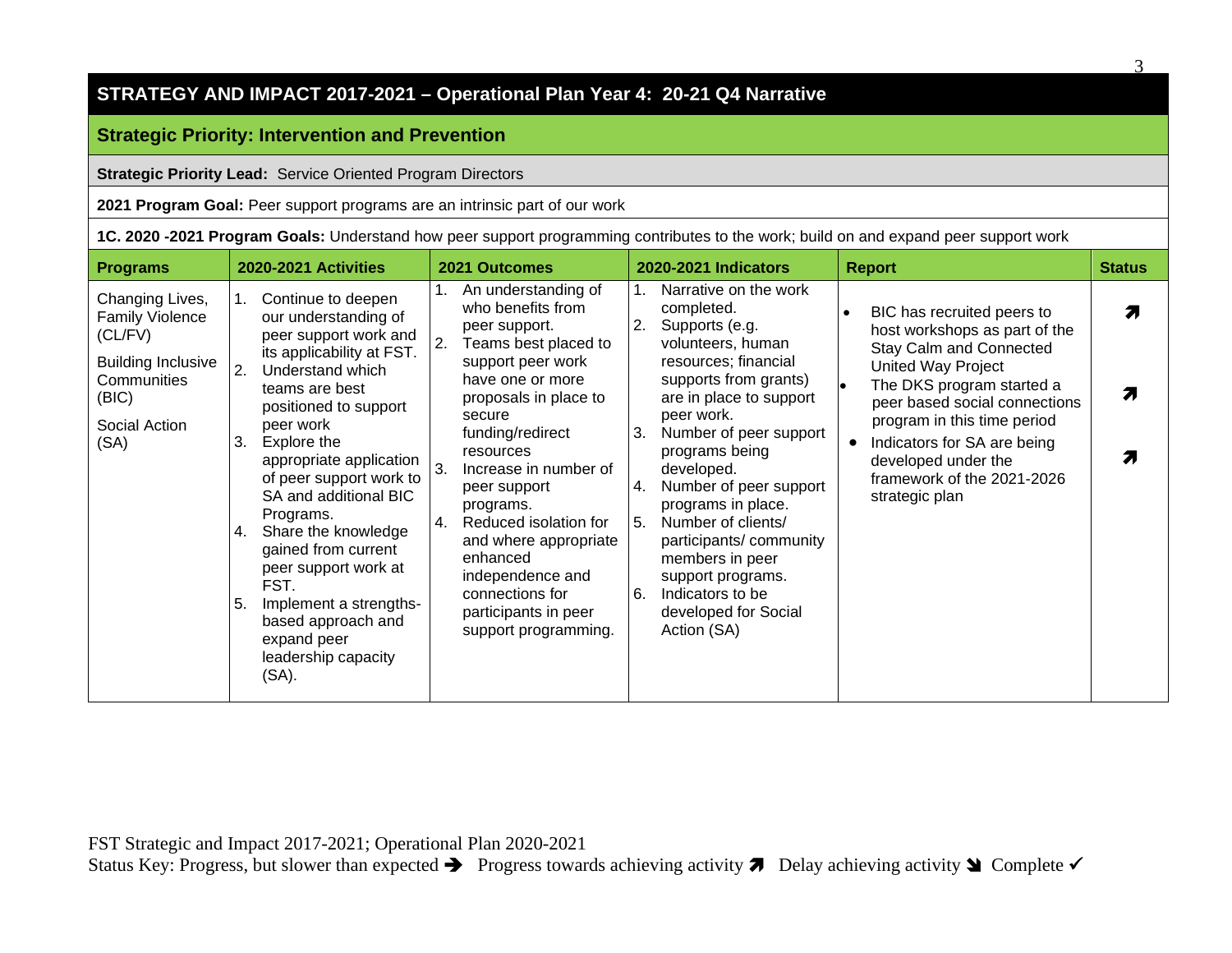# **2.Strategic Priority: Knowledge Building and Exchanging**

#### **Strategic Priority Lead:** Director Knowledge Building

**2021 Program Goal:** We are a Centre of Excellence in Our Program Areas**\***

|  |  | 2A. 2020 - 2021 Program Goals: Increased understanding of all aspects of our work; optimize funding from government, foundations and other sources |
|--|--|----------------------------------------------------------------------------------------------------------------------------------------------------|
|  |  |                                                                                                                                                    |

| <b>Programs</b>                                                                                                                                                 | <b>2020-2021 Activities</b>                                                                                                                                                                                                                                                                                                                                                                                                                                                                                                                                                                                                                                                                                                                                                                                                                            | 2021 Outcomes                                                                                                                                                                                                                                                                                                                                                                                                                                                                                          | 2020-2021 Indicators                                                                                                                                                                                                                                                                                                                                                                                                                                                                                              | <b>Report</b>                                                                                                                                                                                                                                                                                                                                                                                                                                                                                                                                                                                                        | <b>Status</b> |
|-----------------------------------------------------------------------------------------------------------------------------------------------------------------|--------------------------------------------------------------------------------------------------------------------------------------------------------------------------------------------------------------------------------------------------------------------------------------------------------------------------------------------------------------------------------------------------------------------------------------------------------------------------------------------------------------------------------------------------------------------------------------------------------------------------------------------------------------------------------------------------------------------------------------------------------------------------------------------------------------------------------------------------------|--------------------------------------------------------------------------------------------------------------------------------------------------------------------------------------------------------------------------------------------------------------------------------------------------------------------------------------------------------------------------------------------------------------------------------------------------------------------------------------------------------|-------------------------------------------------------------------------------------------------------------------------------------------------------------------------------------------------------------------------------------------------------------------------------------------------------------------------------------------------------------------------------------------------------------------------------------------------------------------------------------------------------------------|----------------------------------------------------------------------------------------------------------------------------------------------------------------------------------------------------------------------------------------------------------------------------------------------------------------------------------------------------------------------------------------------------------------------------------------------------------------------------------------------------------------------------------------------------------------------------------------------------------------------|---------------|
| Changing<br>Lives, Family<br>Violence<br>(CL/FV)<br><b>Building</b><br>Inclusive<br>Communities<br>(BIC)<br>Social Action<br>(SA)<br>Knowledge<br>Building (KB) | 1.<br>Build on the 'Story of our Work'<br>work with five teams to develop a<br>limited number of important<br>indicators.<br>Complete/update program logic<br>2.<br>models for all programs.<br>3.<br>Enhance reliability of the client<br>data bases: entry, management,<br>analysis, reporting.<br>Develop an integrated 'Story of<br>4.<br>our work - Logic model' for SA<br>Implementation of the resilience<br>5.<br>tool in one additional CL and in<br>the Violence Against Women<br>(VAW) program.<br>Explore the implementation of a<br>6.<br>tool to examine resilience in the<br>Options program in BIC.<br>7.<br>Draft a research proposal related<br>to the work on Peer support for<br>people with intellectual and or<br>developmental disabilities<br>(ID/DD) who have been sexually<br>abused.<br>Generate new funding sources.<br>8. | Five teams have a<br>deeper<br>understanding of<br>their programs'<br>outcomes and<br>processes<br>Staff adapt<br>2.<br>strategies when<br>needed to achieve<br>desired outcomes.<br>Good data: reliable<br>3.<br>and meaningful<br>information is used<br>for evidence-<br>informed<br>programming.<br>More efficient and<br>4.<br>effective responses<br>to calls for<br>proposals.<br>5.<br>Stronger<br>understanding of the<br>concept of resilience<br>in different client<br>populations at FST. | 1. Narrative on the work<br>completed.<br>2. The number of<br>programs that have<br>identified relevant<br>indicators.<br>3.<br>The number of<br>programs that apply<br>the 'resilience tool' in<br>CL/FV programs.<br><b>SA (integrated Social</b><br>4.<br><b>Action and Community</b><br><b>Building) Logic Model</b><br>in place.<br>5. The number of new<br>and renewed program<br>grants received as a<br>percentage of grants<br>submitted.<br>6. The number of<br>research/evaluation<br>grants received. | Internally, we have<br>$\bullet$<br>discussed the Resilience<br>Status report. Since<br>working remote, staff have<br>not included a resilience<br>assessment in their<br>practice. Next steps on<br>hold until further decisions<br>on practice are made.<br>Since working remote, 'The<br>$\bullet$<br>Story of Our Work" work, is<br>on hold.<br>For Q3-Q4 we have<br>$\bullet$<br>received \$343,000 in new<br>funding of which $$113,000$<br>was related to the COVID-<br>19 response. We also<br>applied for and received \$<br>124,000 in renewals.<br>Outstanding is \$ 2,797,000<br>in new funding requests | N             |

**\*** Cross referenced with foundational strategies 'Generating Collective and Community Impact' and 'Strong Research and Evaluation Practice'**.**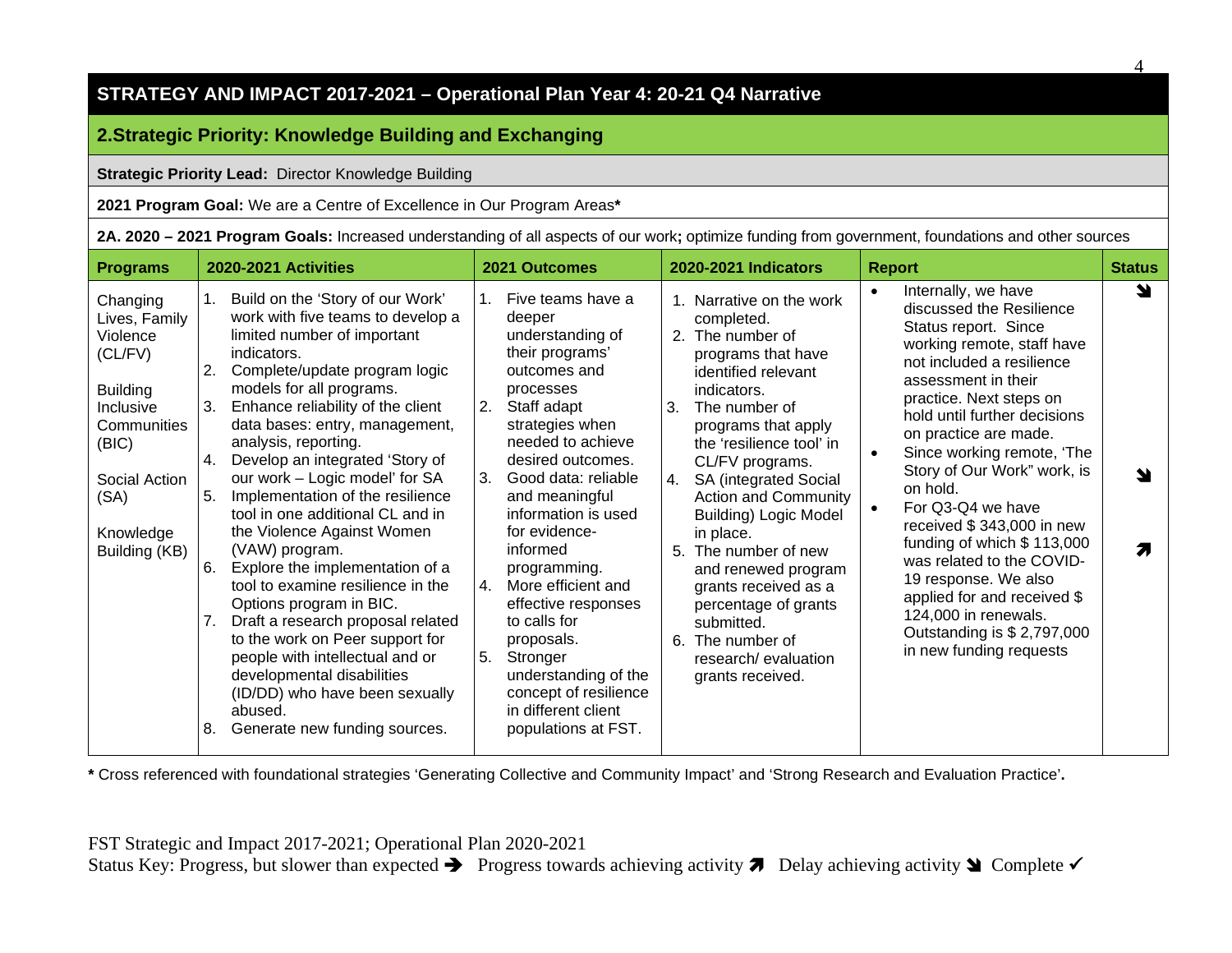# **3.Strategic Priority: System Level Work**

**Strategic Priority Lead:** Director Social Action (previously Social Action and Community Building)

**2021 Program Goal:** Solutions to the destabilizing impact of socio-economic precarity, especially relating to housing, are embedded in our system-level work**\***

**3A. 4 2021 Program Goals:** Advocacy for policy proposals for precarity/housing begins; all system level change is linked to the beneficiaries

| <b>Programs</b>                                                                                                                   | 2020-2021 Activities                                                                                                                                                                                                                                                                                                                                         | 2021 Outcomes                                                                                                                                                                                                          | 2020-2021 Indicators                                                                                                                                                                                                                                                                                                                                                                                                                                                                                 | <b>Report</b>                                                                                                                                                                                                                                                                                                                                                                                                                                                                                                                                                                                                                                                                                                                                                                                                                                                                                                                                                                                                                                                                                                                                                                                                                                                                                                                                                                                      | <b>Status</b> |
|-----------------------------------------------------------------------------------------------------------------------------------|--------------------------------------------------------------------------------------------------------------------------------------------------------------------------------------------------------------------------------------------------------------------------------------------------------------------------------------------------------------|------------------------------------------------------------------------------------------------------------------------------------------------------------------------------------------------------------------------|------------------------------------------------------------------------------------------------------------------------------------------------------------------------------------------------------------------------------------------------------------------------------------------------------------------------------------------------------------------------------------------------------------------------------------------------------------------------------------------------------|----------------------------------------------------------------------------------------------------------------------------------------------------------------------------------------------------------------------------------------------------------------------------------------------------------------------------------------------------------------------------------------------------------------------------------------------------------------------------------------------------------------------------------------------------------------------------------------------------------------------------------------------------------------------------------------------------------------------------------------------------------------------------------------------------------------------------------------------------------------------------------------------------------------------------------------------------------------------------------------------------------------------------------------------------------------------------------------------------------------------------------------------------------------------------------------------------------------------------------------------------------------------------------------------------------------------------------------------------------------------------------------------------|---------------|
| Changing<br>Lives, Family<br>Violence<br>(CL/FV)<br><b>Building</b><br>Inclusive<br>Communities<br>(BIC)<br>Social Action<br>(SA) | Develop internal<br>1.<br>systems to carry out<br>the system level<br>work.<br>Train staff in in<br>2.<br>conducting advocacy<br>in a charitable<br>organization.<br>3.<br>Build on visibility of<br>the issue.<br>Respond to<br>4.<br>emerging<br>opportunities.<br>Continue work on<br>5.<br>poverty.<br>Ensure participation<br>6.<br>at relevant tables. | Priority<br>1.<br>areas are<br>selected.<br>2.<br>Service<br>delivery<br>teams and<br>SA involved<br>in policy<br>change.<br><b>FST</b><br>3.<br>participates<br>at the most<br>relevant and<br>influential<br>tables. | Narrative on the<br>$1_{-}$<br>work completed,<br>including work on<br>policy changes.<br>Collaboration<br>2.<br>between service<br>delivery<br>programs and SA<br>has been<br>implemented and<br>priority areas<br>agreed upon.<br>3.<br>Based on<br>analysis of the<br>service planning<br>and strategy<br>tables that FST<br>participates in,<br>strategic<br>decisions about<br>participation at<br>tables are<br>operationalized<br>Number of staff<br>4.<br>trained in social<br>advocacy work | The Director, CL/FV programs, as co-chair of the<br>$\bullet$<br>Toronto Region Violence Against Women<br>Coordinating Committee is working with MCCSS to<br>define a new system level model for coordination of<br>VAW services in Toronto<br>Staff have not been trained in advocacy work.<br>$\bullet$<br>The Toronto Nonprofit Network has requested FST<br>$\bullet$<br>act as an administrative platform and "home"<br>Social Action and Campaign 2000 continue to<br>$\bullet$<br>strengthen the visibility of anti-poverty issues and to<br>respond to emerging issues in a large variety of<br>initiatives. Some examples are: In November 2020<br>we convened a roundtable with over 40 diverse<br>women and non-binary people, women's housing<br>organizations, the Community Housing<br>Transformation Centre and CMHC VPs. The purpose<br>was to discuss support for diverse women through<br>the new federal Rapid Housing Initiative. We had a<br>follow up meeting with CMHC. We also participated<br>in several national housing roundtables organized by<br>MP Jenny Kwan. At the local level, the Executive<br>Director and Director, Social Action were invited to<br>meet with senior staff, Deputy City Managers,<br>Interdivisional Encampment Table members, and<br>members of the community supporting local<br>encampments to facilitate dialogue and<br>collaboration. | 7<br>7        |

**\***Cross-referenced with foundational strategy 'Enhanced communication'

FST Strategic and Impact 2017-2021; Operational Plan 2020-2021 Status Key: Progress, but slower than expected  $\rightarrow$  Progress towards achieving activity  $\rightarrow$  Delay achieving activity  $\rightarrow$  Complete  $\sim$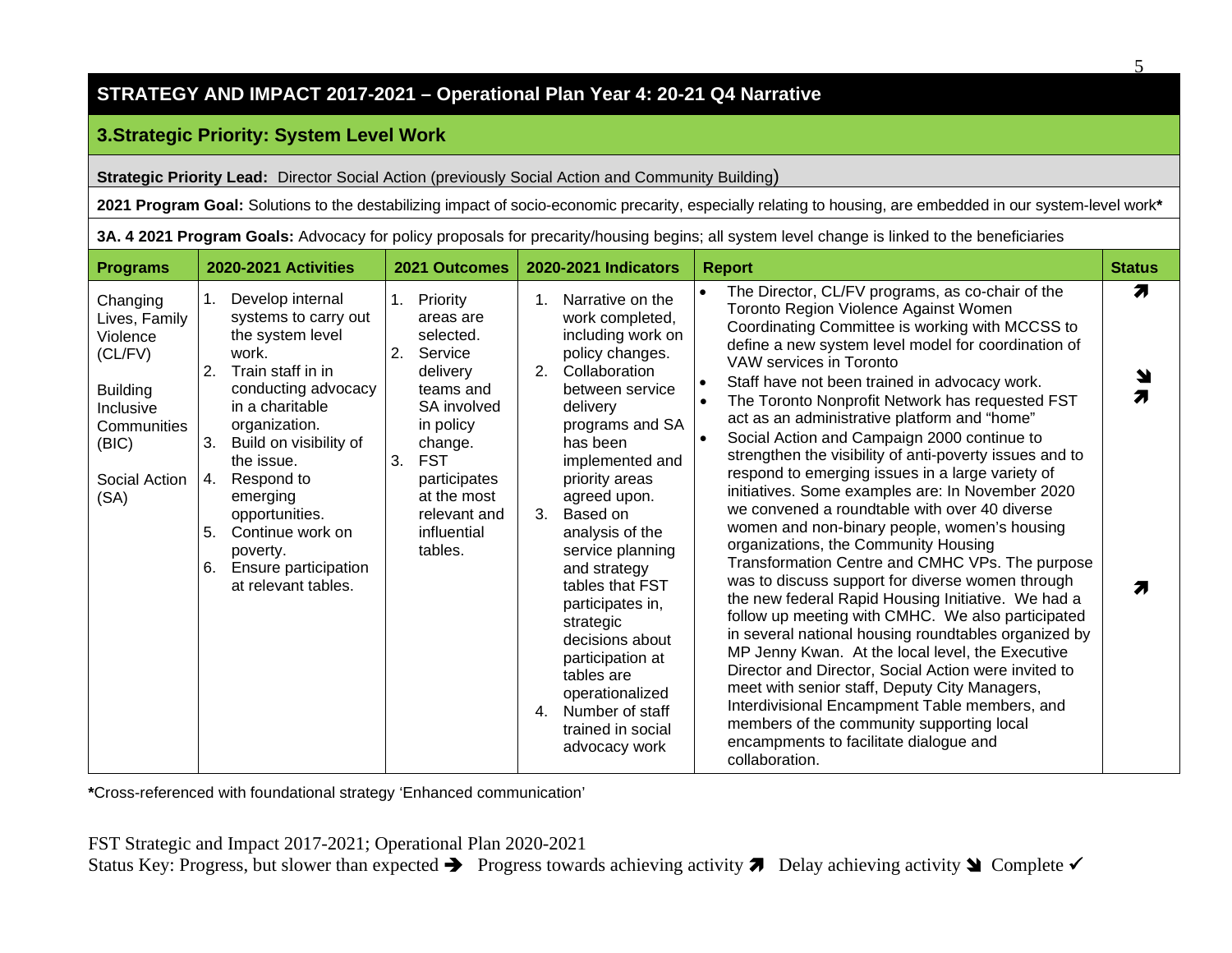# **4.Foundational Strategy: Service Excellence**

**Strengths-Based Work Lead:** Director Changing Lives/Family Violence and Director Building Inclusive Communities

**2021 Organizational Goal:** A strengths-based framework is at the centre of all our work with clients, staff, and the community

**4A. 2020 – 2021 Goals:** An organization-wide baseline understanding of strengths-based work**;** development of a framework for practice

| <b>Programs</b>                            | 2020-2021 Activities                                                                                                                                                                                                                                                                                                                                                                                                                                                  | 2021 Outcomes                                                                                                                                                                                                                                                                                                  | 2020-2021 Indicators                                                                                                                                                                                                                                                                                  | <b>Report</b>                                                                                                                                                                                                                                                                                                                                                                                                                                                                                                                                                                                                                                                                                                                                                                                            | <b>Status</b> |
|--------------------------------------------|-----------------------------------------------------------------------------------------------------------------------------------------------------------------------------------------------------------------------------------------------------------------------------------------------------------------------------------------------------------------------------------------------------------------------------------------------------------------------|----------------------------------------------------------------------------------------------------------------------------------------------------------------------------------------------------------------------------------------------------------------------------------------------------------------|-------------------------------------------------------------------------------------------------------------------------------------------------------------------------------------------------------------------------------------------------------------------------------------------------------|----------------------------------------------------------------------------------------------------------------------------------------------------------------------------------------------------------------------------------------------------------------------------------------------------------------------------------------------------------------------------------------------------------------------------------------------------------------------------------------------------------------------------------------------------------------------------------------------------------------------------------------------------------------------------------------------------------------------------------------------------------------------------------------------------------|---------------|
| All direct service<br>delivery<br>programs | Embed identified<br>strengths-based<br>framework and principles<br>in programs/services and<br>in how we relate to one<br>another.<br>A work plan is in place to<br>2.<br>move forward on FST's<br>work to become a<br>trauma-informed<br>organization (or is this<br>referring to services to<br>certain clients)<br>3. BIC program developing<br>Individual Service Plan<br>(ISP) templates that will<br>assist with strength-<br>based assessment and<br>supports. | Shared<br>$1_{\cdot}$<br>understanding of<br>the strengths-<br>based concept<br>2.<br>A cross-functional,<br>cross-team<br>steering committee<br>is in place to carry<br>out elements of the<br>action plan.<br>3.<br>Shared<br>understanding of<br>what it means to be<br>a trauma--informed<br>organization. | Number of staff and<br>teams reporting that<br>they conduct their<br>practice in a<br>strengths-based<br>framework<br>Number of work plan<br>2.<br>items that have been<br>activated<br><b>Completed ISP</b><br>3.<br>templates that<br>supports a strength-<br>based approach to<br>goal development | Work within a strengths-based<br>framework is ongoing within CL/FV<br>programs.<br>Materials developed and presented<br>to the Executive Director by a<br>student intern on what it means to be<br>a trauma informed organization.<br>Other actions pending further<br>disucssion<br>BIC is developing program<br>guidelines, especially the Individual<br>Service Plan document for Options<br>programs. Guidelines to be<br>completed by April 2021.<br><b>BIC incorporated Psychiatric</b><br>Sessionals to build staff capacity for<br>dual diagnosis.<br>FST partnered with several agencies<br>to respond to MCCSS RFP for the<br>Ontario Autism Program. BIC will be<br>leveraging the expertise of both<br>PassportONE and the case<br>management services if successful<br>in this competition. | Я<br>Л<br>Я   |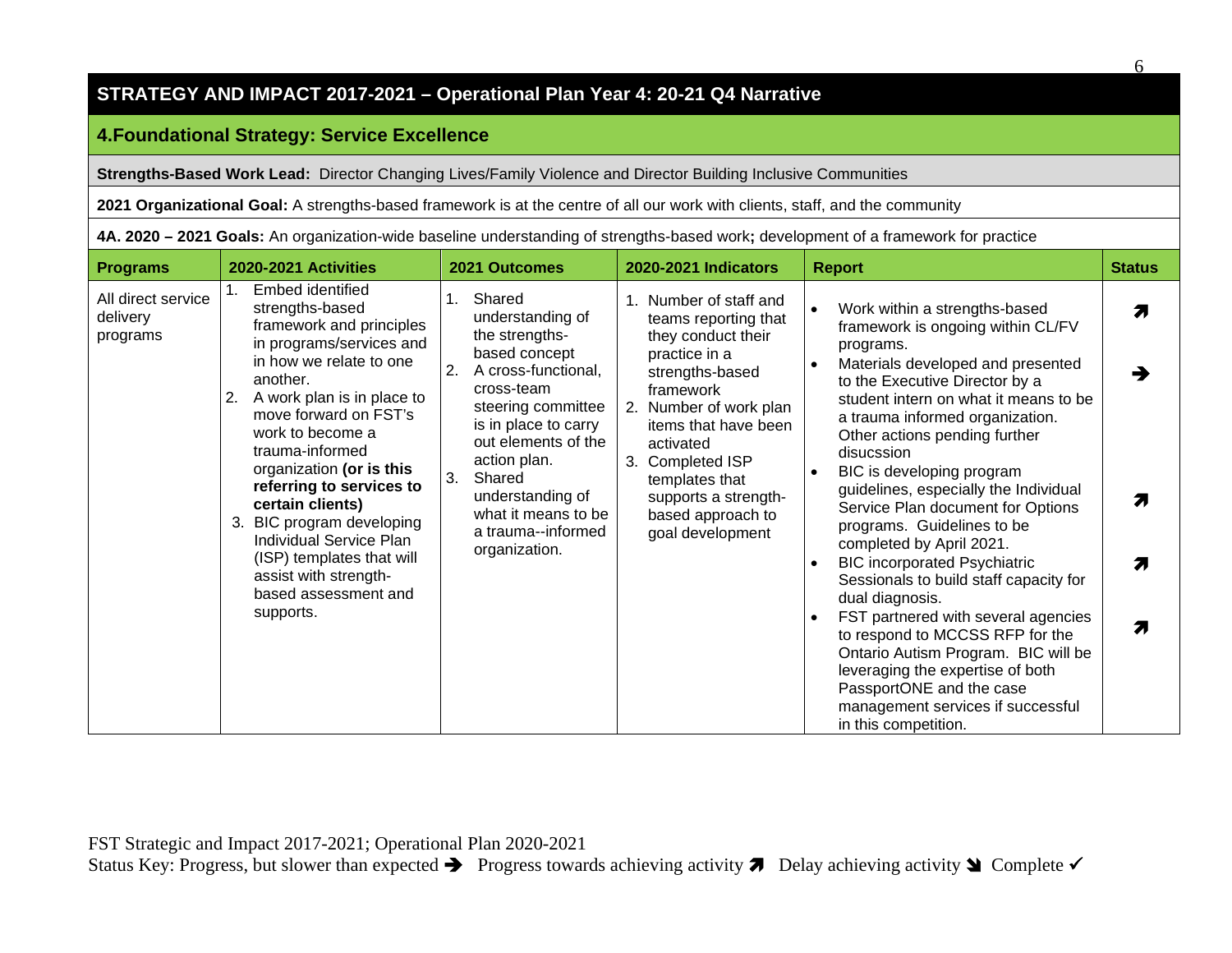| STRATEGY AND IMPACT 2017-2021 – Operational Plan Year 4: 20-21 Q4 Narrative |  |
|-----------------------------------------------------------------------------|--|
|-----------------------------------------------------------------------------|--|

# **4.Foundational Strategy: Service Excellence**

**Generate Community and Collective Impact Lead:** Director Knowledge Building

**2021 Organizational Goal:** Generate community and collective impact**\*** 

#### **4B. 2020- 2021 Goals:**

| <b>Programs</b> | <b>2020-2021 Activities</b> | 2021 Outcomes | 2020-2020 Indicators |
|-----------------|-----------------------------|---------------|----------------------|
|                 |                             |               |                      |
|                 |                             |               |                      |

\* Cross referenced with strategic priority 'Knowledge Building and Exchanging' and the foundational strategy 'Strong Research and Evaluation Practice'.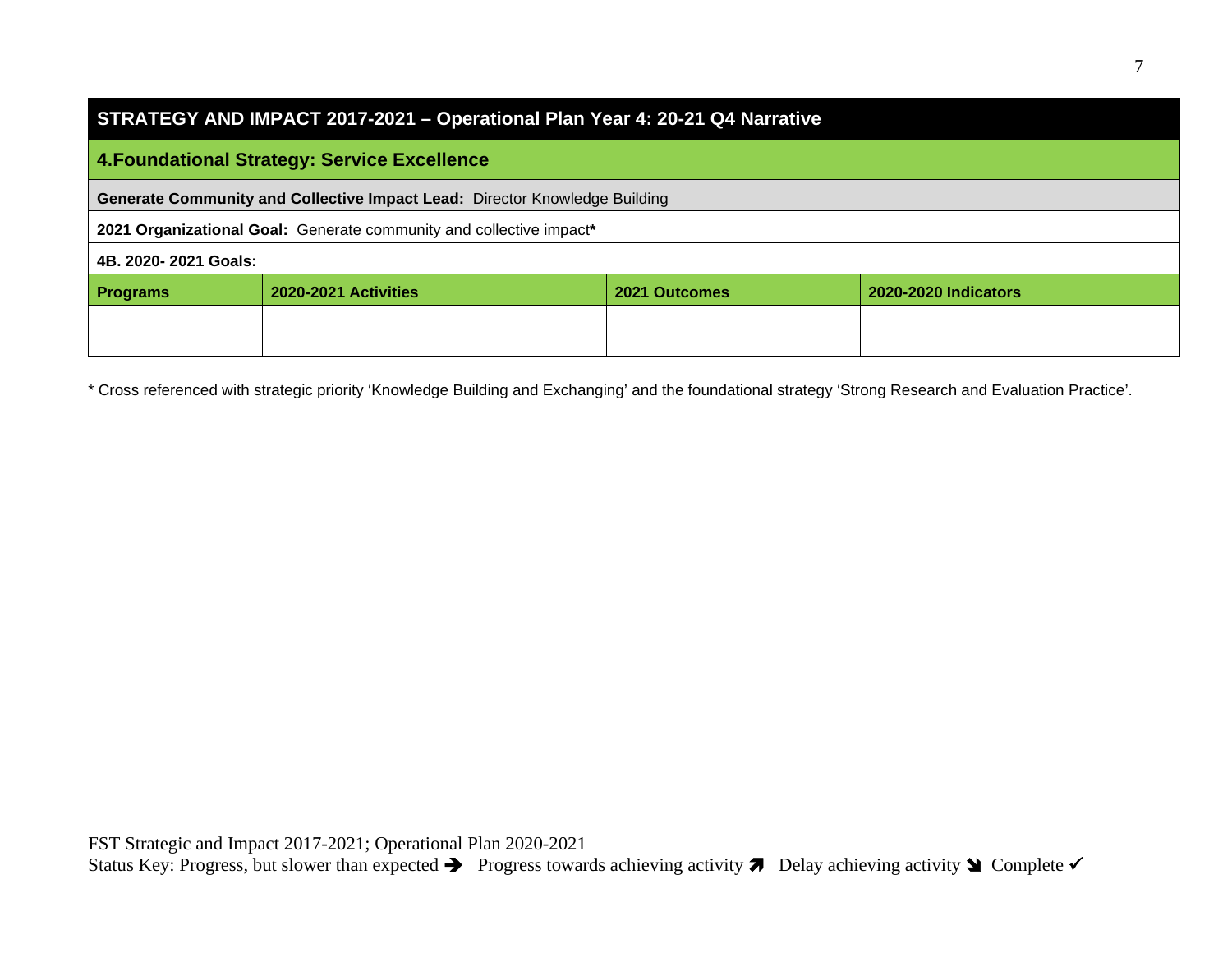# **Foundational Strategy: Service Excellence**

**Advance a Resilient Community and Social Services Sector Lead:** Executive Director

**2021 Organizational Goal:** Advance a resilient community and social services sector**\***

**4.C 2020- 2021 Goals:** Intentional and proactive participation in system-level sector work

| <b>Programs</b> | 2020-2021 Activities                                                                                                                                                                                                                                                                                                                                                                                                                                                                                                                                                                                                                                                                                           | 2021 Outcomes                                                                                                                                                                                                                                                                                                                                                                                                                                                                                | 2020-2021 Indicators                                                                                                                                                                                                                                                                                                                                                                                                                                                                 | <b>Report</b>                                                                                                | <b>Status</b> |
|-----------------|----------------------------------------------------------------------------------------------------------------------------------------------------------------------------------------------------------------------------------------------------------------------------------------------------------------------------------------------------------------------------------------------------------------------------------------------------------------------------------------------------------------------------------------------------------------------------------------------------------------------------------------------------------------------------------------------------------------|----------------------------------------------------------------------------------------------------------------------------------------------------------------------------------------------------------------------------------------------------------------------------------------------------------------------------------------------------------------------------------------------------------------------------------------------------------------------------------------------|--------------------------------------------------------------------------------------------------------------------------------------------------------------------------------------------------------------------------------------------------------------------------------------------------------------------------------------------------------------------------------------------------------------------------------------------------------------------------------------|--------------------------------------------------------------------------------------------------------------|---------------|
| All<br>Programs | Promote intentional and<br>$1_{\cdot}$<br>proactive participation by<br>creating a community of<br>practice.<br>Develop/apply criteria to<br>2.<br>assess opportunities for<br>system-level participation.<br>3.<br>Support individuals and<br>teams to participate in<br>system-level work<br>Participate in leadership<br>4.<br>roles: support staff to<br>develop leadership<br>capacities for this work.<br>5.<br>Develop tools to evaluate<br>impact of system-level<br>work at sector tables.<br>6.<br>FST involved in sector<br>wide Developmental<br>Services (DS) case<br>management and<br>advocacy committees'<br>initiatives aimed at<br>ensuring consistency in<br>processes across<br>providers. | Intentional and<br>$1_{\cdot}$<br>proactive<br>participation has<br>been promoted.<br>Criteria to assess<br>2.<br>opportunities for<br>system-level<br>participation have<br>been articulated<br>and applied.<br>3.<br>Individuals and<br>teams have<br>identified relevant<br>opportunities in<br>which they can<br>participate.<br>Staff have been<br>4.<br>able to participate<br>in leadership roles<br>in the broader<br>community and<br>social services<br>sector, outside of<br>FST. | Opportunities for<br>system-level<br>participation by<br>staff have been<br>implemented.<br>The number of staff<br>2.<br>who are<br>participating at<br>relevant sector<br>tables is tracked<br>and regularly<br>analysed.<br>3.<br>Opportunities for<br>staff to develop<br>system level<br>leadership skills<br>are in place.<br>Tools to evaluate<br>4 <sub>1</sub><br>impact are being<br>used.<br>FST is a sought-<br>5.<br>after participant in<br>system level<br>initiatives | Please see Section 3A (System<br>$\bullet$<br>Level Work) and 5 (Enhanced<br>Leadership and Staff capacity). | Я             |

**\***Cross-referenced with Strategic Priority: System Level Work

8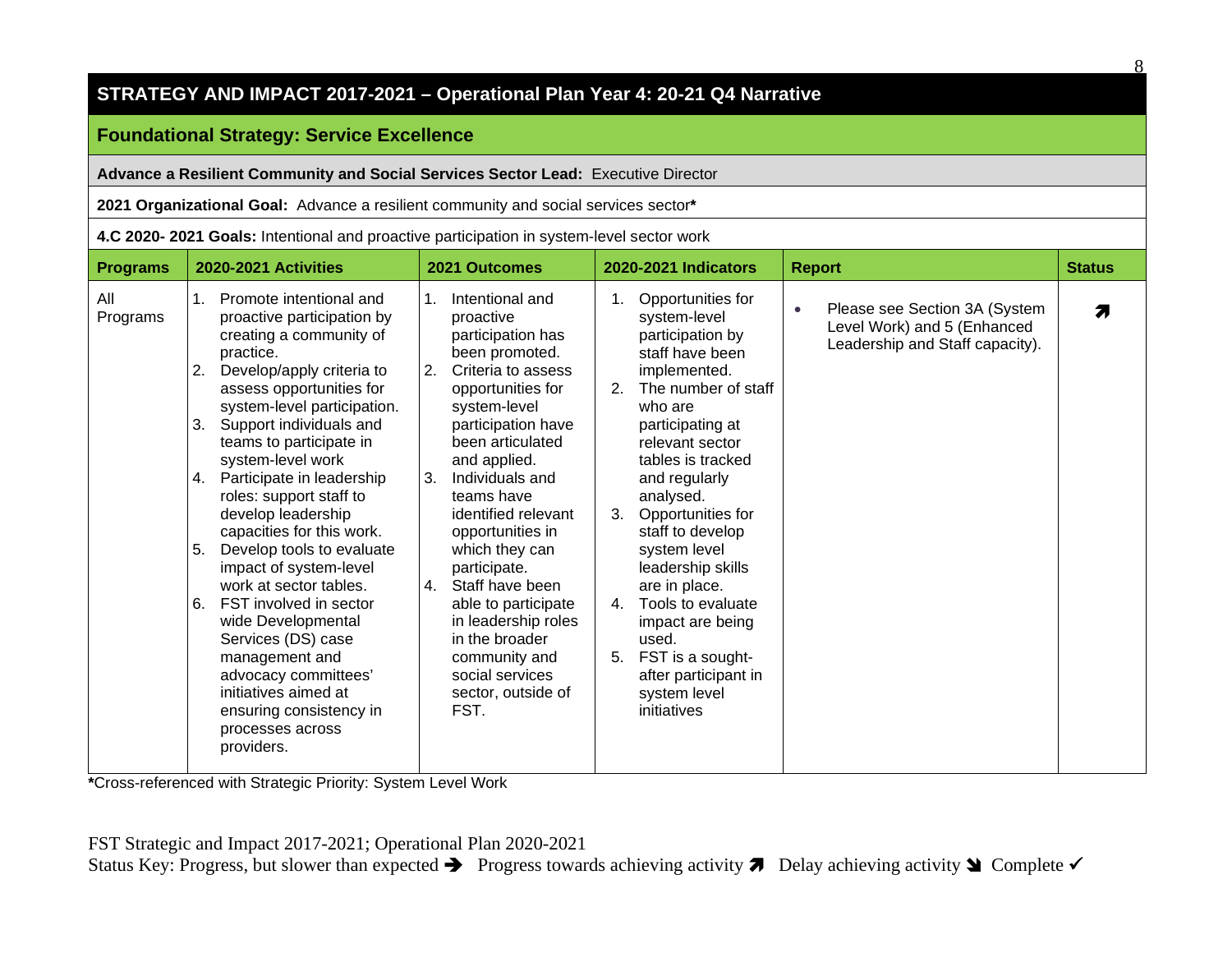# **5.Foundational Strategy: Operational Excellence**

#### **Leadership and Staff Development Lead:** Executive Director

**2021 Organizational Goal:** Enhanced leadership and staff capacity

**5.A 2020- 2021 Goals:** Development and implementation of practices for engaged; collaborative system (organizational) leadership

| <b>Programs</b> | 2020-2021 Activities                                                                                                                                                                                                                                                                                                                                      | 2021 Outcomes                                                                                                       | 2020-2021 Indicators                                                                                                                                                                                                                                                                                             | <b>Report</b>                                                                                                                                                                                                                                                                                                                                                                                                                                                                                                                                                               | <b>Status</b> |
|-----------------|-----------------------------------------------------------------------------------------------------------------------------------------------------------------------------------------------------------------------------------------------------------------------------------------------------------------------------------------------------------|---------------------------------------------------------------------------------------------------------------------|------------------------------------------------------------------------------------------------------------------------------------------------------------------------------------------------------------------------------------------------------------------------------------------------------------------|-----------------------------------------------------------------------------------------------------------------------------------------------------------------------------------------------------------------------------------------------------------------------------------------------------------------------------------------------------------------------------------------------------------------------------------------------------------------------------------------------------------------------------------------------------------------------------|---------------|
| All<br>Programs | Develop capacity<br>for organizational<br>leadership.<br>2.<br>Build<br>understanding for<br>test-learn-adapt<br>model for new<br>ideas and learning.<br>Build support for<br>3.<br>strategic risk-<br>taking.<br>Create dedicated<br>4.<br>time to learn.<br>5.<br>Make the TOC<br>learning agenda<br>the main guide for<br>learning and<br>development. | Teams<br>indicate an<br>enhanced<br>capacity and<br>confidence<br>as reported<br>to and<br>assessed by<br>managers. | A plan for organizational<br>leadership has been<br>developed.<br>2. FST leadership understand<br>the test-learn-adapt model<br>for new ideas and change<br>management.<br>The TOC learning agenda is<br>3.<br>being implemented across<br>FST (and as relevant for<br>specific staff and leadership<br>groups). | We have identified Leadership<br>$\bullet$<br>Development programs at Ontario<br>Universities that will develop the skills<br>required of leadership across FST and<br>will support personal and career growth.<br>The Employee Engagement Workgroup<br>is undertaking foundational work<br>required to develop more targeted<br>leadership and staff capacity<br>development.<br>The management team has been<br>trained in Core Competencies which<br>lays the foundation for strengthening<br>staff development and recruitment and<br>retention policies and practices. |               |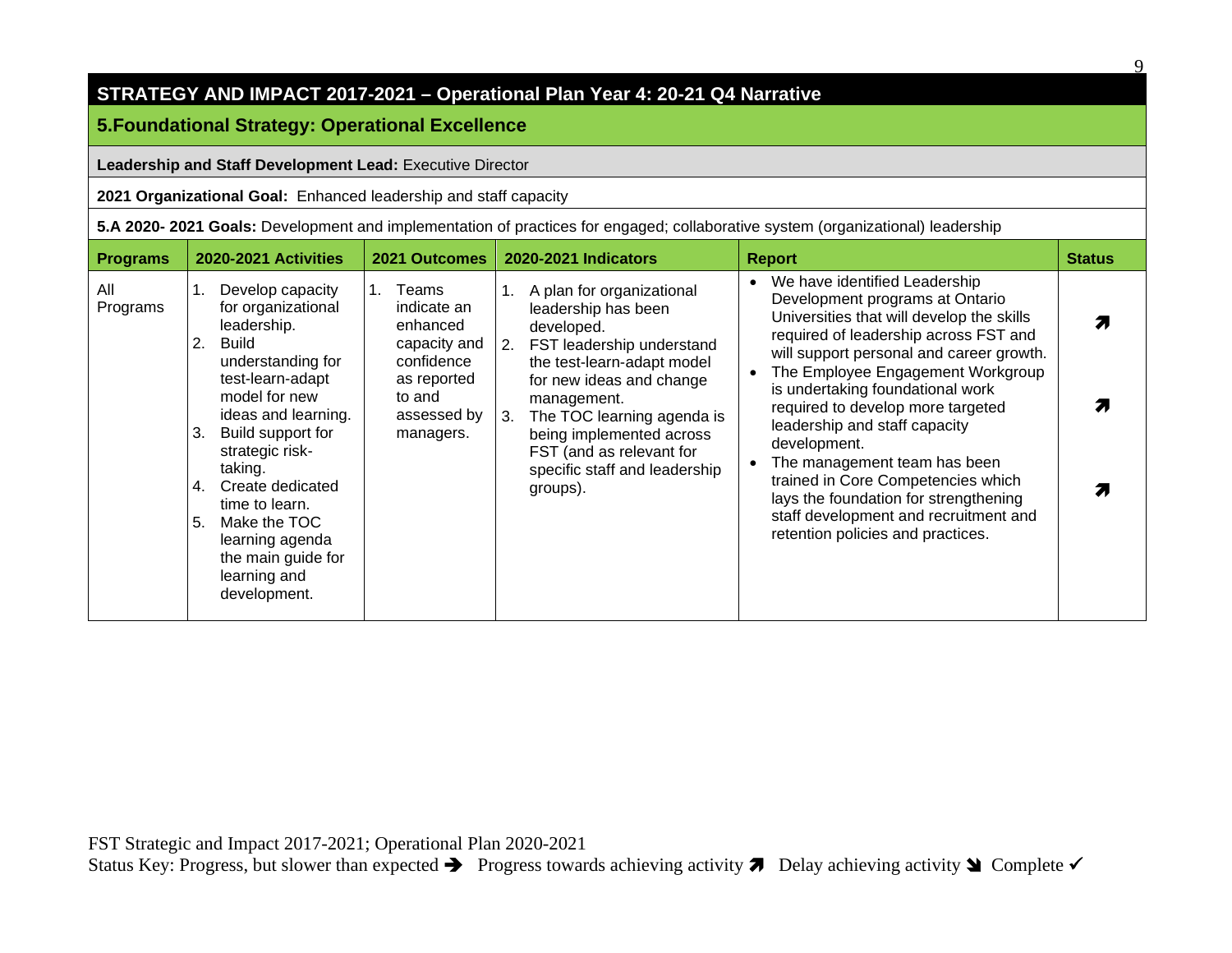# **5.Foundational Strategy: Operational Excellence**

**Organizational Intelligence Systems Lead:** Directors – Finance and Director Technology, Communications and Facilities

**2021 Organizational Goal:** Good data informs good business decisions**\***

**5B. 2020- 2021 Goals:** Client data and related business processes improved

| <b>Programs</b> | 2020-2021 Activities                                                                                                                                                                                                                                                                                                                                                                                                                                                                                                                                                                                                                                                                                                                                                                                                                                                                                                                 | 2021 Outcomes                                                                                                                                                                                                                                                                                                                              | <b>2020-2021 Indicators</b>                                                                                                                                                                                                                                                                                                                                                                                                                                                                                                                                                                                                                                                                                                             | <b>Report</b>                                                                                                                                                                                                                                                                                                                                                                                                                                                                                                                                                                                                                                                                                                                                                                                                                                             | <b>Status</b>         |
|-----------------|--------------------------------------------------------------------------------------------------------------------------------------------------------------------------------------------------------------------------------------------------------------------------------------------------------------------------------------------------------------------------------------------------------------------------------------------------------------------------------------------------------------------------------------------------------------------------------------------------------------------------------------------------------------------------------------------------------------------------------------------------------------------------------------------------------------------------------------------------------------------------------------------------------------------------------------|--------------------------------------------------------------------------------------------------------------------------------------------------------------------------------------------------------------------------------------------------------------------------------------------------------------------------------------------|-----------------------------------------------------------------------------------------------------------------------------------------------------------------------------------------------------------------------------------------------------------------------------------------------------------------------------------------------------------------------------------------------------------------------------------------------------------------------------------------------------------------------------------------------------------------------------------------------------------------------------------------------------------------------------------------------------------------------------------------|-----------------------------------------------------------------------------------------------------------------------------------------------------------------------------------------------------------------------------------------------------------------------------------------------------------------------------------------------------------------------------------------------------------------------------------------------------------------------------------------------------------------------------------------------------------------------------------------------------------------------------------------------------------------------------------------------------------------------------------------------------------------------------------------------------------------------------------------------------------|-----------------------|
| All<br>Programs | Continue aligning FST's<br>1.<br>technology infrastructure with<br>changing business needs.<br>2.<br>Continue acting on<br>recommendations of 2018<br>network assessment.<br>3.<br>Ensure upgraded AIM meets our<br>business criteria when going live.<br>Continue to improve workflow<br>4.<br>processes in programs with<br>business technology solutions.<br>Host the AIM database in the<br>5.<br>cloud for better business<br>continuity and support.<br>Identify cloud-hosting<br>6.<br>opportunities for other<br>applications.<br>Update reports in Reports<br>7.<br>Manager (based on AIM data);<br>ensure focus on data quality.<br><b>Business Technology solutions</b><br>8.<br>support PassportONE processes<br>and Passport agencies across<br>the province.<br>Explore external opportunities to<br>9.<br>share/maximize our business<br>technology solutions and<br>knowledge - NFP sector<br>10. Review IT strategy | 1. Enhanced<br>experience<br>with client<br>data<br>management<br>2. Enhanced<br>confidence<br>in data.<br>3. IT aligned<br>with<br>business<br>needs.<br>4. Maximized<br>return on<br>investment<br>in business<br>solutions.<br>5. Improved<br>use of<br>resources<br>(staff time,<br>printing)<br>6. Firewalls<br>meeting<br>standards. | 1. Increased staff satisfaction with<br>the use of AIM.<br>2. Fewer AIM performance issues<br>3.<br>Reduced time spent on<br>inefficient processes for CL/FV<br>staff.<br>Equity-Plus-based<br>4.<br>demographic data collection<br>has been implemented and<br>evaluated for accuracy and<br>improved completion rates.<br>5. Number of incidents of a threat<br>of spam/virus attacks<br>6. Passport Agencies are satisfied<br>with PassportONE system<br>7. Fewer IT tickets with full<br>deployment of Windows OS 10<br>on computers/laptops across all<br>sites by early 2020 with analysis<br>over next 12 months<br>8. Improved timelines for interim<br>financial reporting to budget<br>holders - within ten business<br>days. | AIM to be discontinued<br>$\bullet$<br>$\bullet$<br>Equity based Demographic<br>data collection delayed until<br>new ECRS in place.<br>An RFP for the new Electronic<br>$\bullet$<br>Client Record System was<br>issued in early January. Six<br>vendors submitted proposals<br>and three were selected to<br>demonstrate their solution via<br>a virtual presentation. As of<br>March 31, consensus focused<br>on one vendor who was<br>scheduled for a second<br>presentation in April with a<br>final decision scheduled for<br>mid-month.<br>IT tickets remained at a 30%<br>$\bullet$<br>increase in Q4 from pre-<br>pandemic levels.<br>Quarterly meetings with<br>$\bullet$<br>budget holders to review<br>interim financial results are<br>facilitated by Finance. The<br>goal to review within ten<br>business days hasn't been<br>achieved yet. | Y<br>N<br>→<br>→<br>→ |

FST Strategic and Impact 2017-2021; Operational Plan 2020-2021

Status Key: Progress, but slower than expected  $\rightarrow$  Progress towards achieving activity  $\rightarrow$  Delay achieving activity  $\rightarrow$  Complete  $\sim$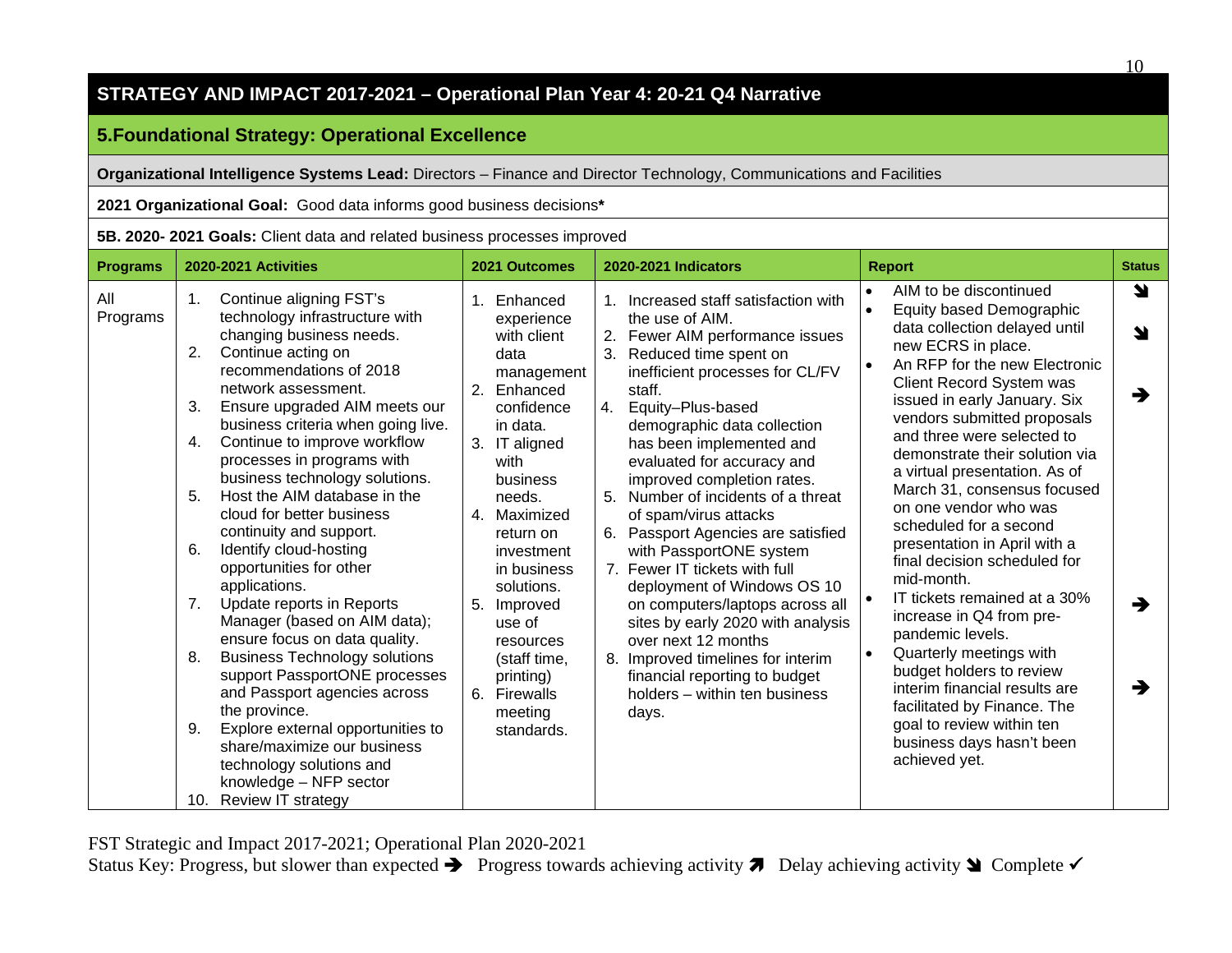# **5.Foundational Strategy: Operational Excellence**

#### **Communication Lead: Director, Technology, Communications and Facilities**

#### **2021 Organizational Goal:** Enhanced Communication**\***

| <b>Programs</b> | 2020-2021 Activities                                                                                                                                                                                                                                                                                                                                                                                                                                                                                                                                                                                                                                                         | 2021 Outcomes                                                                                                                                                                                                                                                                                                | 2020-2021 Indicators                                                                                                                                                                                                                                                                                                                                                                                                                                                                                                                                                  | <b>Report</b>                                                                                                                                                                                                                                                                                                                                                                                                                                                                                                                                                                                                                                                                                                                                                                                                                                        | <b>Status</b> |
|-----------------|------------------------------------------------------------------------------------------------------------------------------------------------------------------------------------------------------------------------------------------------------------------------------------------------------------------------------------------------------------------------------------------------------------------------------------------------------------------------------------------------------------------------------------------------------------------------------------------------------------------------------------------------------------------------------|--------------------------------------------------------------------------------------------------------------------------------------------------------------------------------------------------------------------------------------------------------------------------------------------------------------|-----------------------------------------------------------------------------------------------------------------------------------------------------------------------------------------------------------------------------------------------------------------------------------------------------------------------------------------------------------------------------------------------------------------------------------------------------------------------------------------------------------------------------------------------------------------------|------------------------------------------------------------------------------------------------------------------------------------------------------------------------------------------------------------------------------------------------------------------------------------------------------------------------------------------------------------------------------------------------------------------------------------------------------------------------------------------------------------------------------------------------------------------------------------------------------------------------------------------------------------------------------------------------------------------------------------------------------------------------------------------------------------------------------------------------------|---------------|
| All<br>Programs | Continue to focus<br>$1_{\cdot}$<br>advocacy efforts through<br>mainstream/social media<br>channels.<br>Identify and deploy new<br>2.<br>tool for measuring traffic<br>to social media channels<br>and refine Google<br>Analytics data analysis of<br>FST website traffic.<br>Review need for change<br>3.<br>in staff engagement/<br>internal communication<br>strategies as per results<br>of Staff Engagement<br>Survey.<br>4. Selective relevant<br>summary evaluation<br>reports are posted in a<br>user-friendly format on<br>the FST intranet and<br>internet.<br>5.<br>Explore potential for use<br>of case stories in<br>development of new<br>Strategic Plan 2025. | FST is engaged<br>1.<br>with relevant<br>users on<br>news/social<br>media channels.<br>2.<br>Internal and<br>external<br>visibility rises<br>for targeted<br>campaigns or<br>other advocacy<br>initiatives.<br>3.<br>Workplan for<br>internal<br>communication<br>through the<br>intranet is<br>implemented. | Narrative on the work<br>$1_{\cdot}$<br>completed.<br>Advocacy issue<br>2.<br>identified by Campaign<br>2000 for monitoring<br>purposes.<br>Number of advocacy-<br>3.<br>related posts on FST<br>social media channels.<br>Traffic on FST website<br>4.<br>and related sites.<br>Level of staff<br>5.<br>engagement in and<br>satisfaction with internal<br>communications<br>reflected through Staff<br>Engagement Survey.<br>Number of summary<br>6.<br>reports posted on 1.<br>Intranet and 2 Internet.<br>New Strategic Plan<br>incorporates personal<br>stories. | Through the work of the Employee<br>Engagement Work Group (EEWG),<br>development of a collaborative platform<br>for internal communications continued<br>during Q4.<br>EEWG recommended continuation of<br>the weekly staff updates initiated during<br>COVID-19.<br>• Social media posts remained slightly<br>lower than planned due to pandemic<br>limitations.<br>Future communications initiatives have<br>been identified in the new Strategic<br>Plan.<br>Campaign 2000 has been monitoring a<br>$\bullet$<br>number of advocacy issues including<br>CERB repayments, the updated and<br>Northern Market Basket Measures<br>(MBMs), implementation of the federal<br>poverty reduction strategy, funding of<br>national childcare system, and access<br>to the Canada Child Benefit (CCB) for<br>parents with irregular immigration<br>status. | Я<br>7.<br>Я  |

**\*** Cross referenced with Strategic Priority: System Level Work

FST Strategic and Impact 2017-2021; Operational Plan 2020-2021

Status Key: Progress, but slower than expected  $\rightarrow$  Progress towards achieving activity  $\rightarrow$  Delay achieving activity  $\rightarrow$  Complete  $\sim$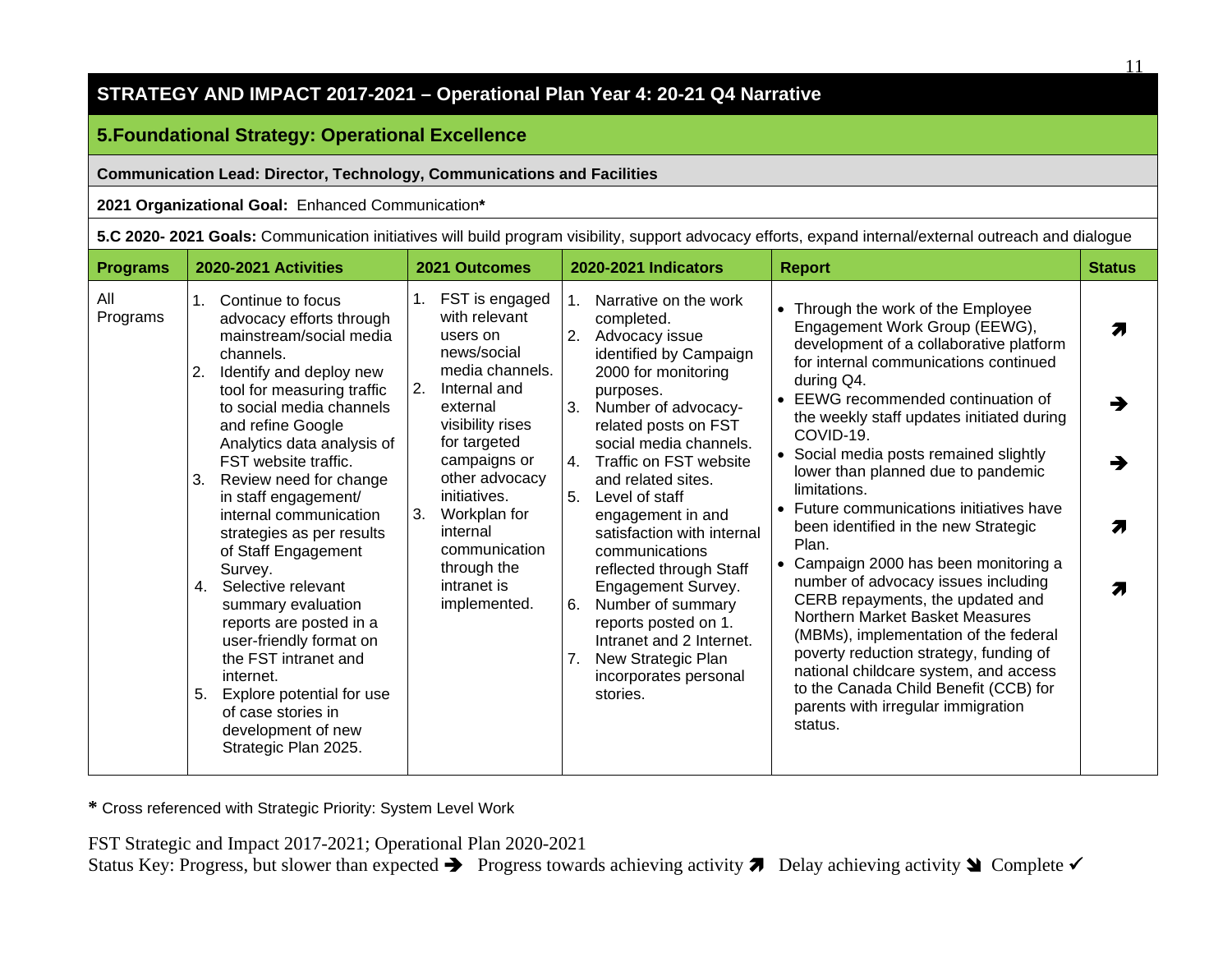#### **5.Foundational Strategy: Operational Excellence**

**Strong Research and Evaluation Lead:** Director Knowledge Building

**2021 Organizational Goal: \*Research and/or evaluation frameworks included in relevant grant proposals**

#### **5D. 2020- 2021 Goals:**

| <b>Programs</b> | <b>2020-2021 Activities</b>                                           | 2021Outcomes                                                                                       | <b>2020-2021 Indicators</b>                                                                         | <b>Report</b>                                                                                                                                                                                                                                               | <b>Status</b> |
|-----------------|-----------------------------------------------------------------------|----------------------------------------------------------------------------------------------------|-----------------------------------------------------------------------------------------------------|-------------------------------------------------------------------------------------------------------------------------------------------------------------------------------------------------------------------------------------------------------------|---------------|
| All Programs    | Include research<br>1.<br>and/or evaluation<br>frameworks in relevant | Stronger<br>organizational<br>focus on                                                             | Number of grants<br>1.<br>with a relevant<br>research/evaluation                                    | All grants submitted in Q3-4<br>$\bullet$<br>include a focused evaluation<br>component.                                                                                                                                                                     | 71            |
|                 | grant proposals                                                       | evaluation and<br>integration of<br>evaluation<br>findings in<br>ongoing<br>program<br>development | framework included<br>2.<br>Number of programs<br>with active<br>research/evaluation<br>activities. | We conducted an evaluation of<br>the impact of COVID-19 on<br>clients and staff in the Violence<br>Against Women program. An<br>abstract for presentation at an<br>international conference was<br>accepted. The full report will be<br>finalized in April. |               |
|                 |                                                                       |                                                                                                    |                                                                                                     | An IRCC funded project to<br>$\bullet$<br>examine the impact of the HFHC<br>program on the Arab-Speaking,<br>Afghan, Iranian, Tamil and<br>Somali communities has been<br>completed and the report<br>submitted.                                            |               |
|                 |                                                                       |                                                                                                    |                                                                                                     | The first partnership meeting to<br>develop strategies on how best to<br>support women with a<br>developmental disability who<br>have been sexually abused has<br>taken place. The conference is<br>planned for March 2022.                                 |               |

\*Cross referenced with Strategic Priority: Knowledge Building and Exchanging' and Foundational Strategy: Generating Community and Collective Impact

 $12$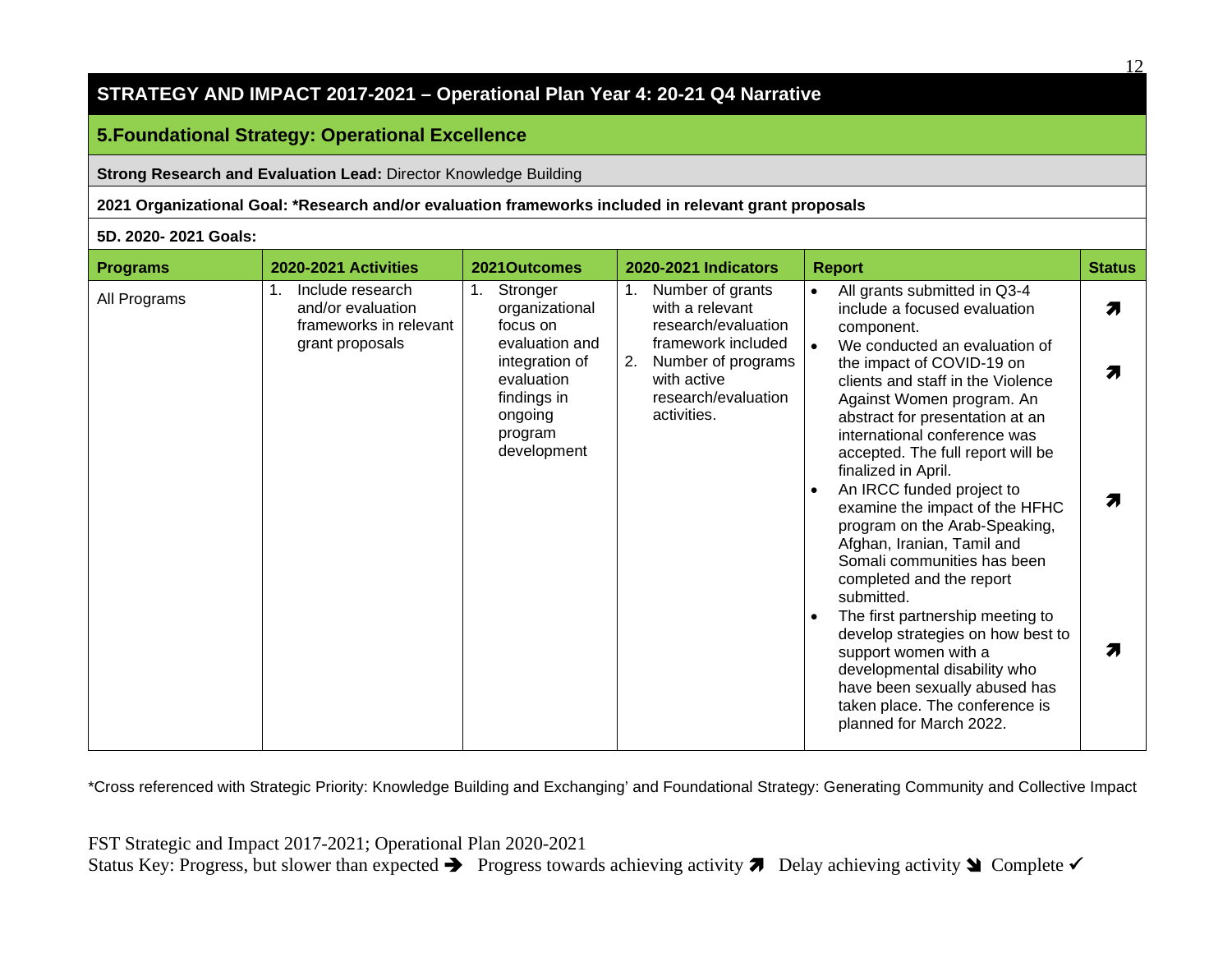## **Foundational Strategy: Financial Sustainability**

#### **6.Strong Financial Foundation Lead:** Director of Finance and Director Technology, Communication and Facilities

#### **2021 Organizational Goal:** Strong financial foundation

| 6A. 2020- 2021 Goals: United Way funding compression; balanced budget for community programs; successful business entrepreneurship |  |  |  |  |  |  |
|------------------------------------------------------------------------------------------------------------------------------------|--|--|--|--|--|--|
|------------------------------------------------------------------------------------------------------------------------------------|--|--|--|--|--|--|

| <b>Programs</b> | 2020-2021 Activities                                                                                                                                                                                                                                                                                                                                                                                                                                                                                                                                                                                           | 2021 Outcomes                                                                                                                                                                                                                                                                          | 2020-2021 Indicators                                                                                                                                                                                                                                                                                                                                                                                                                                                                                                                                                             | <b>Report</b>                                                                                                                                                                                                                                                                                                                                                                                                                                                                                                                                                    | <b>Status</b> |
|-----------------|----------------------------------------------------------------------------------------------------------------------------------------------------------------------------------------------------------------------------------------------------------------------------------------------------------------------------------------------------------------------------------------------------------------------------------------------------------------------------------------------------------------------------------------------------------------------------------------------------------------|----------------------------------------------------------------------------------------------------------------------------------------------------------------------------------------------------------------------------------------------------------------------------------------|----------------------------------------------------------------------------------------------------------------------------------------------------------------------------------------------------------------------------------------------------------------------------------------------------------------------------------------------------------------------------------------------------------------------------------------------------------------------------------------------------------------------------------------------------------------------------------|------------------------------------------------------------------------------------------------------------------------------------------------------------------------------------------------------------------------------------------------------------------------------------------------------------------------------------------------------------------------------------------------------------------------------------------------------------------------------------------------------------------------------------------------------------------|---------------|
| All<br>Programs | Lease 4 <sup>th</sup> Floor of 355 Church<br>Street.<br>2.<br>Optimize office space and<br>organizational resources.<br>Generate revenues from room<br>3.<br>rentals.<br>Finalize and implement<br>4.<br>business opportunities for<br>Café.<br>Target and explore alternative<br>5.<br>funding sources related to<br>specific beneficiary groups<br>with a focus on mental health<br>needs.<br>PassportONE is insulated<br>6.<br>from FST Core Business<br>programs (Payroll, rental<br>agreements, financial<br>statements etc.)<br>Investments reviewed,<br>7.<br>including investment in joined<br>venture | 1. Increased<br>cash<br>reserves.<br>2. Alternative<br>funding<br>sources for<br>core work.<br>3.<br>Self-<br>sustained<br>355 Café.<br>4. A good<br>understandin<br>g of service<br>users<br>experience<br>and needs<br>for<br>improvement<br>with financial<br>tools and<br>support. | 1. Actual cash reserve.<br>2. Overall amount of dollars<br>of alternative funding<br>through grants.<br>3. 355 Café operational and<br>breakeven (Within 10%)<br>4. Percentage of total<br>expense attributed to<br>administrative expense.<br>5. Generate \$30-50K in room<br>rental revenues.<br>Successful ongoing<br>6.<br>support for and operation<br>of PassportONE.<br>PassportONE identified as<br>7.<br>a successful provider (flow<br>through) of funding for<br>Passport clients across the<br>province.<br>Board approval of financial<br>8.<br>investment strategy | FST is on target to have<br>another modest surplus at<br>the end of F20-21. Final<br>results are pending the<br>completion of the annual<br>audit.<br>We advanced the<br>compression schedule by<br>taking a \$50K reduction in<br>2019/20, reducing the<br>2022/23 planned reduction<br>Rental revenue for the year<br>$\bullet$<br>is around \$160K<br>Quarterly variance reporting<br>$\bullet$<br>and analysis involving<br>managers/directors/ED now<br>in place<br>F21-22 Budget anticipates<br>further reduction of UW<br>funding of approximately<br>10% | Я<br>7.       |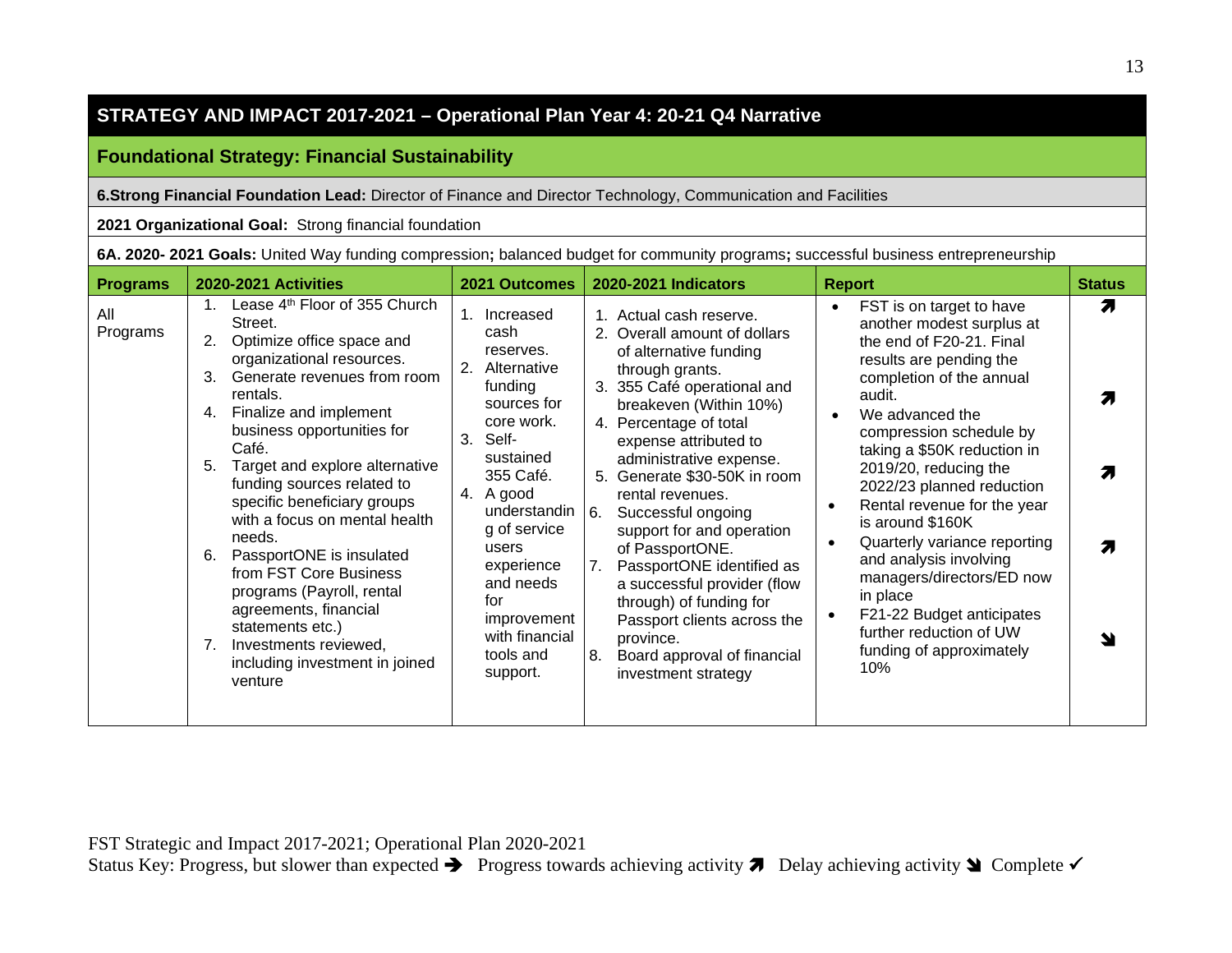# **7.Foundational Strategy: Cultural Competency**

#### **Cultural Competency Lead:** Executive Director

**2021 Organizational Goal:** Cultural competency is integrated in all aspects of our work

|  |  |  | 7A. 2020- 2021 Goals: All staff and volunteers reflect communities we serve; concepts of cultural competency are embedded throughout our training |
|--|--|--|---------------------------------------------------------------------------------------------------------------------------------------------------|
|--|--|--|---------------------------------------------------------------------------------------------------------------------------------------------------|

| <b>Programs</b> | 2020-2021 Activities                                                                                                                                                                                                                                                                                                                                                                                                               | 2021 Outcomes                                                                                                                                                                                                                                    | <b>2020-2021 Indicators</b>                                                                                                                                                                                                                                                      | <b>Report</b>                                                                                                                                                                                                                                                                                                                                             | <b>Status</b> |
|-----------------|------------------------------------------------------------------------------------------------------------------------------------------------------------------------------------------------------------------------------------------------------------------------------------------------------------------------------------------------------------------------------------------------------------------------------------|--------------------------------------------------------------------------------------------------------------------------------------------------------------------------------------------------------------------------------------------------|----------------------------------------------------------------------------------------------------------------------------------------------------------------------------------------------------------------------------------------------------------------------------------|-----------------------------------------------------------------------------------------------------------------------------------------------------------------------------------------------------------------------------------------------------------------------------------------------------------------------------------------------------------|---------------|
| All<br>Programs | See strategic priorities work<br>and the strengths-based<br>foundational strategy.<br>2. Promote recruitment<br>practices to strengthen<br>diversity.<br>Review and refine cultural<br>3.<br>competency concepts to fit<br>FST and embed into all<br>aspects of the learning<br>agenda.<br>Deepen the conversation to<br>4.<br>ensure the policy and work<br>on equity and inclusion is<br>relevant and supports best<br>practices | Service reports<br>reflect the<br>emphasis on the<br>targeted<br>beneficiary groups.<br>Recruitment report<br>2.<br>prepared.<br>3.<br>A deepened<br>understanding of<br>equity and<br>inclusion concepts<br>and practices<br>amongst all staff. | Recruitment<br>practices,<br>including hiring,<br>reflect a strong<br>focus on<br>diversity.<br>2.<br>Relevant equity,<br>diversity and<br><i>inclusion</i><br>concepts are<br>embedded into all<br>aspects of our<br>learning agenda<br>as reflected in the<br>learning agenda. | Initiated Confronting Anti-Black<br>$\bullet$<br>Racism (CABR) review, starting with<br>the Next Steps/PAR program and<br>expanded out to staff members of<br>Labour-Management Committees<br>and all managers/directors<br>The Employee Engagement<br>Workgroup is developing a<br>workplace culture statement that will<br>encompass/embed EDI concepts |               |

14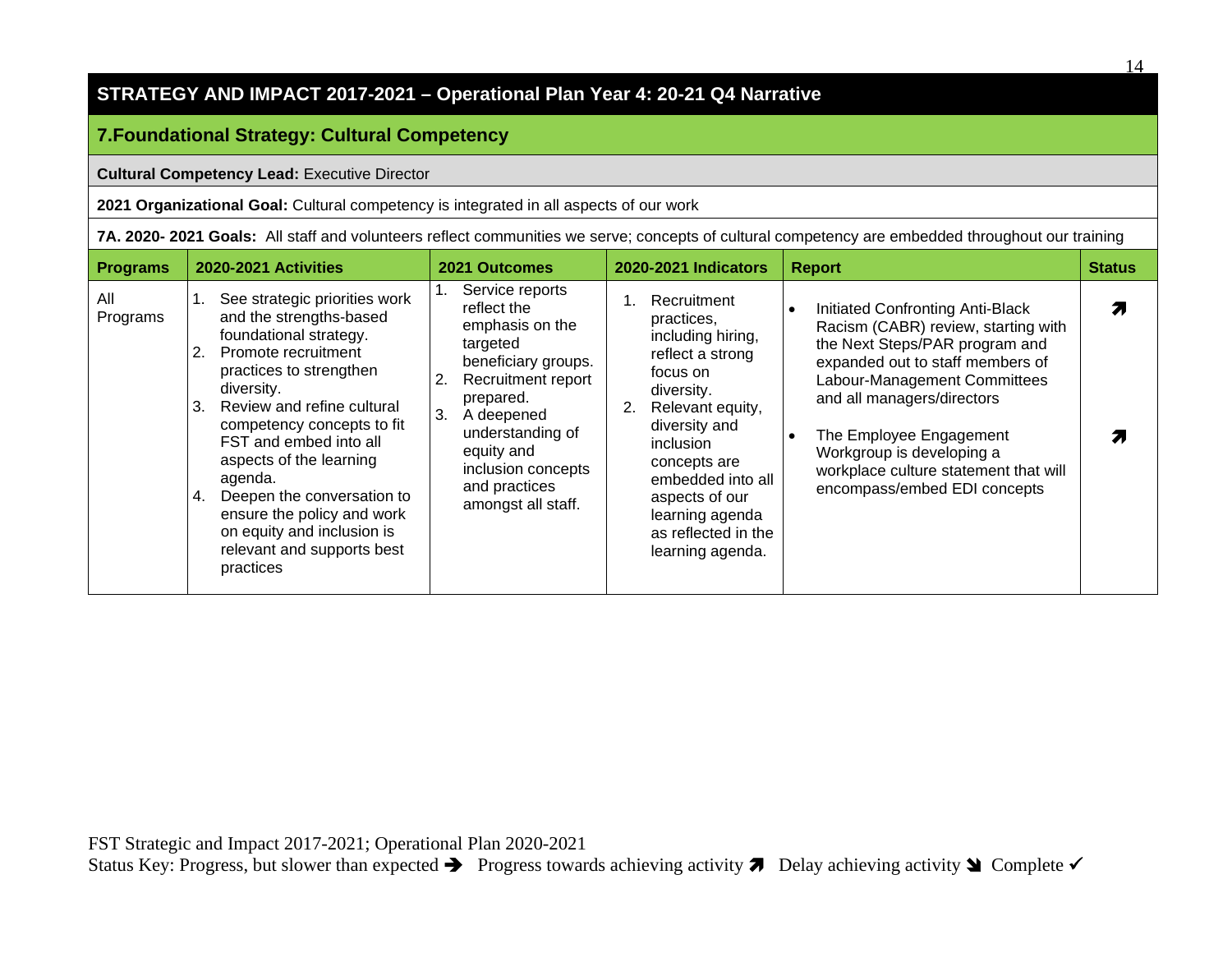

# **March 31, 2021 (Q4) Financial Report**

Prepared by: Financial Services Date: May 10, 2021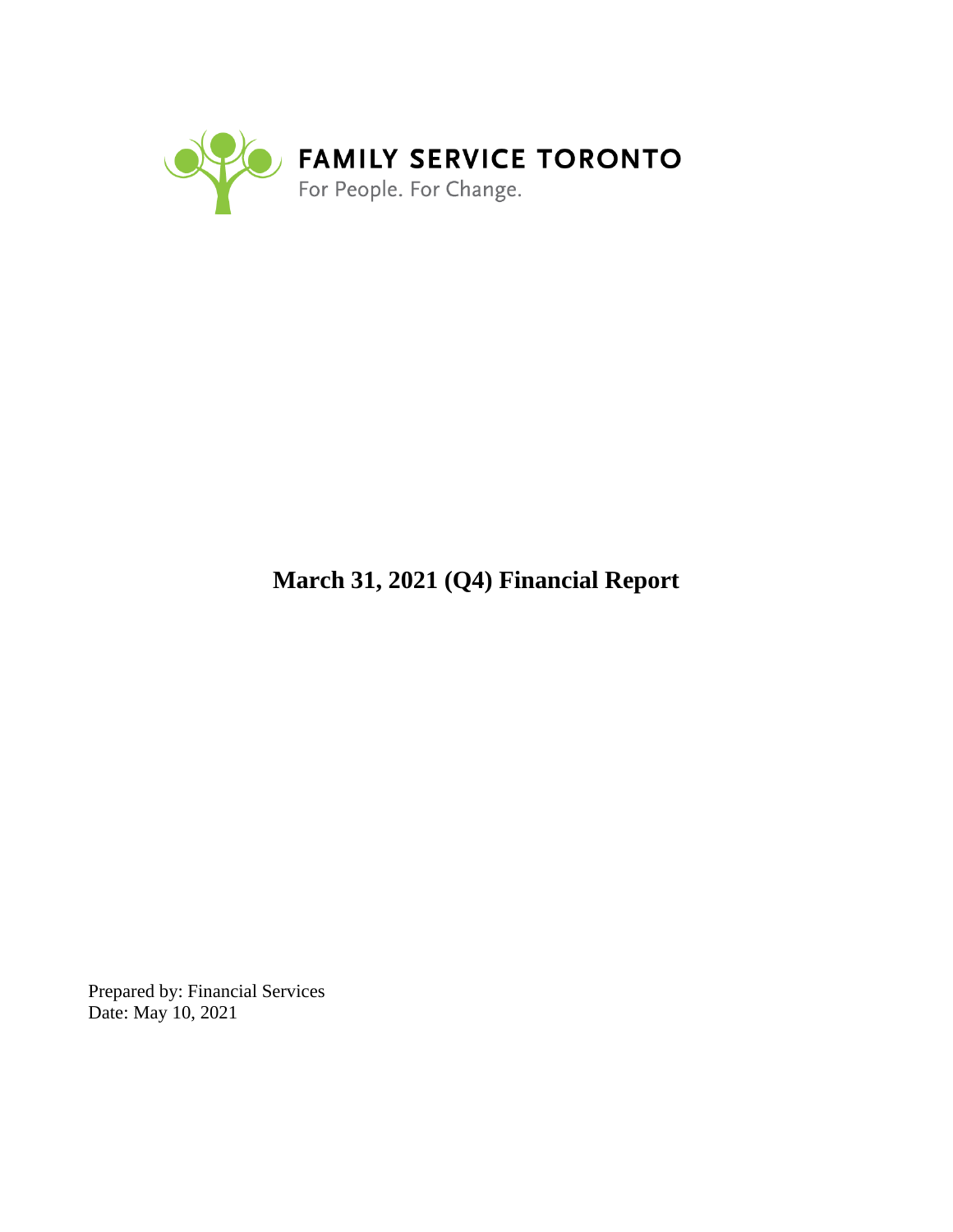# **Summary**

For the year, ended March 31, 2021, FST recorded total revenue of \$17.2M and total expense of \$16.9M before revenue and expenses for Purchase of Services. Pending the results of the annual external audit, Net Excess of Revenue over Expenses at the end of the year was \$259K and could be attributed to property rental revenue, general donations and other revenues earned by FST as unrestricted income.

The segmentation of this report and all the reports going forward is different from previously presented. Community Programs section includes Changing Lives and Family Violence, Knowledge Building and Social Action, Building Inclusive Communities has a section of its own and Corporate Programs covers IT, Facilities, HR, ED Office Finance and Communications. There is no change to PassportOne segment of Income Summary.

# **Community Programs**

Community Programs revenues from all sources for the year are \$5M compared to budgeted amount of \$4.9M. Overall variance of \$36K in revenue is attributed to higher revenue from the government that includes some one-time grants for COVID-19 spending which was partially offset by reduction of UW revenue this year as well as lower client fees collected in some programs.

Total expenses for the year, including ACA, were \$5M with a budget of \$4.9M. Higher than budgeted spending in salaries and professional services was offset by lower expenses on transportation and other expenses.

# **Building Inclusive Communities.**

Total revenue for Building Inclusive Communities was \$3.5M, \$477K below the budget of \$3.9M. Total expenses for the year, including ACA, were \$3.5M.

# **PassportONE**

Revenues and expense under PassportOne were \$7.4M or \$84K below the budgeted amount. During the year PassportOne was spending more on professional services related to a number of projects carried out at the request of MCCSS. Higher spending on professional services was offset but lower spending in almost every other category.

#### **Corporate Services**:

Revenues for the year were \$1.3M with a budget of \$1.4M. Most of the variance comes from lower revenue from United Way as a result of decrease in funding as well as the use of some of this finding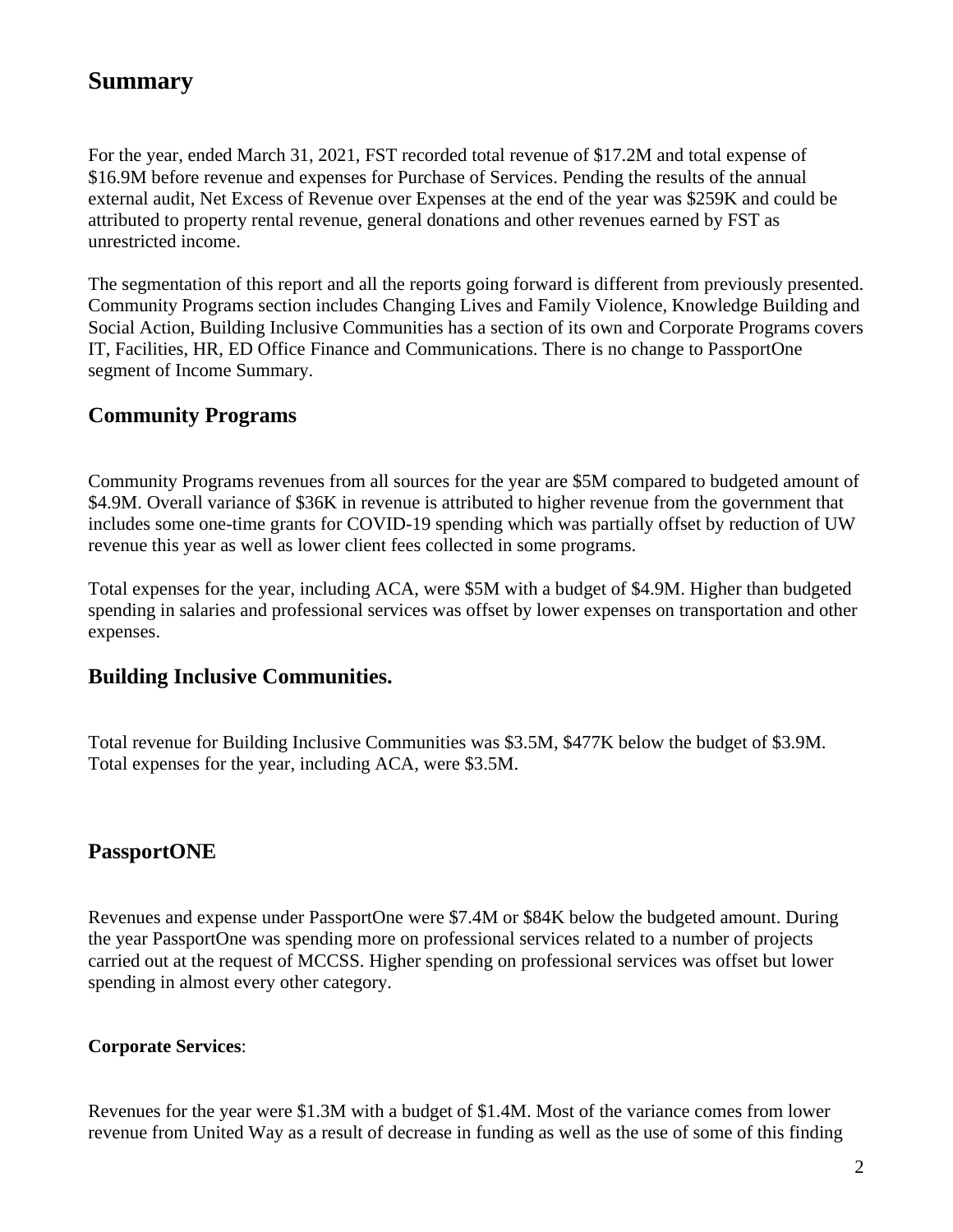for purchase of capital assets during the year (primarily laptops for staff to support work from home). Rental income from 355 Church and sublease at 128 Sterling Rd was \$157K, \$22K above the annual budget. Expenses for the year were \$2.1M or \$456K below the budgeted amount. Most of the savings come from lower building and occupancy expenses.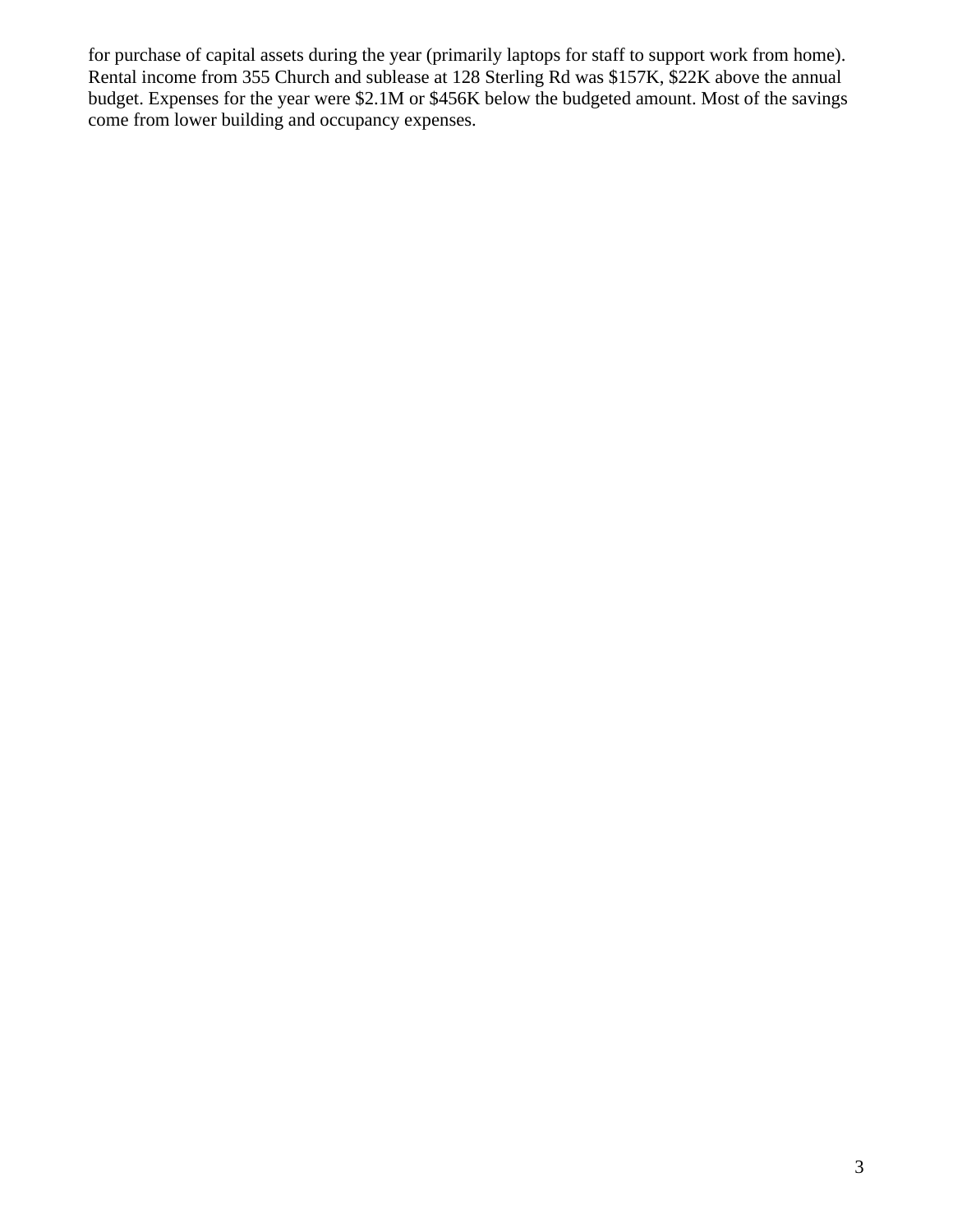#### Family Service Toronto Consolidated Income Summary For the Twelve Months Ending March 31, 2021

|                                                    |                             |                             |                 | Over/(Under)<br><b>Actual v Budget</b> |                                | <b>Annual</b>                     |                                    | Over/(Under)<br><b>Prior Year vs Current Year</b> |            |
|----------------------------------------------------|-----------------------------|-----------------------------|-----------------|----------------------------------------|--------------------------------|-----------------------------------|------------------------------------|---------------------------------------------------|------------|
|                                                    | <b>YTD</b><br><b>Actual</b> | <b>YTD</b><br><b>Budget</b> |                 | %                                      | <b>Annual</b><br><b>Budget</b> | <b>Budget</b><br><b>Remaining</b> | <b>Prior Year</b><br><b>Actual</b> | S                                                 | %          |
| <b>REVENUES</b>                                    |                             |                             |                 |                                        |                                |                                   |                                    |                                                   |            |
| Government                                         | 13,019,802                  | 13,370,445                  | (350, 643)      | $(2.6\%)$                              | 13,370,445                     | 350,643                           | 11,451,159                         | 1,568,643                                         | 13.7%      |
|                                                    | 3,338,604                   | 3,583,795                   | (245, 191)      | $(6.8\%)$                              | 3,583,795                      | 245,191                           | 3,406,526                          | (67, 922)                                         | $(2.0\%)$  |
| United Way - Base Allocation<br>United Way - Other | 2,835                       | 5,000                       | (2, 165)        | (43.3%)                                | 5,000                          | 2,165                             | 4,226                              | (1,390)                                           | (32.9%)    |
| Foundations and Other Agencies                     | 407,676                     | 493,126                     | (85, 450)       | (17.3%)                                | 493,126                        | 85,450                            | 707,091                            | (299, 416)                                        | (42.3%)    |
| Fees                                               |                             |                             |                 |                                        |                                |                                   |                                    |                                                   |            |
| EAP                                                |                             |                             | 0               | 0                                      |                                | 0                                 |                                    | 0                                                 | 0          |
| Client                                             | 62,868                      | 143,000                     | (80, 132)       | $(56.0\%)$                             | 143,000                        | 80,132                            | 138,745                            | (75, 878)                                         | (54.7%)    |
| Memberships, Donations & Bequests                  | 78,365                      | 28,500                      | 49,865          | 175.0%                                 | 28,500                         | (49, 865)                         | 99,558                             | (21, 193)                                         | (21.3%)    |
| Investment Income                                  | 56,721                      | 34,800                      | 21,921          | 63.0%                                  | 34,800                         | (21, 921)                         | 277,563                            | (220, 842)                                        | (79.6%)    |
| <b>Property Rental Income</b>                      | 157,448                     | 134,600                     | 22,848          | 17.0%                                  | 134,600                        | (22, 848)                         | 14,950                             | 142,498                                           | 953.2%     |
| Other Revenue                                      | 49,679                      | 36,800                      | 12,879          | 35.0%                                  | 36,800                         | (12, 879)                         | 56,608                             | (6,929)                                           | (12.2%)    |
|                                                    | 17,173,997                  | 17,830,066                  | (656,068)       | (3.7%)                                 | 17,830,066                     | 656,068                           | 16, 156, 427                       | 1,017,571                                         | 6.3%       |
| <b>EXPENSES</b>                                    |                             |                             |                 |                                        |                                |                                   |                                    |                                                   |            |
| <b>Salaries</b>                                    | 9,782,012                   | 10,067,214                  | (285, 201)      | $(2.8\%)$                              | 10,067,214                     | 285,201                           | 7,991,945                          | 1,790,068                                         | 22.4%      |
| <b>Employee Benefits</b>                           | 1,804,183                   | 1,983,241                   | (179, 058)      | $(9.0\%)$                              | 1,983,241                      | 179,058                           | 1,454,411                          | 349,772                                           | 24.0%      |
| <b>Funded Contracted Services</b>                  | 193,209                     | 305,499                     | (112, 290)      | $(36.8\%)$                             | 305,499                        | 112,290                           | 1,483,366                          | (1, 290, 157)                                     | (87.0%)    |
| <b>Professional Services</b>                       | 3,259,485                   | 2,930,460                   | 329,025         | 11.2%                                  | 2,930,460                      | (329, 025)                        | 2,649,254                          | 610,231                                           | 23.0%      |
| <b>Building Occupancy</b>                          | 1,076,089                   | 1,168,942                   | (92, 854)       | (7.9%)                                 | 1,168,942                      | 92,854                            | 764,916                            | 311,173                                           | 40.7%      |
| Office and supplies                                | 681,766                     | 1,009,151                   | (327, 385)      | (32.4%)                                | 1,009,151                      | 327,385                           | 950,651                            | (268, 885)                                        | (28.3%)    |
| Transportation                                     | 4,033                       | 120,059                     | (116, 026)      | (96.6%)                                | 120,059                        | 116,026                           | 103,764                            | (99, 732)                                         | $(96.1\%)$ |
| Promotion                                          | 30,870                      | 20,800                      | 10,070          | 48.4%                                  | 20,800                         | (10,070)                          | 10,464                             | 20,406                                            | 195.0%     |
| <b>Education and Conferences</b>                   | 41,233                      | 109,115                     | (67, 882)       | (62.2%)                                | 109,115                        | 67,882                            | 30,984                             | 10,249                                            | 33.1%      |
| Amortization                                       |                             |                             | 0               | $\mathbf{0}$                           |                                | $\Omega$                          |                                    | 0                                                 | $\Omega$   |
| Other Expenses                                     | 42,330                      | 113,358                     | (71, 028)       | (62.7%)                                | 113,358                        | 71,028                            | 97,824                             | (55, 495)                                         | (56.7%)    |
|                                                    | 16,915,209                  | 17,827,839                  | (912, 630)      | (5.1%)                                 | 17,827,839                     | 912,630                           | 15,537,580                         | 1,377,629                                         | 8.9%       |
| <b>Excess of Revenue over Expenses before ACA</b>  | 258,788                     | 2,227                       | 256,562         | 11522.6%                               | 2,227                          | (256, 562)                        | 618,847                            | (360, 059)                                        | (58.2%)    |
| <b>ACA</b>                                         | 0                           | $\mathbf{0}$                | (0)             | $(100.0\%)$                            | $\mathbf{0}$                   | 0                                 | $\Omega$                           | 0                                                 | n          |
| <b>Net Excess of Revenue over Expenses</b>         | 258,788                     | 2,226                       | 256,562         | 11524.0%                               | 2,226                          | (256, 562)                        | 618,847                            | (360, 059)                                        | (58.2%)    |
| Revenue - client purchase of service               | 289,752,033                 | 459,986,256                 | (170, 234, 223) | $(37.0\%)$                             | 459,986,256                    | 170,234,223                       | 347,302,131                        | (57, 550, 098)                                    | (16.6%)    |
| Expense - client purchase of service               | 289,752,033                 | 459,986,256                 | (170, 234, 223) | (37.0%)                                | 459,986,256                    | 170,234,223                       | 347,302,131                        | (57, 550, 098)                                    | (16.6%)    |
|                                                    | 0                           | 0                           | 0               | $\Omega$                               | $\mathbf{0}$                   | 0                                 | $\Omega$                           | 0                                                 | $\Omega$   |
| <b>Net Excess of Revenue over Expenses</b>         | 258,788                     | 2,226                       | 256,562         | 11524.0%                               | 2,226                          | (256, 562)                        | 618,847                            | (360, 059)                                        | (58.2%)    |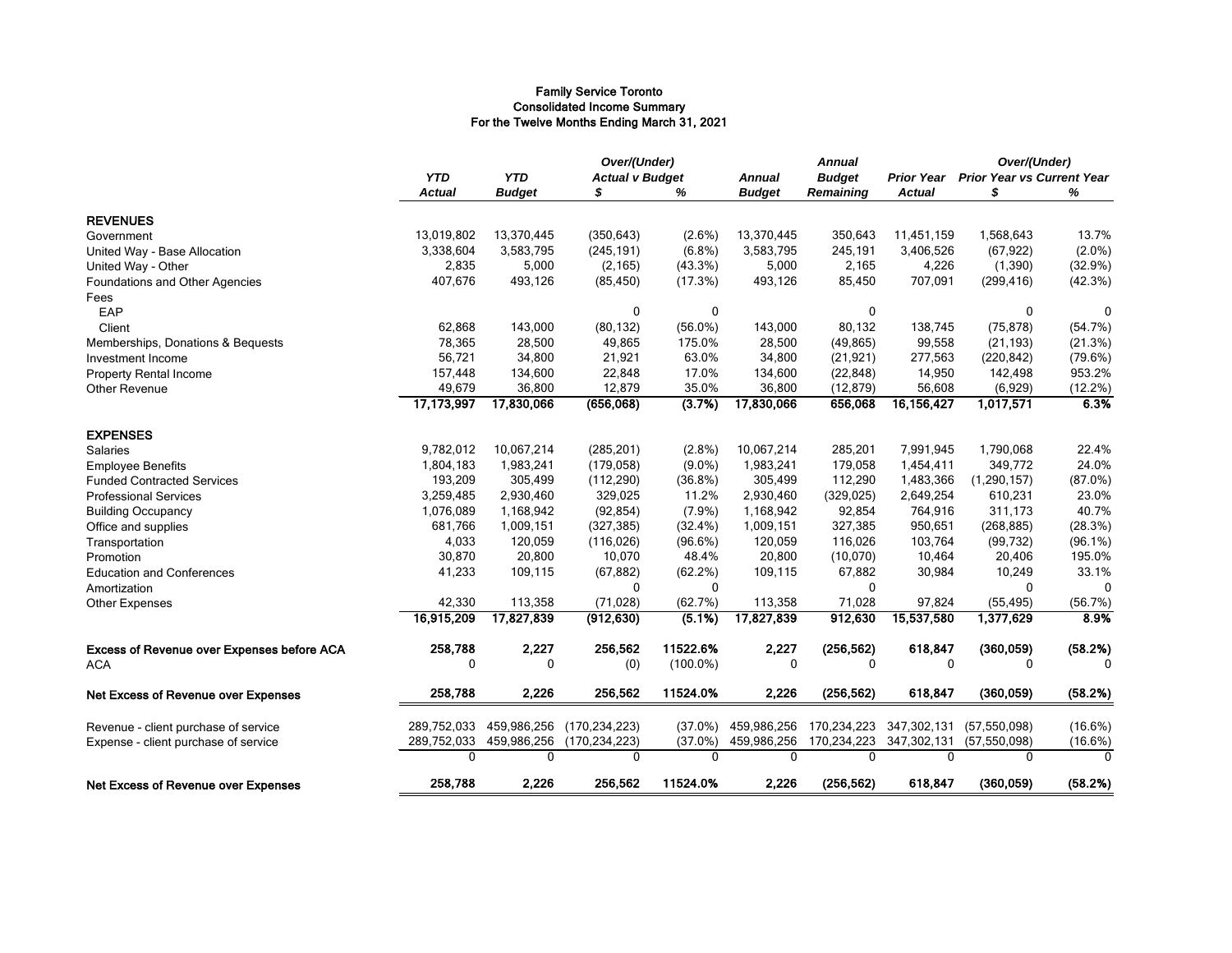#### Family Service Toronto Community Programs Income Summary For the Twelve Months Ending March 31, 2021

|                                            |                |                                      | Over/(Under) |               | <b>Annual</b> |            |                                   | Over/(Under) |             |
|--------------------------------------------|----------------|--------------------------------------|--------------|---------------|---------------|------------|-----------------------------------|--------------|-------------|
|                                            | <b>YTD</b>     | <b>YTD</b><br><b>Actual v Budget</b> |              | <b>Annual</b> | <b>Budget</b> |            | <b>Prior Year vs Current Year</b> |              |             |
|                                            | <b>Actual</b>  | <b>Budget</b>                        | \$           | %             | <b>Budget</b> | Remaining  | <b>Actual</b>                     | \$           | %           |
| <b>REVENUES</b>                            |                |                                      |              |               |               |            |                                   |              |             |
| Government                                 | 2,557,872      | 2,390,841                            | 167,031      | 7.0%          | 2,390,841     | (167, 031) | 2,810,893                         | (253, 021)   | $(9.0\%)$   |
| United Way - Base Allocation               | 2,293,521      | 2,331,926                            | (38, 405)    | $(1.6\%)$     | 2,331,926     | 38,405     | 2,426,229                         | (132,708)    | $(5.5\%)$   |
| Foundations and Other Agencies             | 75,906         | 58,126                               | 17,780       | 30.6%         | 58,126        | (17,780)   | 77,086                            | (1, 180)     | (1.5%)      |
| Fees                                       |                |                                      |              |               |               |            |                                   |              |             |
| Client                                     | 62,868         | 143,000                              | (80, 132)    | $(56.0\%)$    | 143,000       | 80,132     | 138,745                           | (75, 878)    | (54.7%)     |
| Memberships, Donations & Bequests          | 24,012         | 25,500                               | (1, 488)     | (5.8%)        | 25,500        | 1,488      | 77,815                            | (53, 803)    | $(69.1\%)$  |
| Investment Income                          |                | 30,000                               | (30,000)     | $(100.0\%)$   | 30,000        | 30,000     |                                   | $\Omega$     | 0           |
| Other Revenue                              | 1,750          |                                      | 1,750        | 0             |               | (1,750)    | 4,855                             | (3, 105)     | $(64.0\%)$  |
|                                            | 5,015,929      | 4,979,393                            | 36,536       | 0.7%          | 4,979,393     | (36, 536)  | 5,535,624                         | (519, 695)   | $(9.4\%)$   |
| <b>EXPENSES</b>                            |                |                                      |              |               |               |            |                                   |              |             |
| Salaries                                   | 3,678,041      | 3,542,700                            | 135,341      | 3.8%          | 3,542,700     | (135, 341) | 3,639,520                         | 38,521       | 1.1%        |
| <b>Employee Benefits</b>                   | 698,534        | 697,912                              | 622          | 0.1%          | 697,912       | (622)      | 716,705                           | (18, 171)    | (2.5%)      |
| <b>Funded Contracted Services</b>          | 166,916        | 172,910                              | (5,994)      | (3.5%)        | 172,910       | 5,994      | 228,338                           | (61, 422)    | (26.9%)     |
| <b>Professional Services</b>               | 115,019        | 72,400                               | 42,619       | 58.9%         | 72,400        | (42, 619)  | 85,185                            | 29,834       | 35.0%       |
| <b>Building Occupancy</b>                  | 96,571         | 71,100                               | 25,471       | 35.8%         | 71,100        | (25, 471)  | 88,067                            | 8,504        | 9.7%        |
| Office and supplies                        | 92,809         | 79,059                               | 13,751       | 17.4%         | 79,059        | (13, 751)  | 104,893                           | (12,083)     | (11.5%)     |
| Transportation                             | 3,060          | 73,575                               | (70, 515)    | (95.8%)       | 73,575        | 70,515     | 71,266                            | (68, 206)    | (95.7%)     |
| Promotion                                  | 30,521         | 12,500                               | 18,021       | 144.2%        | 12,500        | (18,021)   | 4,729                             | 25,792       | 545.4%      |
| <b>Education and Conferences</b>           | 13,644         | 7,100                                | 6,544        | 92.2%         | 7,100         | (6, 544)   | 15,948                            | (2, 304)     | $(14.4\%)$  |
| Other Expenses                             | 6,219          | 65,425                               | (59, 206)    | (90.5%)       | 65,425        | 59,206     | 65,660                            | (59, 442)    | (90.5%)     |
|                                            | 4,901,333      | 4,794,681                            | 106,652      | 2.2%          | 4,794,681     | (106, 652) | 5,020,310                         | (118, 976)   | (2.4%)      |
| Excess of Revenue over Expenses before ACA | 114,595        | 184,712                              | (70, 116)    | (38.0%)       | 184,712       | 70,116     | 515,315                           | (400, 719)   | (77.8%)     |
| <b>ACA</b>                                 | 114,596        | 113,342                              | 1,254        | 1.1%          | 113,342       | (1,254)    | 151,225                           | (36, 629)    | (24.2%)     |
| <b>Net Excess of Revenue over Expenses</b> | (1)            | 71,370                               | (71, 371)    | $(100.0\%)$   | 71,370        | 71,371     | 364,089                           | (364,090)    | $(100.0\%)$ |
| Revenue - client purchase of service       | 127,571        | 137,766                              | (10, 195)    | $(7.4\%)$     | 137,766       | 10,195     | 123,177                           | 4,393        | 3.6%        |
| Expense - client purchase of service       | 127,571        | 137,766                              | (10, 195)    | $(7.4\%)$     | 137,766       | 10,195     | 123,177                           | 4,393        | 3.6%        |
|                                            | $\overline{0}$ | $\overline{0}$                       | 0            | 0             | 0             | 0          | 0                                 | 0            | $\mathbf 0$ |
| Net Excess of Revenue over Expenses        | (1)            | 71,370                               | (71, 371)    | $(100.0\%)$   | 71,370        | 71,371     | 364,089                           | (364,090)    | $(100.0\%)$ |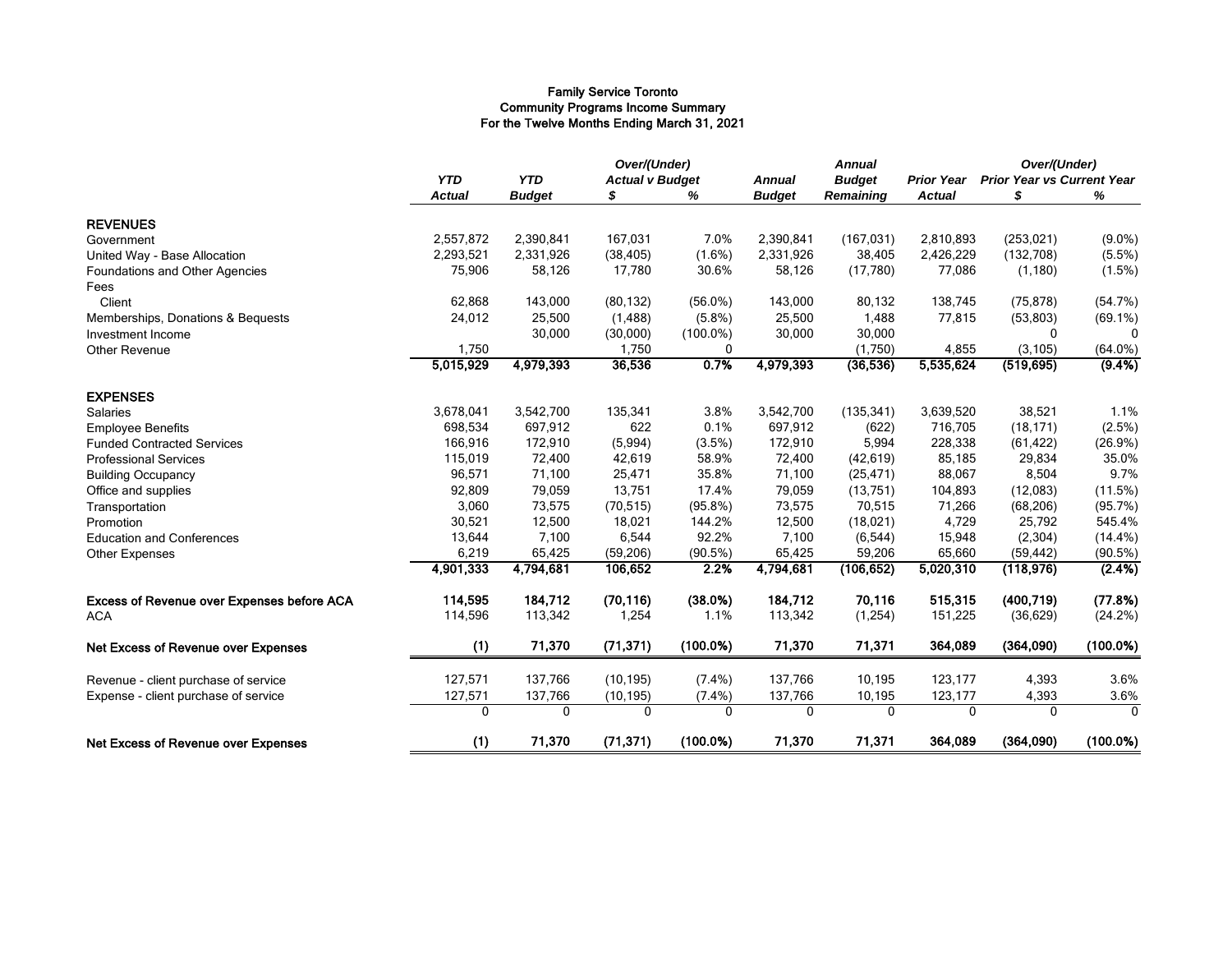#### Family Service Toronto Building Inclusive Communities Income Summary For the Twelve Months Ending March 31, 2021

|                                            |               |               | Over/(Under) |                        |               | <b>Annual</b>    |                   | Over/(Under)                      |             |
|--------------------------------------------|---------------|---------------|--------------|------------------------|---------------|------------------|-------------------|-----------------------------------|-------------|
|                                            | <b>YTD</b>    | <b>YTD</b>    |              | <b>Actual v Budget</b> |               | <b>Budget</b>    | <b>Prior Year</b> | <b>Prior Year vs Current Year</b> |             |
|                                            | <b>Actual</b> | <b>Budget</b> |              | ℅                      | <b>Budget</b> | <b>Remaining</b> | <b>Actual</b>     | \$                                | %           |
| <b>REVENUES</b>                            |               |               |              |                        |               |                  |                   |                                   |             |
| Government                                 | 3,157,036     | 3,539,900     | (382, 865)   | $(10.8\%)$             | 3,539,900     | 382,865          | 2,917,965         | 239,071                           | 8.2%        |
| Foundations and Other Agencies             | 331,770       | 435,000       | (103, 230)   | (23.7%)                | 435,000       | 103,230          | 521,204           | (189, 434)                        | (36.3%)     |
| Fees                                       |               |               |              |                        |               |                  |                   |                                   |             |
| Memberships, Donations & Bequests          |               |               | 0            | 0                      |               | 0                | 500               | (500)                             | $(100.0\%)$ |
| <b>Other Revenue</b>                       | 8,346         |               | 8,346        | $\mathbf 0$            |               | (8, 346)         | 7,500             | 846                               | 11.3%       |
|                                            | 3,497,151     | 3,974,900     | (477, 749)   | (12.0%)                | 3,974,900     | 477,749          | 3,447,168         | 49,982                            | 1.4%        |
| <b>EXPENSES</b>                            |               |               |              |                        |               |                  |                   |                                   |             |
| <b>Salaries</b>                            | 2,155,782     | 2,484,327     | (328, 545)   | $(13.2\%)$             | 2,484,327     | 328,545          | 2,018,919         | 136,863                           | 6.8%        |
| <b>Employee Benefits</b>                   | 400,837       | 489,413       | (88, 575)    | $(18.1\%)$             | 489,413       | 88,575           | 387,230           | 13,607                            | 3.5%        |
| <b>Funded Contracted Services</b>          | 13,093        | 112,249       | (99, 156)    | (88.3%)                | 112,249       | 99,156           | 196,651           | (183, 558)                        | (93.3%)     |
| <b>Professional Services</b>               | 2,427         | 30,460        | (28, 033)    | $(92.0\%)$             | 30,460        | 28,033           | 8,508             | (6,081)                           | (71.5%)     |
| <b>Building Occupancy</b>                  | 486,428       | 267,256       | 219,172      | 82.0%                  | 267,256       | (219, 172)       | 286,444           | 199,983                           | 69.8%       |
| Office and supplies                        | 56,172        | 161,752       | (105, 580)   | (65.3%)                | 161,752       | 105,580          | 97,821            | (41, 649)                         | (42.6%)     |
| Transportation                             | 801           | 41,984        | (41, 183)    | $(98.1\%)$             | 41,984        | 41,183           | 30,576            | (29, 775)                         | (97.4%)     |
| Promotion                                  |               | 600           | (600)        | $(100.0\%)$            | 600           | 600              | 581               | (581)                             | $(100.0\%)$ |
| <b>Education and Conferences</b>           | 9,150         | 29,015        | (19, 865)    | (68.5%)                | 29,015        | 19,865           | 7,418             | 1,732                             | 23.4%       |
| Other Expenses                             | 7,587         | 1,583         | 6,004        | 379.3%                 | 1,583         | (6,004)          | 8,444             | (857)                             | $(10.2\%)$  |
|                                            | 3,132,277     | 3,618,639     | (486, 362)   | (13.4%)                | 3,618,639     | 486,362          | 3,042,591         | 89,686                            | 2.9%        |
| Excess of Revenue over Expenses before ACA | 364,874       | 356,261       | 8,612        | 2.4%                   | 356,261       | (8,612)          | 404,577           | (39,703)                          | (9.8%)      |
| <b>ACA</b>                                 | 359,395       | 356,261       | 3,133        | 0.9%                   | 356,261       | (3, 133)         | 395,808           | (36, 413)                         | $(9.2\%)$   |
| <b>Net Excess of Revenue over Expenses</b> | 5,479         | 0             |              | 5,479 4565775.0%       | $\mathbf 0$   | (5, 479)         | 8,769             | (3,290)                           | (37.5%)     |
| Revenue - client purchase of service       | 1,930,486     | 2,685,902     | (755, 416)   | $(28.1\%)$             | 2,685,902     | 755,416          | 2,674,303         | (743, 817)                        | (27.8%)     |
| Expense - client purchase of service       | 1,930,486     | 2,685,902     | (755, 416)   | (28.1%)                | 2,685,902     | 755,416          | 2,674,303         | (743, 817)                        | (27.8%)     |
|                                            | $\mathbf{0}$  | 0             | $\mathbf{0}$ | $\mathbf{0}$           | 0             | 0                | $\Omega$          | $\Omega$                          | $\Omega$    |
| <b>Net Excess of Revenue over Expenses</b> | 5,479         | 0             |              | 5,479 4565775.0%       | 0             | (5, 479)         | 8,769             | (3,290)                           | (37.5%)     |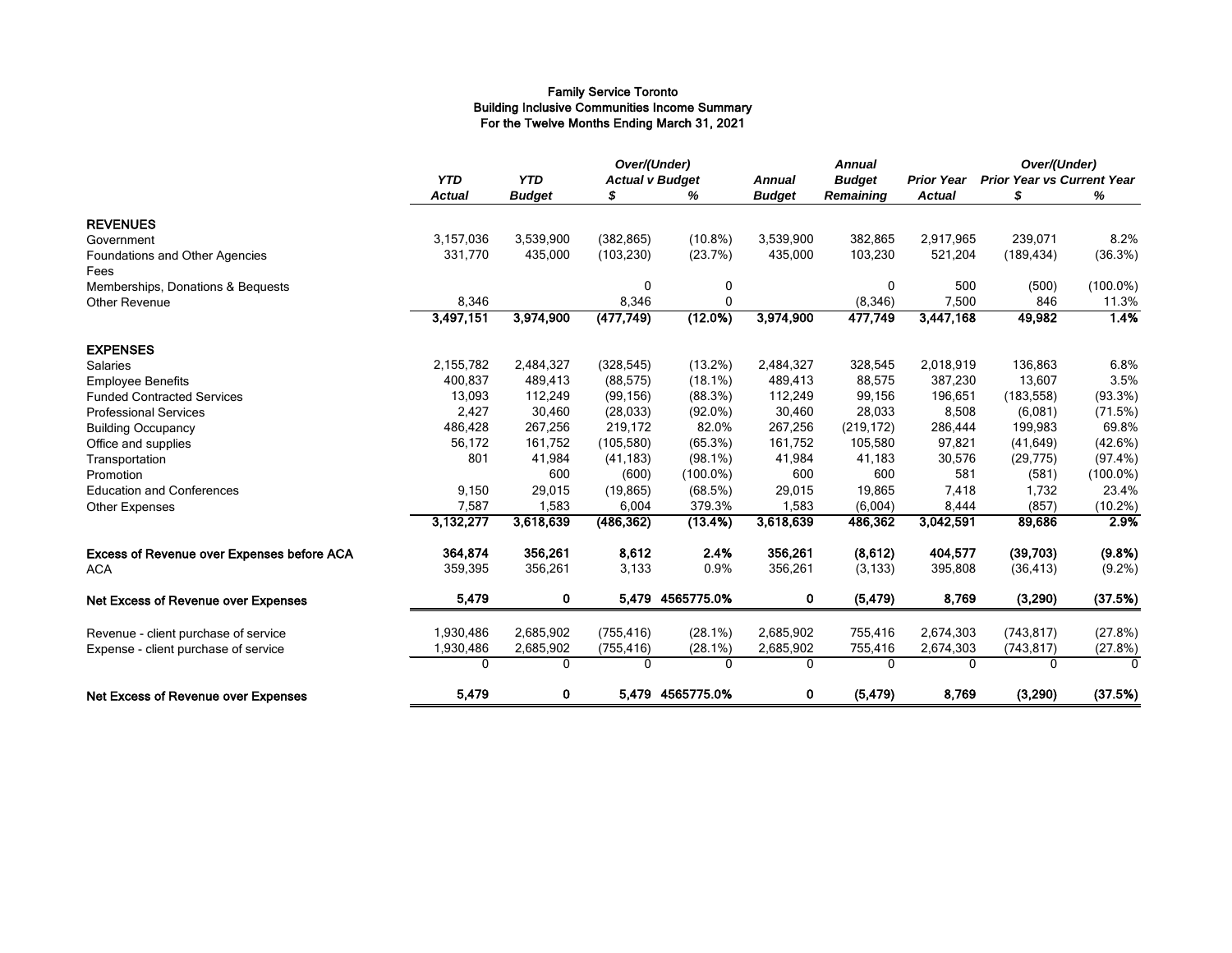#### Family Service Toronto PassportOne Income Summary For the Twelve Months Ending March 31, 2021

|                                                   |               |               | Over/(Under)           |              |               | <b>Annual</b> |                   | Over/(Under)                      |             |
|---------------------------------------------------|---------------|---------------|------------------------|--------------|---------------|---------------|-------------------|-----------------------------------|-------------|
|                                                   | <b>YTD</b>    | <b>YTD</b>    | <b>Actual v Budget</b> |              | <b>Annual</b> | <b>Budget</b> | <b>Prior Year</b> | <b>Prior Year vs Current Year</b> |             |
|                                                   | <b>Actual</b> | <b>Budget</b> |                        | %            | <b>Budget</b> | Remaining     | <b>Actual</b>     |                                   | %           |
| <b>REVENUES</b>                                   |               |               |                        |              |               |               |                   |                                   |             |
| Government                                        | 7,301,144     | 7,439,703     | (138, 559)             | $(1.9\%)$    | 7,439,703     | 138,559       | 5,722,301         | 1,578,843                         | 27.6%       |
| Investment Income                                 | 54,796        |               | 54,796                 | $\mathbf{0}$ |               | (54, 796)     | 272,196           | (217, 399)                        | (79.9%)     |
|                                                   | 7,355,940     | 7,439,703     | (83, 763)              | (1.1%)       | 7,439,703     | 83,763        | 5,994,497         | 1,361,444                         | 22.7%       |
| <b>EXPENSES</b>                                   |               |               |                        |              |               |               |                   |                                   |             |
| Salaries                                          | 2,920,281     | 3,047,090     | (126, 809)             | $(4.2\%)$    | 3,047,090     | 126,809       | 1,399,129         | 1,521,152                         | 108.7%      |
| <b>Employee Benefits</b>                          | 547,900       | 600,277       | (52, 377)              | (8.7%)       | 600,277       | 52,377        | 212,085           | 335,815                           | 158.3%      |
| <b>Funded Contracted Services</b>                 | 4,656         | 5,000         | (344)                  | $(6.9\%)$    | 5,000         | 344           | 1,054,795         | (1,050,138)                       | (99.6%)     |
| <b>Professional Services</b>                      | 2,848,916     | 2,475,000     | 373,916                | 15.1%        | 2,475,000     | (373, 916)    | 2,150,004         | 698,912                           | 32.5%       |
| <b>Building Occupancy</b>                         | 285,412       | 255,000       | 30,412                 | 11.9%        | 255,000       | (30, 412)     | 247,589           | 37,823                            | 15.3%       |
| Office and supplies                               | 69,028        | 345,000       | (275, 972)             | $(80.0\%)$   | 345,000       | 275,972       | 383,182           | (314, 154)                        | $(82.0\%)$  |
| Transportation                                    |               | 3,000         | (3,000)                | $(100.0\%)$  | 3,000         | 3,000         | 664               | (664)                             | $(100.0\%)$ |
| Promotion                                         |               |               | 0                      | $\Omega$     |               | 0             | 755               | (755)                             | $(100.0\%)$ |
| <b>Education and Conferences</b>                  | 10,184        | 30,000        | (19, 816)              | $(66.1\%)$   | 30,000        | 19,816        | 2,319             | 7,865                             | 339.2%      |
| <b>Other Expenses</b>                             | 841           | 3,000         | (2, 159)               | $(72.0\%)$   | 3,000         | 2,159         | (979)             | 1,820                             | (185.9%)    |
|                                                   | 6,687,219     | 6,763,367     | (76, 148)              | (1.1%)       | 6,763,367     | 76,148        | 5,449,543         | 1,237,676                         | 22.7%       |
| <b>Excess of Revenue over Expenses before ACA</b> | 668,722       | 676,337       | (7,615)                | (1.1%)       | 676,337       | 7,615         | 544,954           | 123,767                           | 22.7%       |
| <b>ACA</b>                                        | 668,722       | 676,337       | (7,615)                | $(1.1\%)$    | 676,337       | 7,615         | 544,954           | 123,767                           | 22.7%       |
| Net Excess of Revenue over Expenses               | 0             | (0)           | 0                      | $\bf{0}$     | (0)           | $\bf{0}$      | $\mathbf{0}$      | $\bf{0}$                          | $\bf{0}$    |
| Revenue - client purchase of service              | 287,693,976   | 457,162,588   | (169, 468, 612)        | $(37.1\%)$   | 457, 162, 588 | 169,468,612   | 344,504,651       | (56, 810, 675)                    | (16.5%)     |
| Expense - client purchase of service              | 287,693,976   | 457,162,588   | (169, 468, 612)        | $(37.1\%)$   | 457,162,588   | 169,468,612   | 344,504,651       | (56, 810, 675)                    | (16.5%)     |
|                                                   | $\Omega$      | $\Omega$      | 0                      | $\Omega$     | $\Omega$      | <sup>0</sup>  |                   | $\Omega$                          | $\Omega$    |
| Net Excess of Revenue over Expenses               | $\mathbf 0$   | (0)           | 0                      | $\mathbf 0$  | (0)           | 0             | $\mathbf{0}$      | $\mathbf 0$                       | $\bf{0}$    |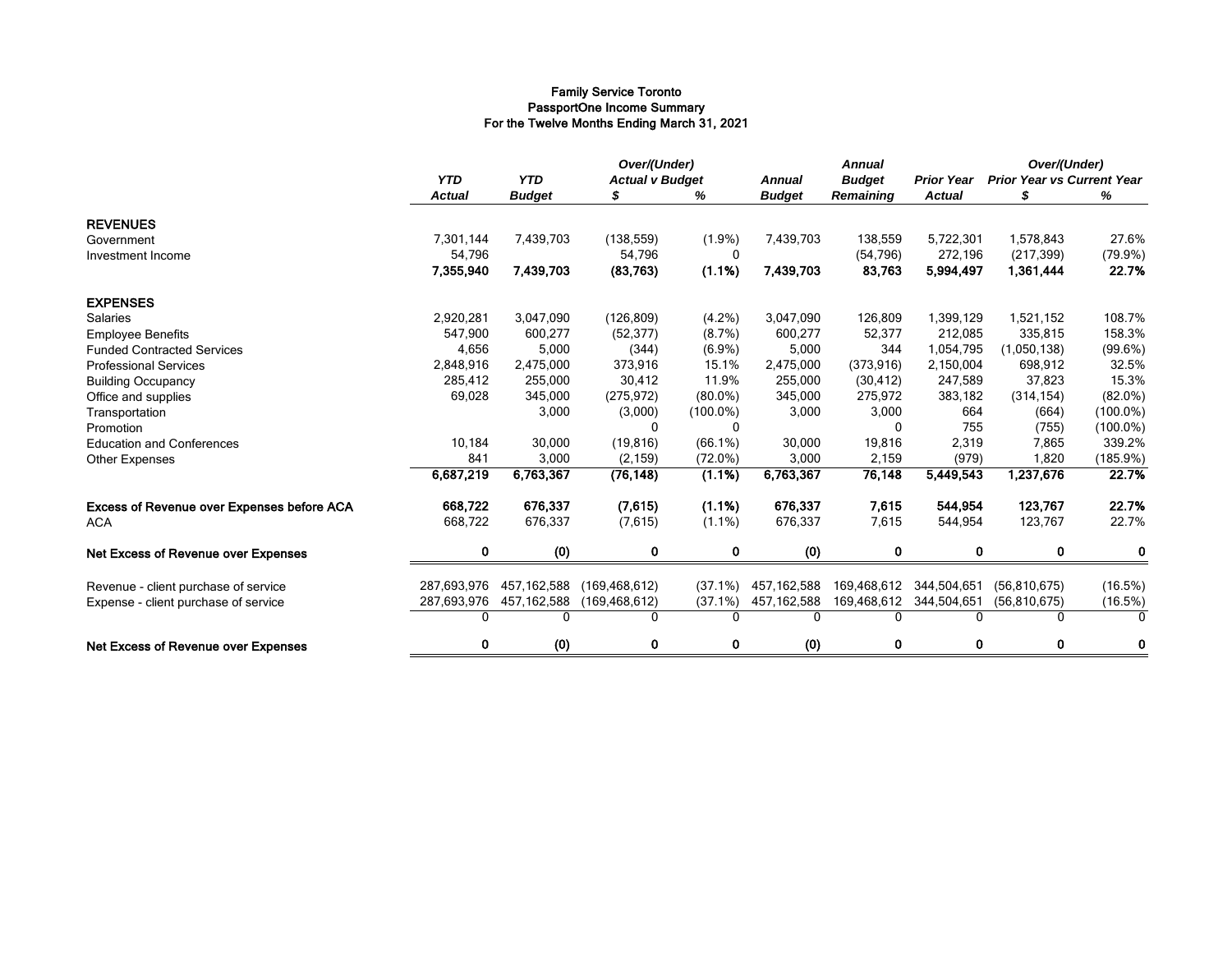#### Family Service Toronto Corporate Services Income Summary For the Twelve Months Ending March 31, 2021

|                                            |                             |                             | Over/(Under)<br><b>Actual v Budget</b> |            |                                | <b>Annual</b>                     |                                    | Over/(Under)<br><b>Prior Year vs Current Year</b> |             |
|--------------------------------------------|-----------------------------|-----------------------------|----------------------------------------|------------|--------------------------------|-----------------------------------|------------------------------------|---------------------------------------------------|-------------|
|                                            | <b>YTD</b><br><b>Actual</b> | <b>YTD</b><br><b>Budget</b> | S                                      | %          | <b>Annual</b><br><b>Budget</b> | <b>Budget</b><br><b>Remaining</b> | <b>Prior Year</b><br><b>Actual</b> | S                                                 | %           |
| <b>REVENUES</b>                            |                             |                             |                                        |            |                                |                                   |                                    |                                                   |             |
| Government                                 | 3,750                       | 0                           | 3,750                                  | 0          | 0                              | (3,750)                           | 0                                  | 3,750                                             | $\mathbf 0$ |
| United Way - Base Allocation               | 1,045,083                   | 1,251,869                   | (206, 786)                             | (16.5%)    | 1,251,869                      | 206,786                           | 980,297                            | 64,786                                            | 6.6%        |
| United Way - Other                         | 2,835                       | 5,000                       | (2, 165)                               | $(43.3\%)$ | 5,000                          | 2,165                             | 4,226                              | (1,390)                                           | (32.9%)     |
| Foundations and Other Agencies             |                             |                             | $\mathbf{0}$                           | 0          |                                | 0                                 | 108,802                            | (108, 802)                                        | $(100.0\%)$ |
| Memberships, Donations & Bequests          | 54,353                      | 3,000                       | 51,353                                 | 1711.8%    | 3,000                          | (51, 353)                         | 21,243                             | 33,110                                            | 155.9%      |
| Investment Income                          | 1,925                       | 4,800                       | (2,875)                                | $(59.9\%)$ | 4,800                          | 2,875                             | 5,368                              | (3, 442)                                          | $(64.1\%)$  |
| <b>Property Rental Income</b>              | 157,448                     | 134,600                     | 22,848                                 | 17.0%      | 134,600                        | (22, 848)                         | 14,950                             | 142,498                                           | 953.2%      |
| Other Revenue                              | 39,583                      | 36,800                      | 2,783                                  | 7.6%       | 36,800                         | (2,783)                           | 44,252                             | (4,669)                                           | (10.6%)     |
|                                            | 1,304,977                   | 1,436,069                   | (131, 092)                             | (9.1%)     | 1,436,069                      | 131,092                           | 1,179,137                          | 125,840                                           | 10.7%       |
| <b>EXPENSES</b>                            |                             |                             |                                        |            |                                |                                   |                                    |                                                   |             |
| <b>Salaries</b>                            | 1,027,909                   | 993,096                     | 34,813                                 | 3.5%       | 993,096                        | (34, 813)                         | 934,377                            | 93,532                                            | 10.0%       |
| <b>Employee Benefits</b>                   | 156,912                     | 195,640                     | (38, 728)                              | $(19.8\%)$ | 195,640                        | 38,728                            | 138,391                            | 18,520                                            | 13.4%       |
| <b>Funded Contracted Services</b>          | 8,543                       | 15,340                      | (6,797)                                | (44.3%)    | 15,340                         | 6,797                             | 3,582                              | 4,961                                             | 138.5%      |
| <b>Professional Services</b>               | 293,124                     | 352,600                     | (59, 476)                              | $(16.9\%)$ | 352,600                        | 59,476                            | 405,558                            | (112, 434)                                        | (27.7%)     |
| <b>Building Occupancy</b>                  | 207,678                     | 575,586                     | (367,908)                              | $(63.9\%)$ | 575,586                        | 367,908                           | 142,816                            | 64,862                                            | 45.4%       |
| Office and supplies                        | 463,756                     | 423,340                     | 40,416                                 | 9.5%       | 423,340                        | (40, 416)                         | 364,755                            | 99,001                                            | 27.1%       |
| Transportation                             | 172                         | 1,500                       | (1,328)                                | (88.6%)    | 1,500                          | 1,328                             | 1,259                              | (1,087)                                           | $(86.4\%)$  |
| Promotion                                  | 349                         | 7,700                       | (7, 351)                               | (95.5%)    | 7,700                          | 7,351                             | 4,400                              | (4,051)                                           | $(92.1\%)$  |
| <b>Education and Conferences</b>           | 8,255                       | 43,000                      | (34, 745)                              | $(80.8\%)$ | 43,000                         | 34,745                            | 5,300                              | 2,955                                             | 55.8%       |
| Amortization                               |                             |                             | <sup>0</sup>                           | $\Omega$   |                                | $\Omega$                          |                                    | $\Omega$                                          | $\Omega$    |
| Other Expenses                             | 27,683                      | 43,350                      | (15,667)                               | $(36.1\%)$ | 43,350                         | 15,667                            | 24,699                             | 2,984                                             | 12.1%       |
|                                            | 2,194,379                   | 2,651,152                   | (456, 773)                             | (17.2%)    | 2,651,152                      | 456,773                           | 2,025,136                          | 169,243                                           | 8.4%        |
| Excess of Revenue over Expenses before ACA | (889, 402)                  | (1,215,083)                 | 325,681                                | (26.8%)    | (1,215,083)                    | (325, 681)                        | (845,999)                          | (43, 403)                                         | 5.1%        |
| <b>ACA</b>                                 | (1, 142, 713)               | (1, 145, 940)               | 3,227                                  | $(0.3\%)$  | (1, 145, 940)                  | (3,227)                           | (1,091,987)                        | (50, 725)                                         | 4.6%        |
| <b>Net Excess of Revenue over Expenses</b> | 253,310                     | (69, 144)                   | 322,454                                | (466.4%)   | (69, 144)                      | (322, 454)                        | 245,989                            | 7,322                                             | 3.0%        |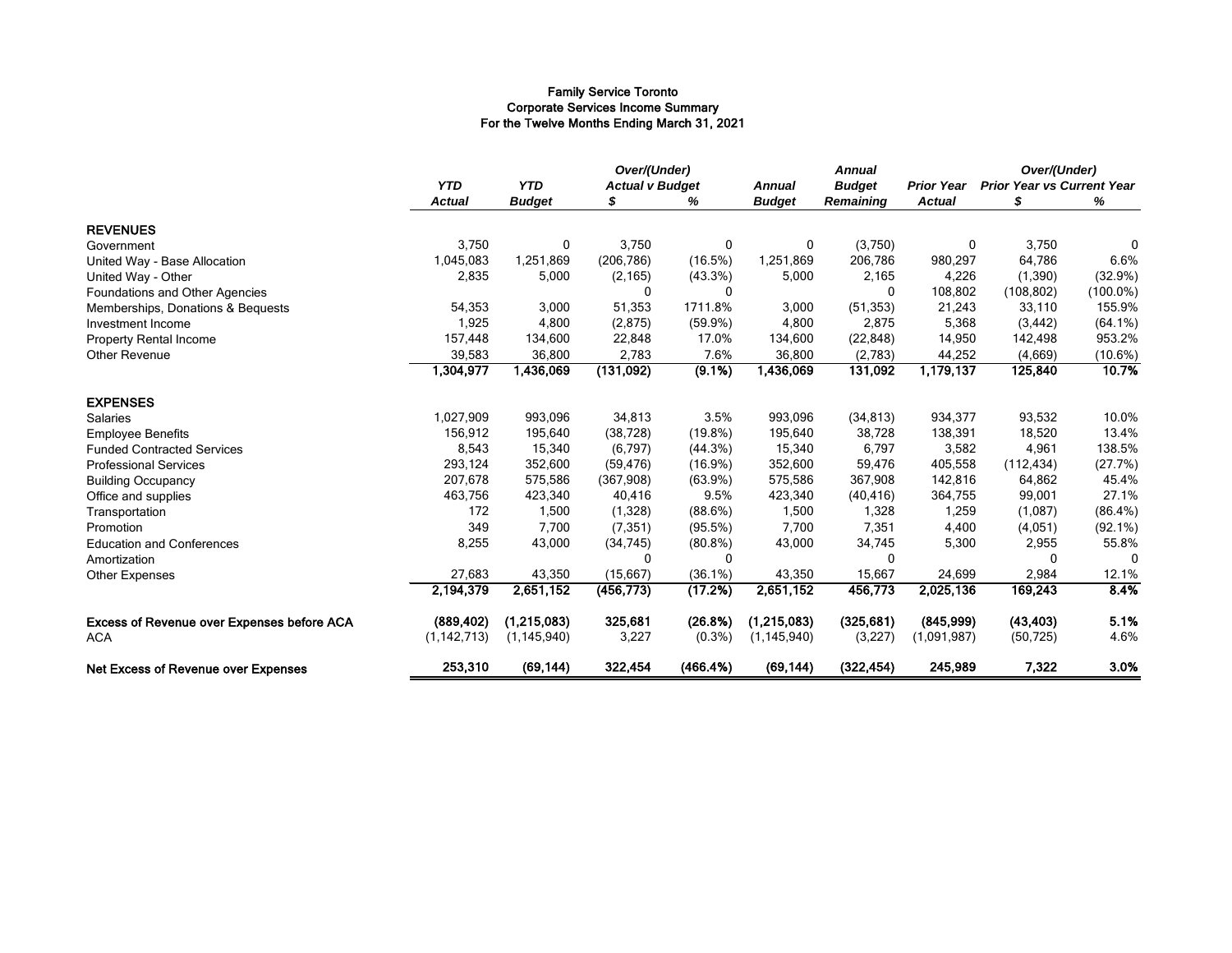Q4 Risk Report – March 31, 2021

#### **Part A: Recommended High Risks**

|    | <b>Risks</b>                                      | <b>Risk Severity</b> | <b>Board Reporting and</b><br><b>Risk Control Activities</b>                                                                                                                                                                                                                                                       | Q4 Update                                                                                                                                                                                                                                                                                                                                                                                                                                                             | <b>Status</b> |
|----|---------------------------------------------------|----------------------|--------------------------------------------------------------------------------------------------------------------------------------------------------------------------------------------------------------------------------------------------------------------------------------------------------------------|-----------------------------------------------------------------------------------------------------------------------------------------------------------------------------------------------------------------------------------------------------------------------------------------------------------------------------------------------------------------------------------------------------------------------------------------------------------------------|---------------|
| 1. | Adequate liquid<br>reserves                       | <b>High Risk</b>     | <b>Audited Financial Statements</b><br>Operating fund doesn't rely on<br>Capital and Learning Fund for day<br>to day operations<br>FAC developing a multi-<br>year financial plan<br>In the strategy and impact<br>document                                                                                        | No major liabilities for FST<br>$\bullet$<br>As of March 31, 2020, General Fund<br>$\bullet$<br>had a surplus of \$486,214 (deficit of<br>429,407 as of March 31,2019)<br>Consolidation of offices at 355 Church<br>$\bullet$<br>Street completed by March 31, 2021<br>and most of the 2 <sup>nd</sup> floor is rented out<br>to maximize rental revenue from<br>existing space.<br>Multi-year financial plan will be<br>$\bullet$<br>revised post COVID-19 pandemic. |               |
| 2. | Fraud                                             | <b>High Risk</b>     | Segregation of duties as much as<br>$\bullet$<br>possible in financial areas<br>Internal controls and financial<br>policies are reviewed by FAC every<br>year<br>Crime insurance coverage up to<br>\$500K<br>No profit motive to falsify the<br>books<br>Annual code of conduct sign-off<br>by all staff and board | Plan to implement external audit<br>$\bullet$<br>recommendations is in place.<br>PassportONE internal controls and<br>$\bullet$<br>systems were audited by KPMG in<br>June 2020 and recommended<br>improvements are being<br>implemented by the management.<br>FST engaged KPMG to do internal<br>$\bullet$<br>audit for F20-21 which will start in<br>June 2021 with final report to<br>FAC/Board in July.                                                           |               |
| 3. | Loss/reduction of<br>core funding (United<br>Way) | <b>High Risk</b>     | ED report to the board<br>$\bullet$<br>Confirmed letter from UWTYR<br><b>Budget assumptions</b><br>Budget to compress \$<br>Possibility of revenue contraction                                                                                                                                                     | Compression schedule has been<br>$\bullet$<br>moved up.<br>UW allocated a 10% reduction in F21-<br>$\bullet$<br>22.<br>UW hasn't advised if there will be<br>further compression in F22-23.                                                                                                                                                                                                                                                                           |               |

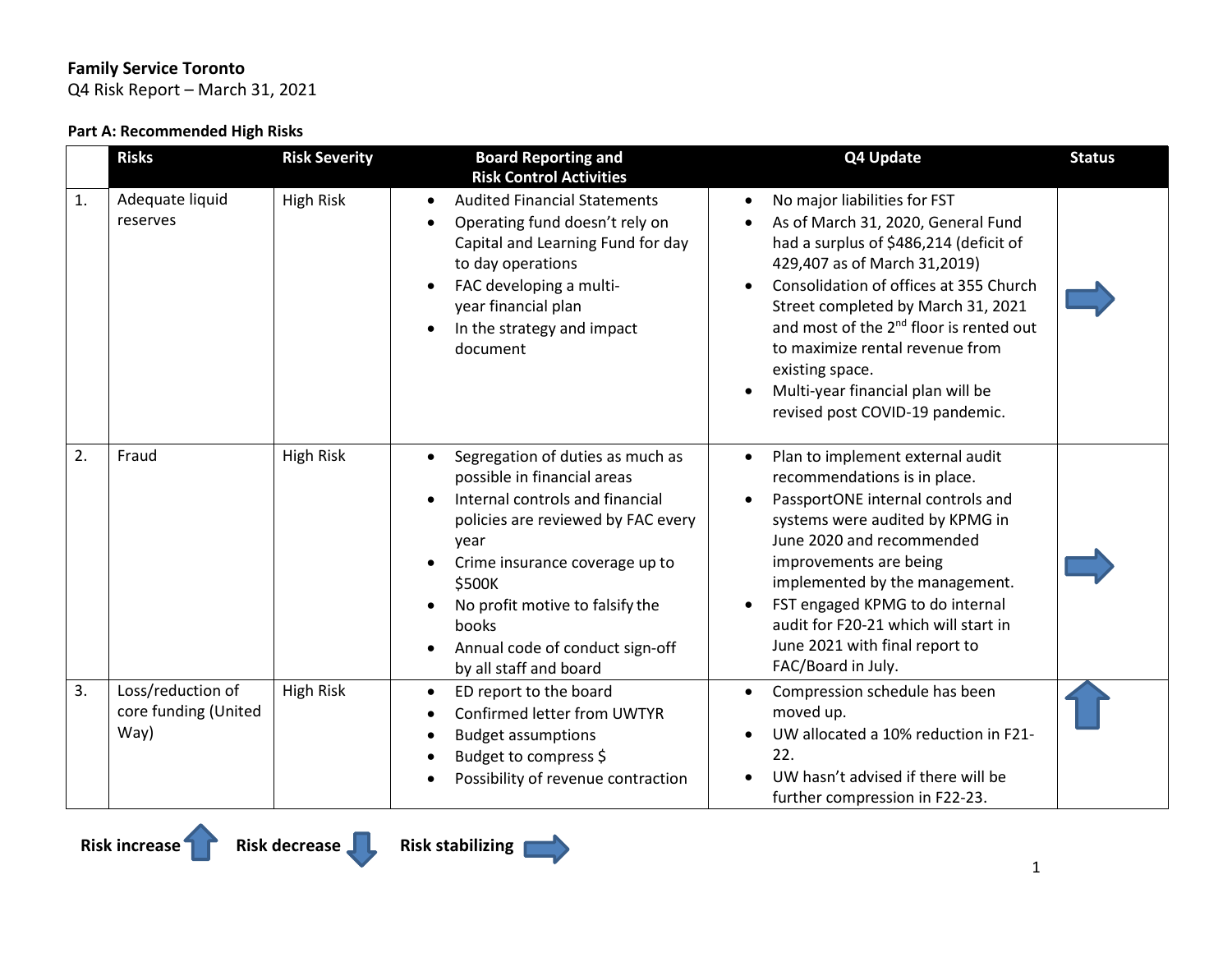Q4 Risk Report – March 31, 2021

| 4. | Loss/reduction<br>of other<br>program/project<br>funding                   | High Risk        | ED report<br>٠<br><b>Budget assumptions to</b><br>include only confirmed<br>funding<br>Contract staff for new projects<br>Quarterly financial statements<br>and variance analysis<br>Apply for new grant<br>opportunities with the assistance<br>of grant writer | Ontario government F20-21<br>funding flatlined (no cuts)<br>PassportOne F20-21 contract is in the<br>process of negotiation with MCCSS                                                                                                   |  |
|----|----------------------------------------------------------------------------|------------------|------------------------------------------------------------------------------------------------------------------------------------------------------------------------------------------------------------------------------------------------------------------|------------------------------------------------------------------------------------------------------------------------------------------------------------------------------------------------------------------------------------------|--|
| 5. | PassportONE project                                                        | New              |                                                                                                                                                                                                                                                                  | <b>See PassportONE Risk Report</b>                                                                                                                                                                                                       |  |
| 6. | 355 Café                                                                   | <b>High Risk</b> | Sound business idea and<br>business plan                                                                                                                                                                                                                         | To be developed post COVID-19<br>$\bullet$<br>pandemic. F21-22 Budget assumes zero<br>impact.                                                                                                                                            |  |
| 7. | Delay in leasing 4 <sup>th</sup><br>floor at 355 Church<br>after 12 months | High Risk        | <b>Budget</b><br>Quarterly financial reports<br>ED report                                                                                                                                                                                                        | Contracted with a broker specialized in<br>the not for profit sector and search in<br>progress.<br><b>Risk Management Working Group</b><br>should assess additional risks<br>associated with the leasing activities at<br>355 Church St. |  |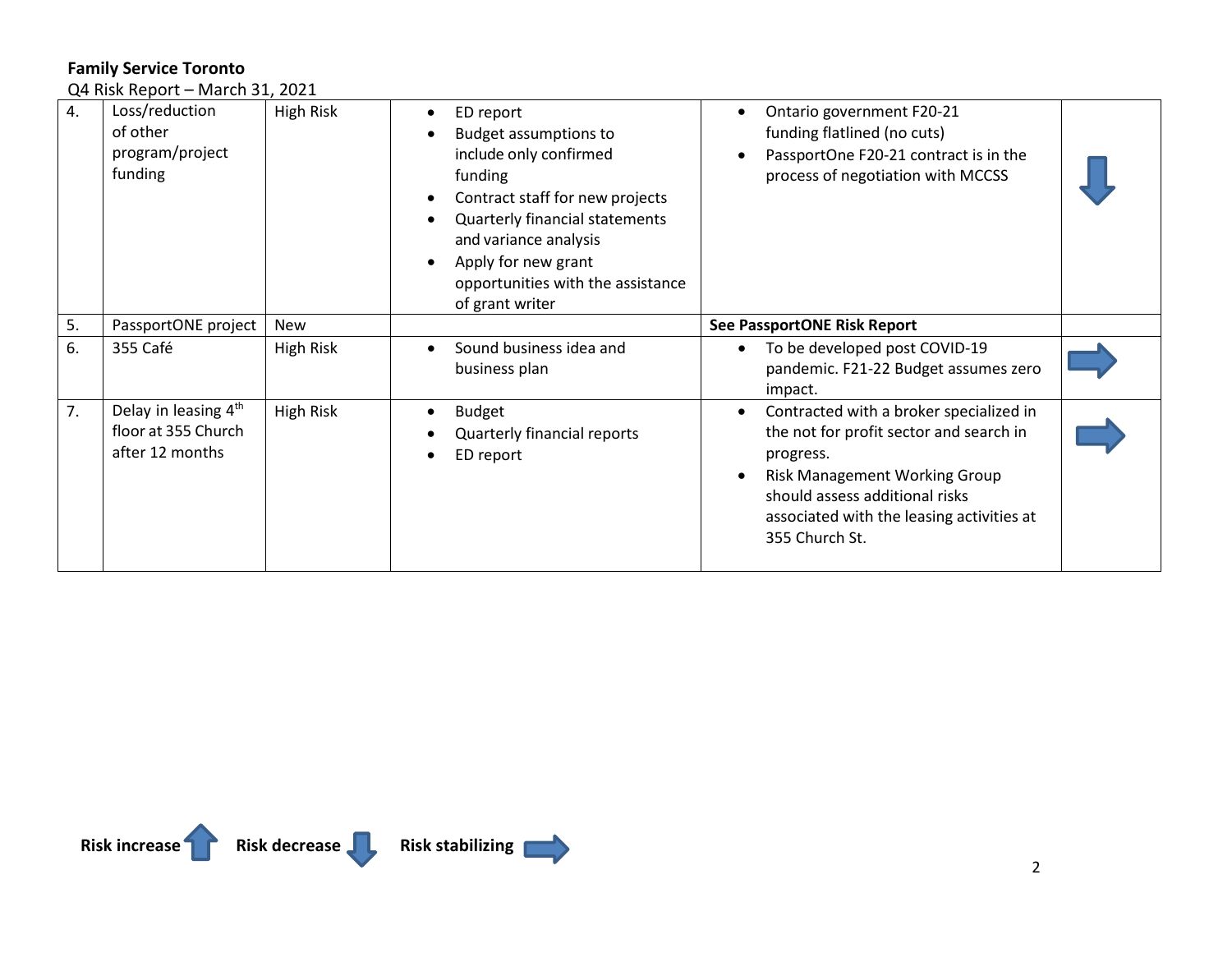Q4 Risk Report – March 31, 2021

| 8. | Cyber security<br>breaches and<br>virus impacting<br>privacy and<br>confidentiality of<br>sensitive<br>information | <b>High Risk</b> | Incident reports<br>٠<br>Quarterly compliance report to<br>the board<br><b>Business continuity and</b><br>disaster recovery plan in place<br>All data backed up nightly to<br>cloud through managed service<br>level agreement with PFI.<br>Regular system patches, new<br>antivirus/malware installed,<br>strong password, screen time-<br>out, role- based access and<br>information<br>sharing on a need to know basis<br>Confidentiality/privacy &<br>security policies in place<br>Procedures and protocols followed<br>Controlled access to sensitive<br>information | Several servers have been upgraded<br>$\bullet$<br>with additional memory and other<br>security enhancements following<br>deployment of enhanced firewall devices<br>with additional security in the previous<br>fiscal year. A new server has been<br>deployed at our Sterling Road location to<br>improve reliability and performance for<br>both FST and PassportONE operations.<br>New VPN licenses are being purchased<br>٠<br>to create redundancies. |  |
|----|--------------------------------------------------------------------------------------------------------------------|------------------|----------------------------------------------------------------------------------------------------------------------------------------------------------------------------------------------------------------------------------------------------------------------------------------------------------------------------------------------------------------------------------------------------------------------------------------------------------------------------------------------------------------------------------------------------------------------------|-------------------------------------------------------------------------------------------------------------------------------------------------------------------------------------------------------------------------------------------------------------------------------------------------------------------------------------------------------------------------------------------------------------------------------------------------------------|--|
| 9. | Impacts of Pandemic                                                                                                | High risk        | ED report<br>٠<br>Compliance reports<br>Status update at meetings<br>Guidelines<br>developed<br>to<br>address working from home<br>and working in the office<br>Return to work planning<br>underway following guidelines for<br>employers issued by the<br>provincial government                                                                                                                                                                                                                                                                                           | The pandemic generates risks for FST in<br>$\bullet$<br>almost all dimensions including staffing,<br>funding, service beneficiaries, facilities,<br>legal risks, etc.<br>FST has managed the first year of the<br>$\bullet$<br>pandemic with all programs and services<br>operational.<br>There are a multitude of risks to be<br>$\bullet$<br>identified as FST moves into the next<br>phases of pandemic planning                                         |  |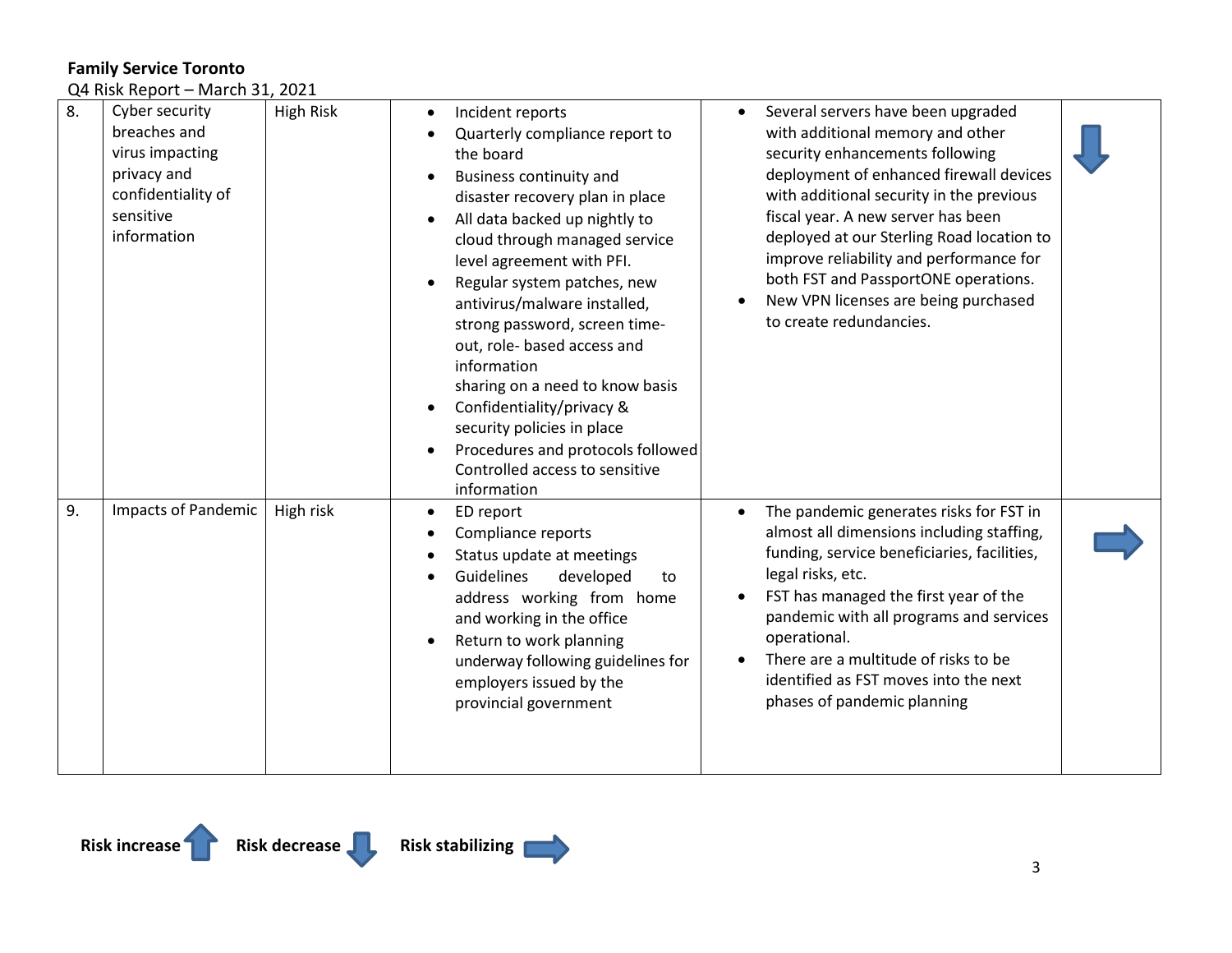Q4 Risk Report – March 31, 2021

# **Part B: Recommended Moderate Risks**

|    | <b>Risks</b>                                 | <b>Risk Severity</b> | <b>Board Reporting and Risk Control Activities</b>                                                      |
|----|----------------------------------------------|----------------------|---------------------------------------------------------------------------------------------------------|
| 1. | Executive director and board understand      | Moderate             | Governance policies clearly delineate roles.                                                            |
|    | their distinct roles to support effective    |                      | Board recruitment process and annual orientation emphasize role                                         |
|    | working relationship                         |                      | differentiation.                                                                                        |
|    |                                              |                      | Executive Director position description emphasizes role differentiation.                                |
|    |                                              |                      | Regular ED performance appraisal in place                                                               |
| 2. | Adverse publicity - issue specific           | Moderate             | Centralized media calls and use of website/social media to clarify and<br>$\bullet$<br>provide dialogue |
| 3. | <b>Operational losses</b>                    | Moderate             | <b>Budgets and forecasts</b><br>$\bullet$                                                               |
|    |                                              |                      | Quarterly reporting of variances to ST and Board                                                        |
|    |                                              |                      | Monthly financial reports to managers<br>$\bullet$                                                      |
|    |                                              |                      | Reports to funders                                                                                      |
|    |                                              |                      | Funding agreements dictates what is allowed and not allowed.                                            |
| 4. | Accurate and reliable financial information, | Moderate             | Segregation of duties<br>$\bullet$                                                                      |
|    | budgeting and reporting                      |                      | Budget to actual, last year to actual comparison<br>$\bullet$                                           |
|    |                                              |                      | Managers review their respective cost centre financials                                                 |
|    |                                              |                      | Funders limitations on acceptable expenses                                                              |
|    |                                              |                      | No profit motive                                                                                        |
| 5. | Loss or corruption of data                   | Moderate             | New backup solution means all data backed up nightly to cloud through<br>$\bullet$                      |
|    |                                              |                      | managed service level agreement with vendor. IT infrastructure                                          |
|    |                                              |                      | documented, updating disaster recovery plan.                                                            |
|    |                                              |                      | Satellite offices - procedures reviewed                                                                 |
|    |                                              |                      | Insurance coverage<br>$\bullet$                                                                         |
| 6. | Staff morale                                 | Moderate             | Regular staff satisfaction provides information on morale and brings<br>$\bullet$                       |
|    |                                              |                      | needs to the surface                                                                                    |
|    |                                              |                      | Management considers results of survey and develops action plan in                                      |
|    |                                              |                      | consultation with staff                                                                                 |
|    |                                              |                      | Annual staff day provides opportunity for staff to get together and<br>$\bullet$                        |
|    |                                              |                      | celebrate the year                                                                                      |
|    |                                              |                      | Employee Engagement Workgroup is underway                                                               |

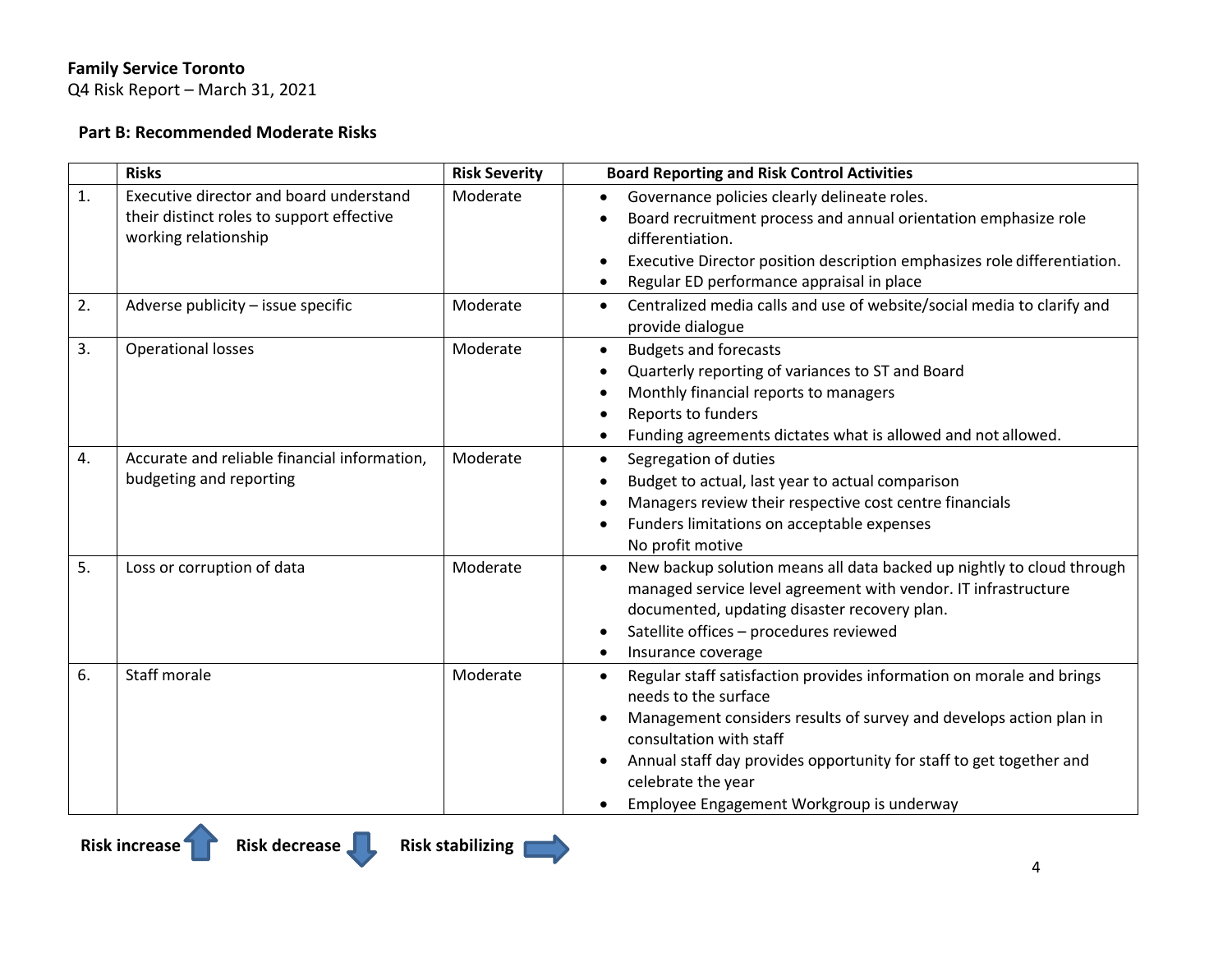Q4 Risk Report – March 31, 2021

|     |                                                                  |          | Annual service achievements and retirements are celebrated by the<br>$\bullet$<br>organization<br>Collective agreement is mature and embeds best practice i.e. three-year<br>$\bullet$<br>collective agreement.                                                                                                                                                                                                                                  |
|-----|------------------------------------------------------------------|----------|--------------------------------------------------------------------------------------------------------------------------------------------------------------------------------------------------------------------------------------------------------------------------------------------------------------------------------------------------------------------------------------------------------------------------------------------------|
| 7.  | Poor service to clients if staff are not<br>culturally competent | Moderate | Foundational strategies exist for cultural competency and<br>$\bullet$<br>leadership/staff development to support ongoing learning and growth<br>in this capacity<br>Interviews for recruitment include assessment of cultural competency<br>$\bullet$<br>Complaints process provides opportunity to be made aware of service<br>issues and to identify improvements as needed<br>Board receives annual report on client complaints<br>$\bullet$ |
| 8.  | Not meeting the legal compliance<br>requirements                 | Moderate | On-going monitoring; quarterly compliance reports to board<br>Annual compliance with legislation report to board                                                                                                                                                                                                                                                                                                                                 |
| 10. | Acceptable client wait times                                     | Moderate | Manage wait time<br>$\bullet$<br>Seek ST approval to close wait list<br>$\bullet$<br>Teams have ways of prioritizing<br>٠<br>Process to respond urgent calls<br>$\bullet$<br>Trying new models of service i.e. walk in, initial needs assessments,<br>group-based intake/assessment                                                                                                                                                              |

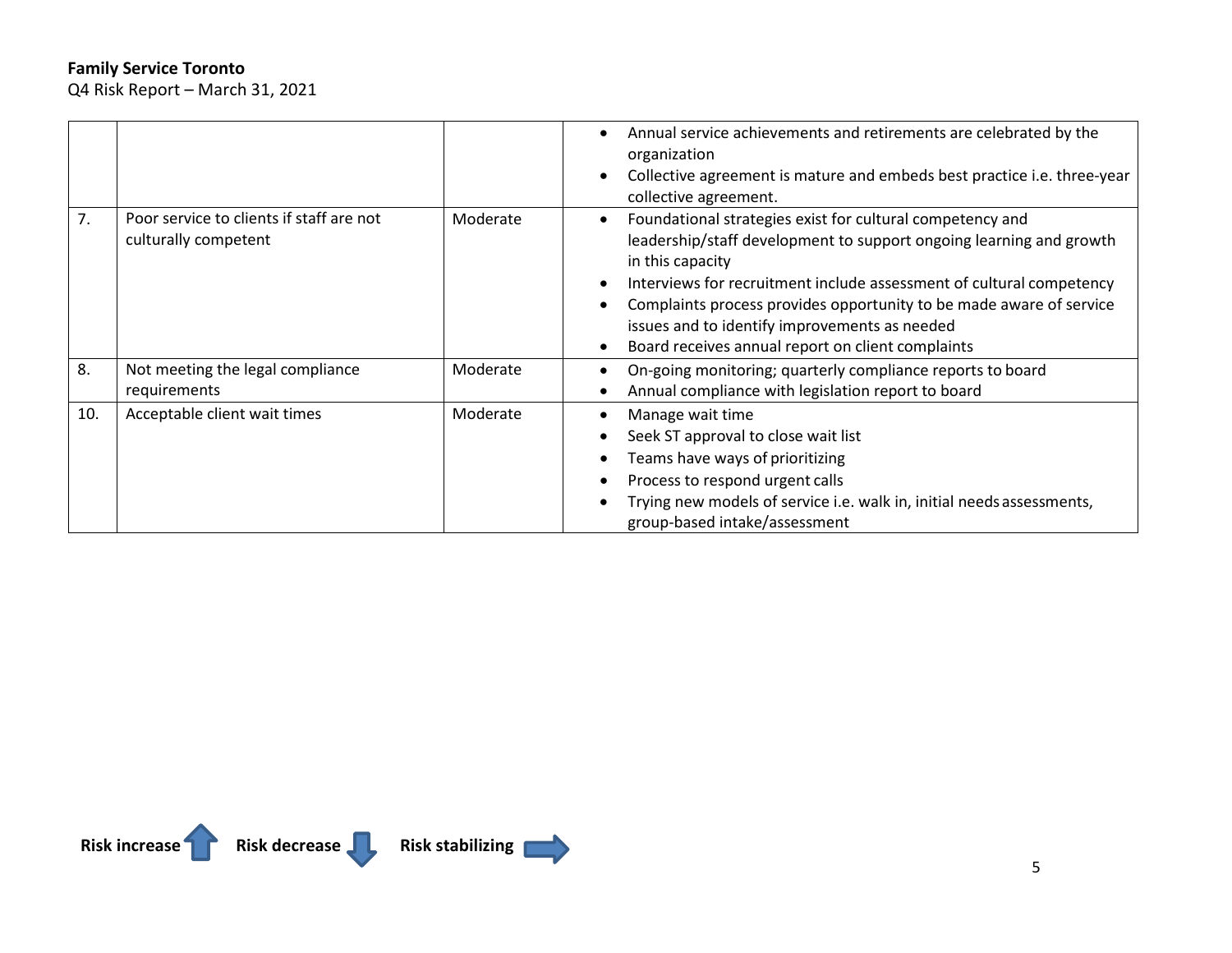PassportONE Project Risk Mitigation Plan **Q4 risk Report – March 31, 2021**

|    | <b>Risks</b>                                                                                         | <b>Potential Impact</b>                                                                                                                                                                                                                          | <b>Reporting and Risk Control</b><br><b>Activities</b>                | <b>Progress Update</b>                                                                                                                                                                                                                                                                                                                                                                                                                                                                                                                        | <b>Status</b> |
|----|------------------------------------------------------------------------------------------------------|--------------------------------------------------------------------------------------------------------------------------------------------------------------------------------------------------------------------------------------------------|-----------------------------------------------------------------------|-----------------------------------------------------------------------------------------------------------------------------------------------------------------------------------------------------------------------------------------------------------------------------------------------------------------------------------------------------------------------------------------------------------------------------------------------------------------------------------------------------------------------------------------------|---------------|
| 1. | <b>DSCIS</b> integration<br><b>Recommend</b><br>removing risk<br>from the list                       | <b>Workload for PAs</b><br>Duplicate process and<br>confusion for PAs<br>Cost of developing interface<br>between CRM and DSCIS                                                                                                                   | Addressing issues and impact to<br>MCCSS and seeking future direction | DSCIS team has been meeting with all PAs<br>to gather the business requirements to<br>design their system to support the non-<br>financial functions for PAs. The issue of<br>duplication has been alleviated by various<br>changes to original DSCIS integration plan.<br>With the implementation of DSCIS/CRM<br>Phase 1 integration on Nov. 30, the client<br>data will be generated from DSCIS and<br>imported directly to the PassportONE<br>system, this will eliminate the data entry<br>errors. The Excel migration template is still |               |
|    |                                                                                                      |                                                                                                                                                                                                                                                  |                                                                       | required for limited number of clients due<br>to the process requirement, but the<br>mandatory fields have been reduced to<br>minimum.                                                                                                                                                                                                                                                                                                                                                                                                        |               |
| 2. | MDP -third party<br>application<br>integration<br><b>Recommend</b><br>removing risk<br>from the list | Clients be able to submit<br>invoices online through this<br>third-party application and<br>get notifications<br>Avoid manual data entry by<br>PassportONE staff and<br>decrease need FST staff to<br>support high volume of<br>claims submitted | Interface completed April 2019                                        | Risk to PassportONE has increased<br>because the lower the number of MDP<br>users the higher the volume of staff<br>required to process invoices.                                                                                                                                                                                                                                                                                                                                                                                             |               |